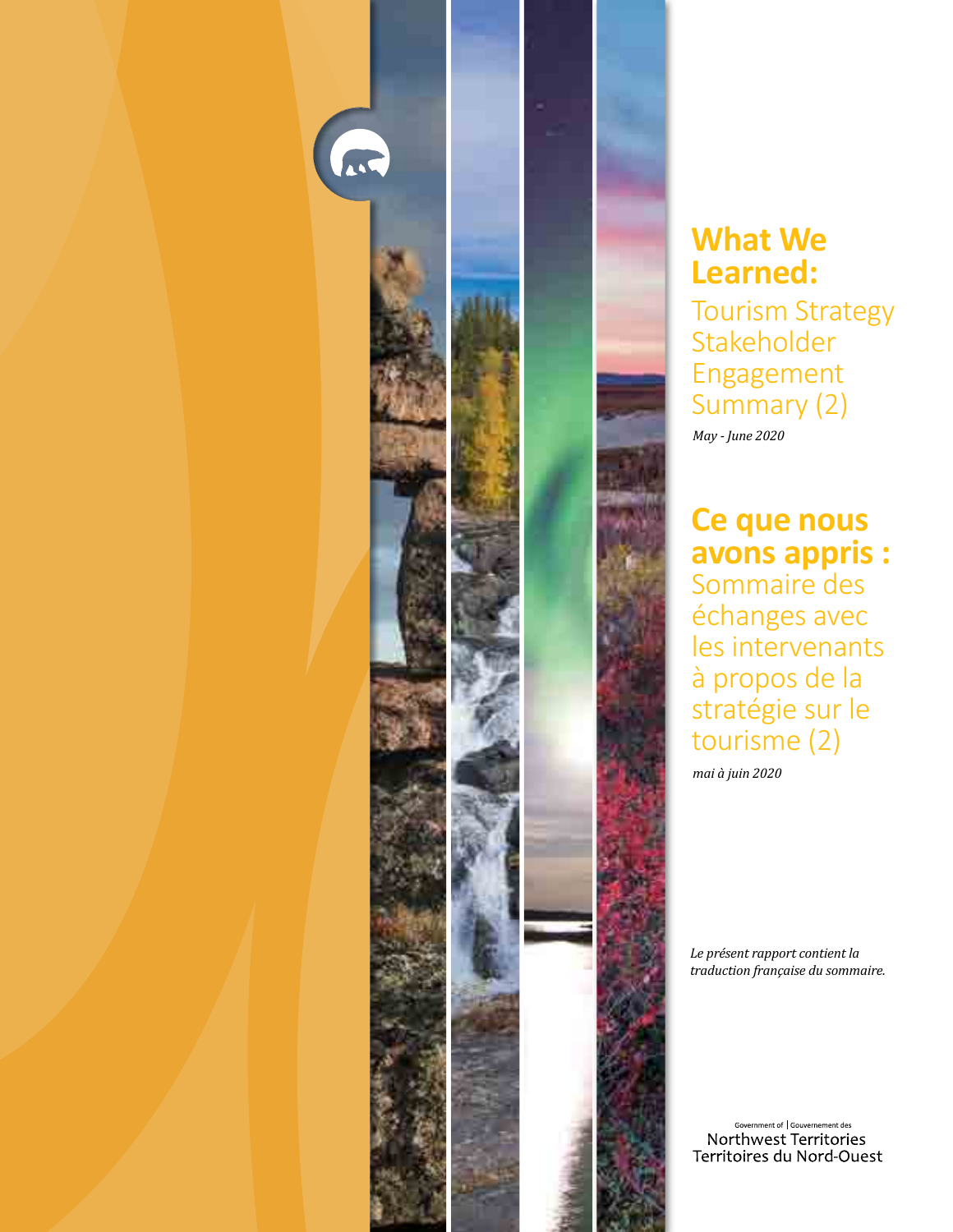

If you would like this information in another official language, call us. English

Si vous voulez ces informations dans une autre langue officielle, contactez-nous. French

> Kīspin ki nitawihtīn ē nīhīyawihk ōma ācimōwin, tipwāsinān. Cree

Tłį chę yatı k'è è. Di wegodi newę dè, gots'o gonede. Tłı̨chǫ

Perihtł'is Dëne Sųłiné yati t'a huts'elkër xa beyáyati thepą pat'e, nuwe ts'ën yółti. Chipewyan

Edi gondi dehgáh got'je zhatié k'éé edatł'éh enahddhę nide naxets'é edahłí. South Slavey

> K'áhshó got'į ne xada k'é hederi pedį htl'é yeriniwę ní dé dúle. North Slavey

Jii gwandak izhii ginjìk vat'atr'ijąhch'uu zhit yinohthan jì', diits'àt ginohkhìi. Gwich'in

> Uvanittuaq ilitchurisukupku Inuvialuktun, ququaqluta. Inuvialuktun

ᑖᒃᑯᐊ ᑎᑎᕐᒃᑲᐃᑦ ᐱᔪᒪᒍᕕᒋᑦ ᐃᓄᒃᑎᑐᓕᕐᒃᓯᒪᓗᑎᒃ, ᐅᕙᑦᑎᓐᓄᑦ ᐅᖄᓚᔪᓐᓇᖅᑐᑎᑦ. Inuktitut

> Hapkua titiqqat pijumagupkit Inuinnaqtun, uvaptinnut hivajarlutit. Inuinnaqtun

Indigenous Languages and EducationSecretariat: 867-767-9346 ext. 71037 Francophone Affairs Secretariat: 867-767-9343

Government of Gouvernement des Northwest Territories Territoires du Nord-Ouest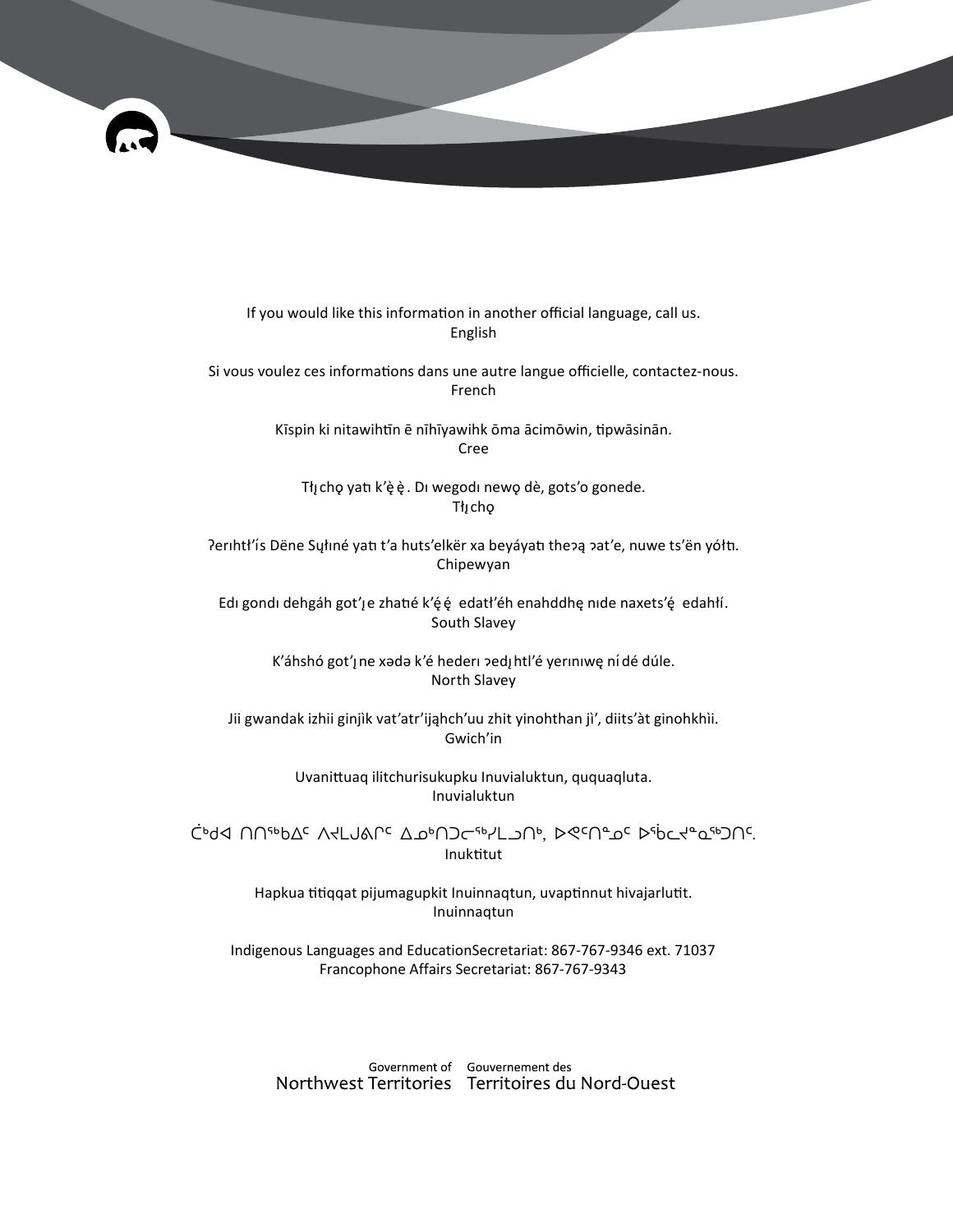# **Table of Contents**

| 1.0   |                                                                                                                                                                                                       |
|-------|-------------------------------------------------------------------------------------------------------------------------------------------------------------------------------------------------------|
| 2.0   | Stakeholder Engagement Approach8                                                                                                                                                                      |
| 2.1   |                                                                                                                                                                                                       |
| 2.1.1 |                                                                                                                                                                                                       |
| 2.1.2 |                                                                                                                                                                                                       |
| 2.1.3 |                                                                                                                                                                                                       |
|       |                                                                                                                                                                                                       |
| 3.0   |                                                                                                                                                                                                       |
| 3.1   | In the short-term (next 12 months), what do you<br>think are the most pressing issues that the NWT                                                                                                    |
| 3.2   | Thinking about the next 5 years (long-term), what<br>do you think are the most pressing issues that the<br>NWT tourism industry will face? 14                                                         |
| 3.3   | Now, let's assume that COVID-19 is behind us; a<br>vaccine has been introduced and tourism is back<br>on track. What do you see as the greatest tourism<br>development opportunities for the NWT?  17 |
| 3.4   | Once the COVID-19 pandemic is over, recovery can<br>begin for the tourism industry. What does recovery                                                                                                |
| 3.5   | What areas do you think ITI should focus on to<br>help the tourism industry recover on the NWT in                                                                                                     |
| 3.6   | Which three areas do you think will be most effective<br>at rebuilding the tourism industry in the NWT?  24                                                                                           |
| 3.7   | For the next five-year tourism strategy, there are                                                                                                                                                    |
| 3.7.1 |                                                                                                                                                                                                       |
|       |                                                                                                                                                                                                       |
| 3.7.2 |                                                                                                                                                                                                       |
| 3.7.3 | Supporting more tourism development outside                                                                                                                                                           |
| 3.7.4 | Building knowledge and skills among the workforce                                                                                                                                                     |
|       |                                                                                                                                                                                                       |
|       |                                                                                                                                                                                                       |
| 3.7.5 | Engaging with operators and park visitors through                                                                                                                                                     |
|       | enhanced communications and marketing activities28                                                                                                                                                    |
| 3.7.6 | Communicating with community residents to gain                                                                                                                                                        |
|       | more support for tourism in the NWT 28                                                                                                                                                                |
| 3.7.7 | Providing more research and data in a timely                                                                                                                                                          |
|       | manner to stakeholders that supports data-driven                                                                                                                                                      |
|       | investments and decisions in the industry29                                                                                                                                                           |

| 3.8         | Are there any areas that are missing from the                                                                                                                              |  |
|-------------|----------------------------------------------------------------------------------------------------------------------------------------------------------------------------|--|
| 3.9<br>3.10 | If you could tell the GNWT ITI to take action on one<br>or two things as part of its next five year strategy for<br>Is there anything else that you would like to share?34 |  |
|             |                                                                                                                                                                            |  |
| 4.0         |                                                                                                                                                                            |  |
| 5.0         |                                                                                                                                                                            |  |
|             |                                                                                                                                                                            |  |
|             |                                                                                                                                                                            |  |
|             |                                                                                                                                                                            |  |

## **List of Figures**

| Figure 1:  |                                                      |  |
|------------|------------------------------------------------------|--|
| Figure 2:  | Operator Status (licensed or not)9                   |  |
| Figure 3:  | Primary Area Products/Services Offered 10            |  |
| Figure 4:  |                                                      |  |
| Figure 5:  |                                                      |  |
| Figure 6:  |                                                      |  |
| Figure 7:  |                                                      |  |
| Figure 8:  |                                                      |  |
| Figure 9:  | Most Effective Areas for Rebuilding the              |  |
|            |                                                      |  |
| Figure 10: | Investing in Infrastructure - Level of Importance 26 |  |
| Figure 11: | Investing in Product Development -                   |  |
|            |                                                      |  |
| Figure 12: | Supporting More Tourism Development outside          |  |
|            |                                                      |  |
| Figure 13: | Building Knowledge and Skills among the              |  |
|            | Workforce through Training and Mentorship-           |  |
|            |                                                      |  |
| Figure 14: | Engaging with Operators and Park Visitors through    |  |
|            | enhanced communications and marketing                |  |
|            | activities - Level of Importance  28                 |  |
| Figure 15: | Communicating with community residents to            |  |
|            | gain more support for tourism in the NWT28           |  |
| Figure 16: | Providing more research and data in a timely         |  |
|            | manner to stakeholders that supports data-driven     |  |
|            | investments and decisions in the industry 29         |  |
| Figure 17: |                                                      |  |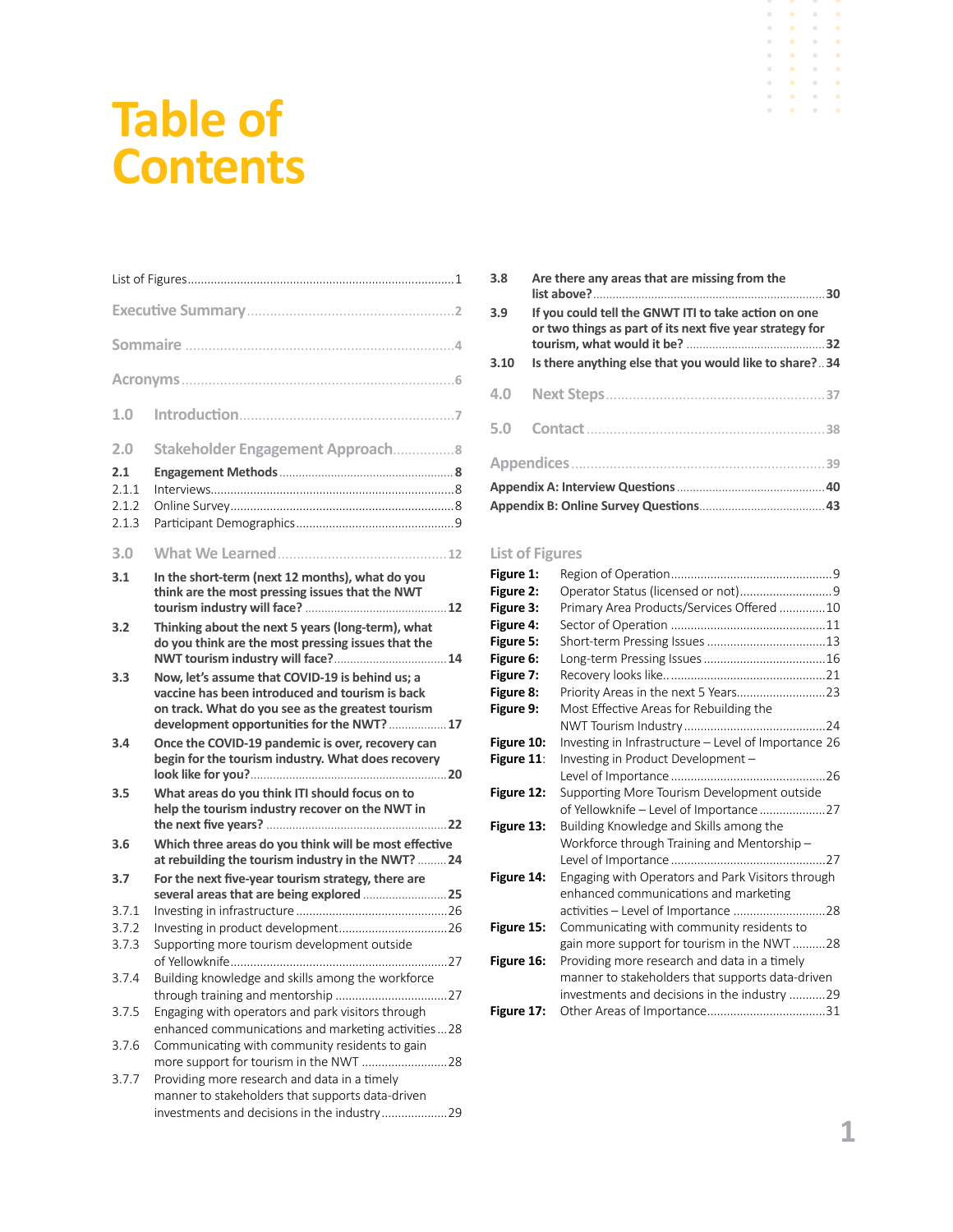# **Executive Summary**

The Department of Industry, Tourism and Investment (ITI) is developing a five-year tourism strategy. The strategy will serve as a roadmap to guide tourism activities and investments by the Government of the Northwest Territories (GNWT) from 2021 to 2025.

In the fall of 2019, ITI hired a contractor to conduct an extensive engagement with tourism operators and stakeholders; and to identify government actions and investments that would empower the NWT's industry to build and expand upon its success into the future.

By May 2020, however, the global COVID-19 pandemic had abruptly altered the course of domestic and international tourism.

With less than a year to go until the release of its 2021-25 tourism strategy, and with a sudden and necessary new focus on recovery, ITI once again engaged key tourism businesses and partners with a new set of questions assessing needs and priorities; and identifying opportunities for short and long term rebuilding.

This What We Learned: Tourism Strategy Stakeholder Engagement Summary (2) presents the information gathered from this second round of interviews and surveys with tourism partner organizations, tourism funding partners, municipalities and licensed tourism operators.

## **What We Learned**

In the immediate term, COVID-19-influenced travel restrictions and self-isolation requirements were considered to be the most pressing issues faced by the NWT tourism industry.

When asked to look forward five years, individuals highlighted the need to re-establish the international market by building consumer confidence and peace of mind that it is safe to travel in the NWT in the wake of the COVID-19 pandemic.

When asked to define recovery, participants spoke about realizing the return of domestic and international travellers and getting tourism back to where it was before the impacts of the pandemic were felt.

While the tourism industry in the NWT will be challenged by world-wide competition and higher travel costs, almost all tourism representatives noted Indigenous cultural tourism as a distinct competitive edge for the NWT. Many of the participants identified a strong focus on marketing as essential for recovery.

When asked: What areas do you think ITI should focus on to help the tourism industry recover on the NWT in the next five years? Participants said:

- creating more Indigenous products and services
- more marketing campaigns and
- helping businesses to develop new products and services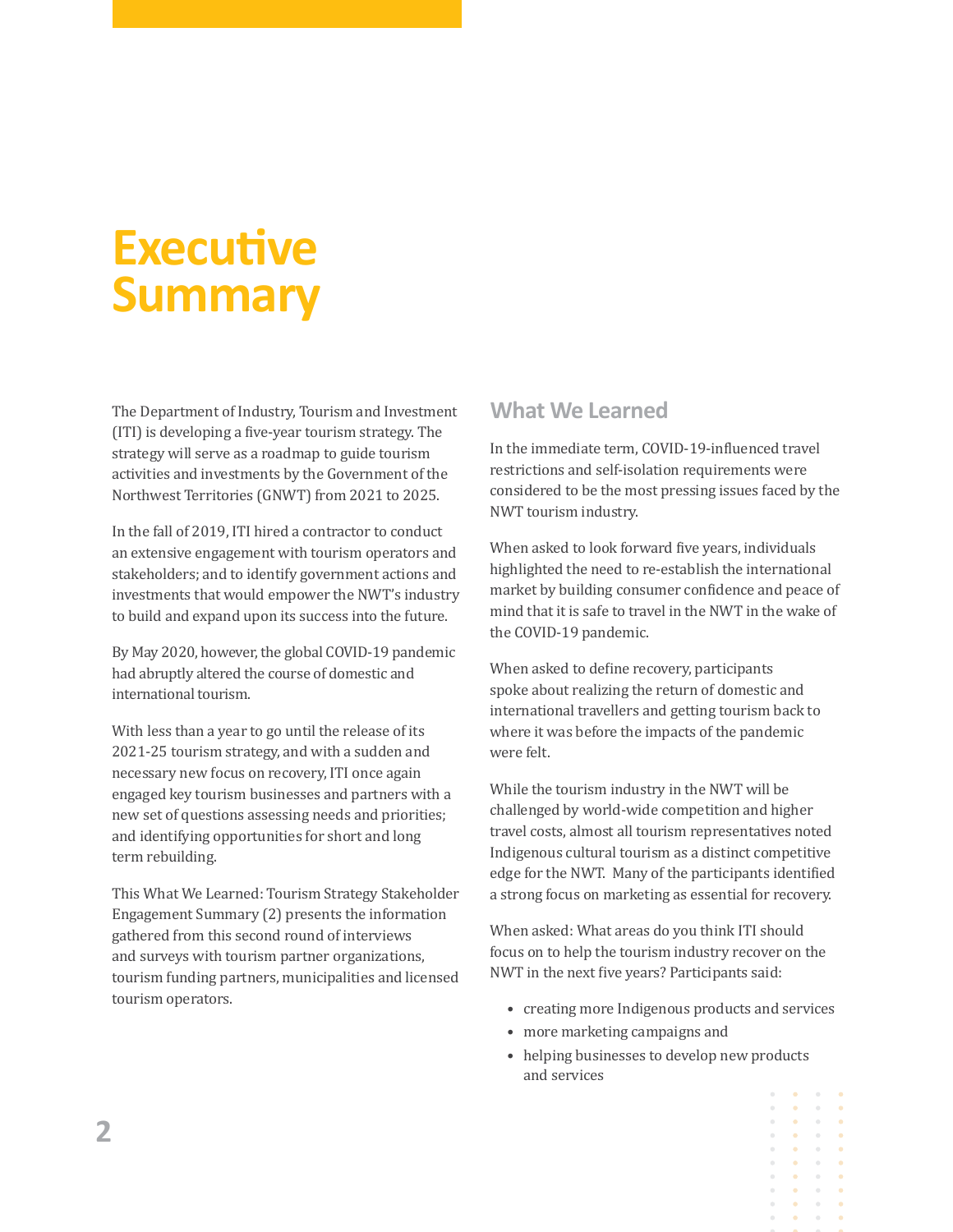When asked: Which areas would be most effective at rebuilding the tourism industry in the NWT? Participants said:

- Marketing campaigns
- Investment programs such as grants
- Creating more Indigenous tourism products and helping businesses to develop new products or services; and
- Building tourism infrastructure.

As ITI moves to develop its next five-year tourism strategy, it is exploring a number of proven areas of investment.

As a final point of discussion, all those participating in this second round of engagement were asked to rate the importance of the following areas:

- Investing in infrastructure
- Investing in product development
- Supporting more tourism development outside of Yellowknife
- Building knowledge and skills among the workforce through training and mentorship
- Engaging with operators and park visitors through enhanced communications and marketing activities
- Communicating with community residents to gain more support for tourism in the NWT; and
- Providing more research and data to stakeholders to support data-driven investments and decisions in the industry.

The top four areas of importance were ranked, in descending order, as:

- Communicating with community residents to gain more support for tourism in the NWT
- Investing in product development
- Providing more research and data to stakeholders to support data-driven investments and decisions in the industry
- Engaging with operators and park visitors through enhanced communications and marketing activities

This feedback gathered from stakeholders will be reviewed alongside information sourced from previous stakeholder engagements, reviews of national and international approaches and an evaluation of outcomes from the GNWT's Tourism 2020 strategy.

Together they will inform a series of goals and actions designed to strengthen the tourism industry in the NWT as it recovers from the devastating impacts of the COVID-19 pandemic and moves forward to 2025.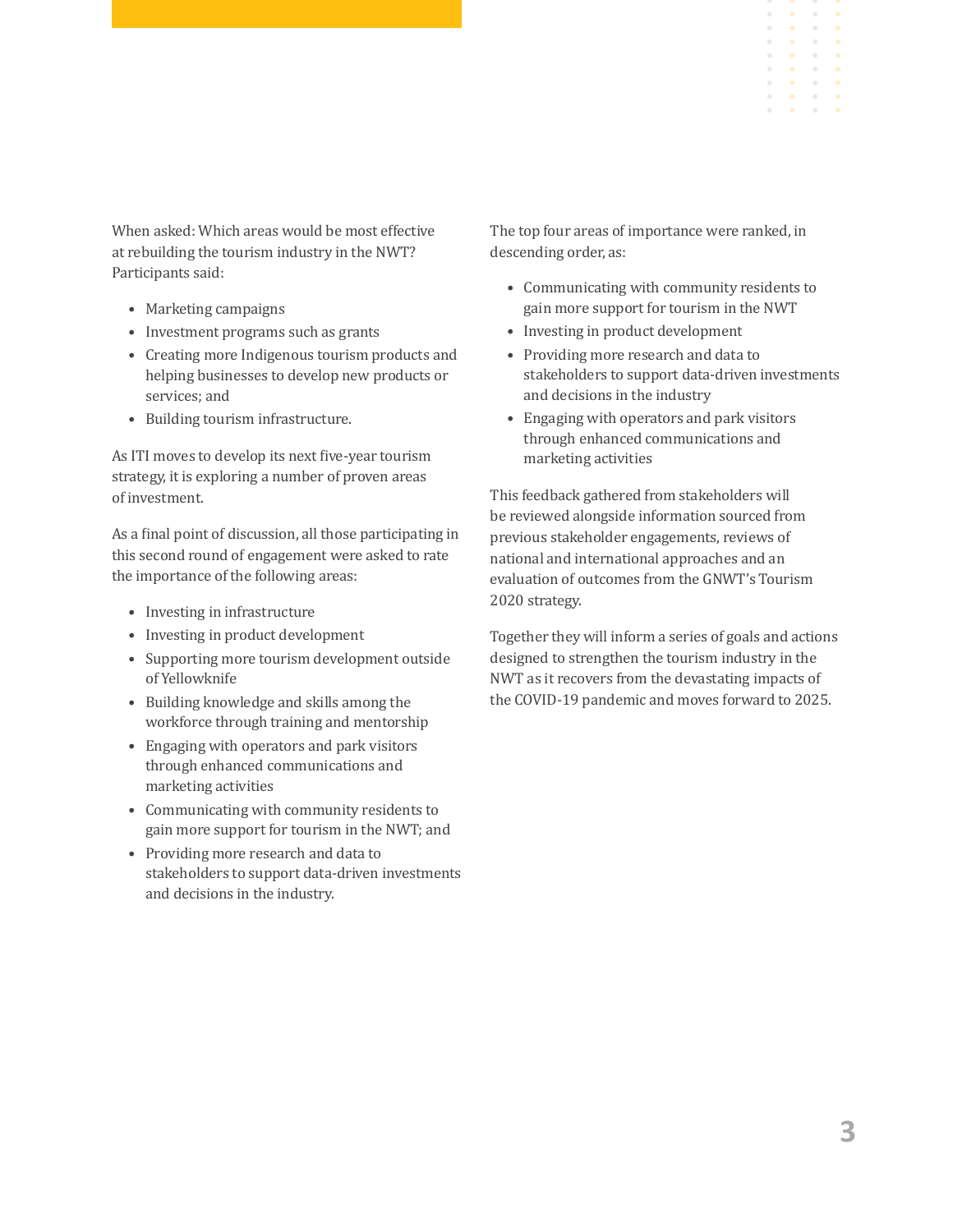# **Sommaire**

Le ministère de l'Industrie, du Tourisme et de l'Investissement (MITI) élabore actuellement une stratégie touristique sur cinq ans. La stratégie servira de feuille de route pour orienter les activités et les investissements touristiques du gouvernement des Territoires du Nord-Ouest (GTNO) de 2021 à 2025.

À l'automne 2019, le MITI a embauché un entrepreneur pour mener des consultations exhaustives auprès des exploitants d'entreprises touristiques et d'autres intervenants, et pour déterminer les mesures et les investissements du gouvernement qui permettraient au secteur touristique des TNO de consolider ses acquis et de croître.

Toutefois, l'arrivée en début d'année 2020 de la pandémie de COVID-19 a grandement perturbé le tourisme national et international.

Étant donné qu'il reste moins d'un an avant la publication de la stratégie touristique et qu'il est plus que jamais nécessaire de se concentrer sur la relance du secteur, le MITI a consulté à nouveau les principaux exploitants d'entreprises touristiques et ses partenaires au moyen d'une série de questions visant à déterminer leurs principaux besoins et leurs priorités, ainsi que les occasions à saisir à court et à long terme pour rebâtir le secteur.

Le document Ce que nous avons appris : Sommaire des échanges avec les intervenants à propos de la stratégie sur le tourisme (2) présente l'information recueillie lors de cette deuxième ronde d'entrevues et de sondages réalisés auprès des organismes

touristiques partenaires, des partenaires de financement du tourisme, des municipalités et des exploitants d'entreprises touristiques.

## **Ce que nous avons appris**

Dans l'immédiat, les restrictions concernant les déplacements et les directives d'auto-isolement liées à la COVID-19 sont considérées comme les problèmes les plus urgents du secteur touristique des TNO.

Lorsqu'on leur a demandé de se projeter cinq ans plus tard, les répondants ont souligné la nécessité de réinvestir le marché international en restaurant la confiance des voyageurs et en leur assurant qu'il sera sécuritaire de voyager aux TNO une fois la pandémie de COVID-19 terminée.

Lorsqu'on leur a demandé de définir la reprise, les participants ont mentionné le retour des voyageurs nationaux et internationaux et le retour du tourisme au point où il était avant la pandémie.

Bien que l'industrie touristique des TNO doive composer avec la concurrence mondiale et le coût élevé du transport, presque tous les représentants du secteur ont mentionné le tourisme culturel autochtone comme un avantage concurrentiel pour les TNO. De nombreux participants ont souligné qu'il faudra investir massivement dans le marketing pour favoriser la reprise des activités.

À la question : Selon vous, que doit faire le MITI pour contribuer au rétablissement de l'industrie touristique des TNO au cours des cinq prochaines années? Les participants ont répondu :

- Créer plus de produits et services autochtones
- Diffuser davantage de campagnes de marketing
- Aider les entreprises à développer de nouveaux produits et services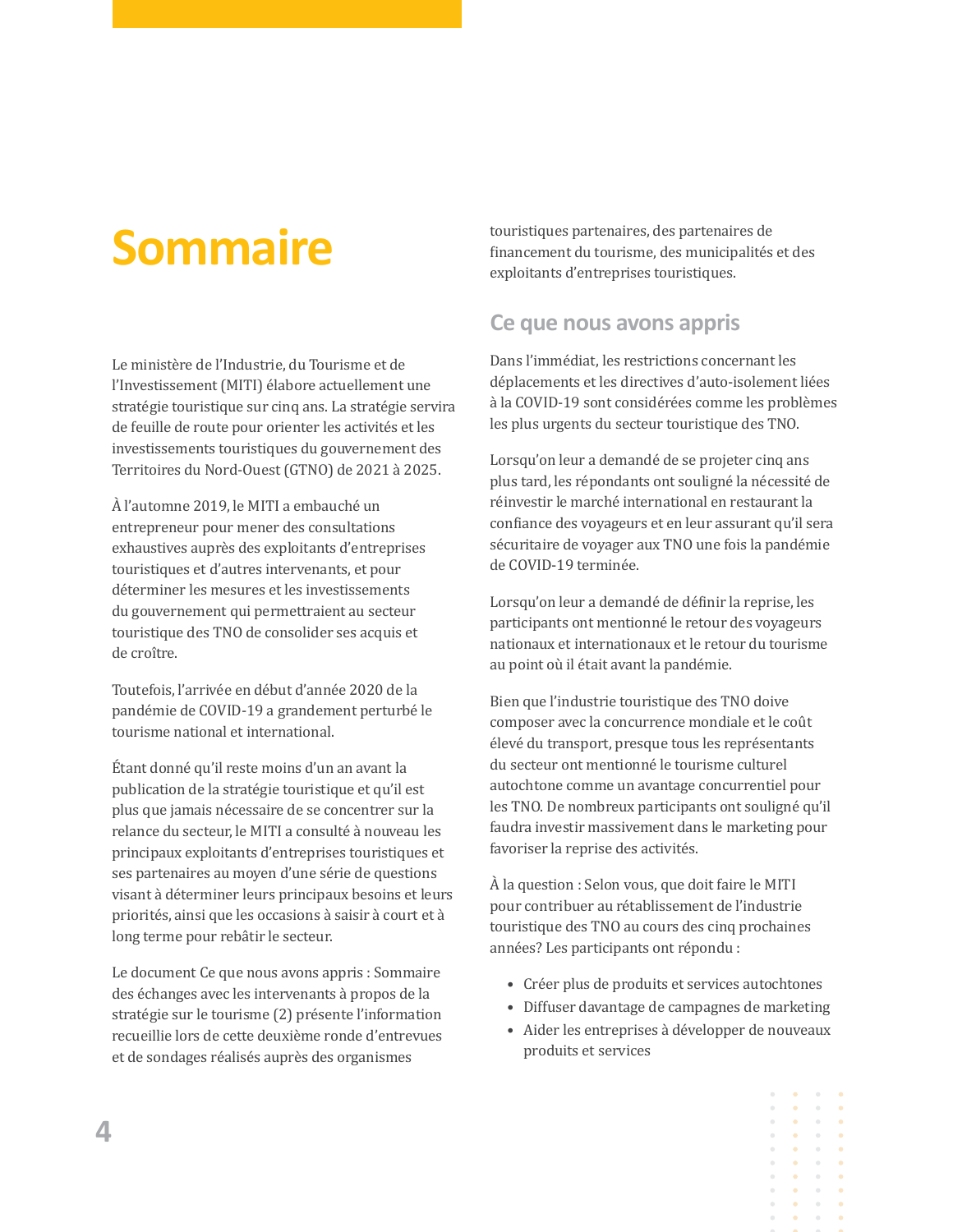À la question : Quelles mesures seraient les plus efficaces pour rebâtir l'industrie touristique des TNO? Les participants ont répondu :

- Campagnes de marketing
- Programmes d'investissement, comme des subventions
- Création de nouveaux produits touristiques autochtones et aide aux entreprises pour développer de nouveaux produits et services
- Construction d'infrastructures touristiques

Alors que le MITI élabore sa stratégie touristique sur cinq ans, nous explorons certains mécanismes d'investissement éprouvés.

Finalement, nous avons demandé à tous les participants de cette deuxième ronde de consultations de classer les mesures suivantes par ordre d'importance :

- Investir dans les infrastructures
- Investir dans le développement de produits
- Soutenir davantage le développement touristique à l'extérieur de Yellowknife
- Développer les connaissances et les compétences de la main-d'œuvre grâce à la formation et au mentorat
- Consulter davantage les exploitants et les visiteurs des parcs par l'entremise de communications et d'activités de marketing accrues
- Communiquer avec les résidents des collectivités afin qu'ils soutiennent davantage le tourisme
- Offrir davantage d'études et de données aux intervenants afin de favoriser les investissements et les décisions fondés sur des données probantes au sein du secteur

Voici les quatre réponses les plus populaires, en ordre décroissant :

- Communiquer avec les résidents des collectivités afin qu'ils soutiennent davantage le tourisme
- Investir dans le développement de produits
- Offrir davantage d'études et de données aux intervenants afin de favoriser les investissements et les décisions fondés sur des données probantes au sein du secteur
- Consulter davantage les exploitants et les visiteurs des parcs par l'entremise de communications et d'activités de marketing accrues

Les commentaires des intervenants seront analysés avec l'information recueillie lors des consultations précédentes, les examens des approches nationales et internationales et l'évaluation des résultats de la stratégie touristique 2020 du GTNO.

Ces données permettront d'établir une série d'objectifs et de mesures conçus pour renforcer le secteur touristique des TNO, favoriser son rétablissement à la suite des répercussions dévastatrices de la pandémie de COVID-19, et pour le faire progresser jusqu'en 2025.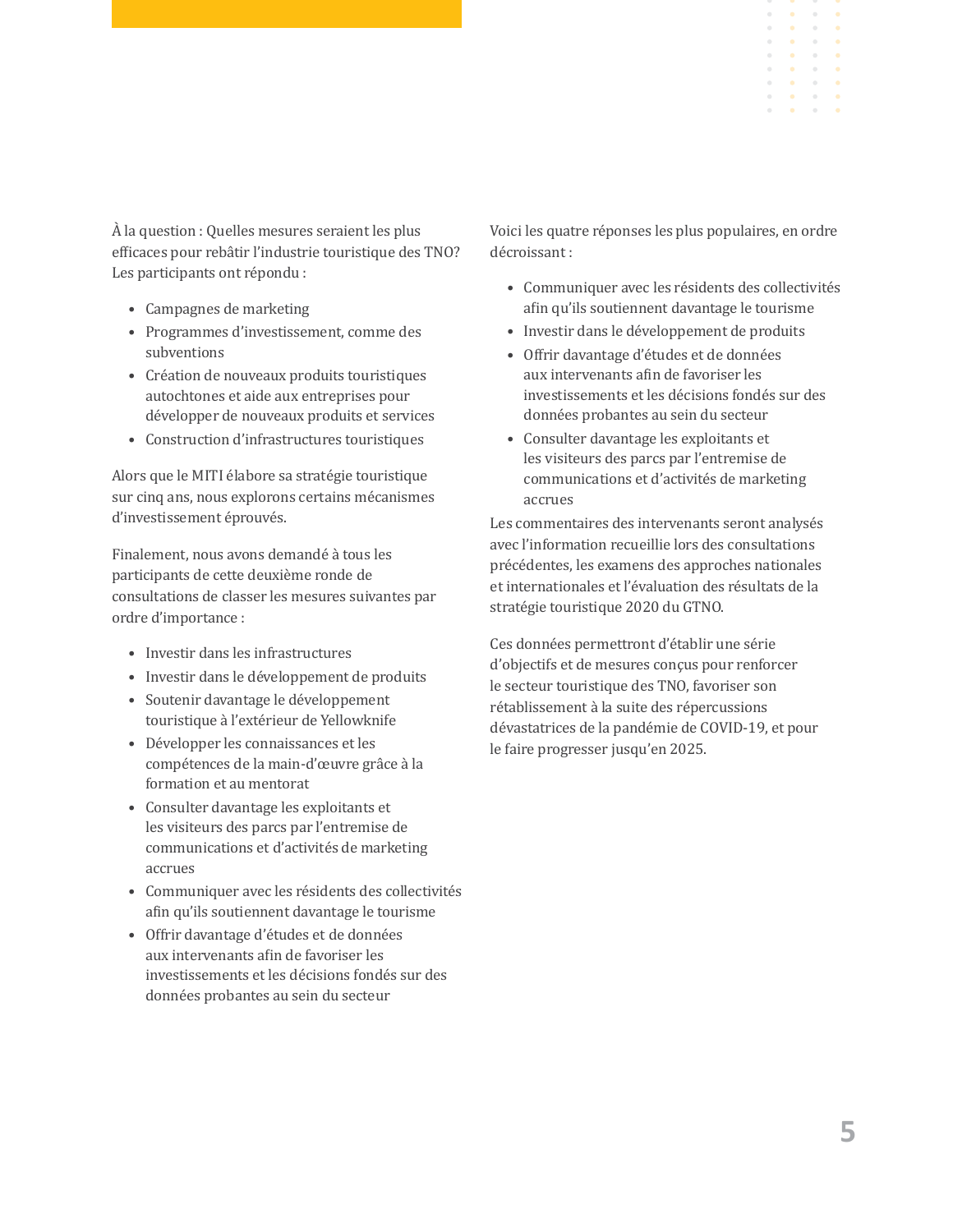# **Acronyms**

| CanNor        | Canadian Northern Economic Development Agency                     |
|---------------|-------------------------------------------------------------------|
| <b>CDETNO</b> | Conseil de développement économique des Territoires du Nord-Ouest |
| <b>DMO</b>    | Destination Marketing Organization                                |
| <b>ECE</b>    | Department of Education, Culture and Employment                   |
| <b>GNWT</b>   | Government of the Northwest Territories                           |
| <b>HSS</b>    | Department of Health and Social Services                          |
| <b>ITAC</b>   | Indigenous Tourism Association of Canada                          |
| ITI           | Department of Industry, Tourism and Investment                    |
| <b>MACA</b>   | Department of Municipal and Community Affairs                     |
| <b>NWT</b>    | Northwest Territories                                             |
| <b>NWTT</b>   | Northwest Territories Tourism                                     |
| <b>YKDFN</b>  | <b>Yellowknives Dene First Nation</b>                             |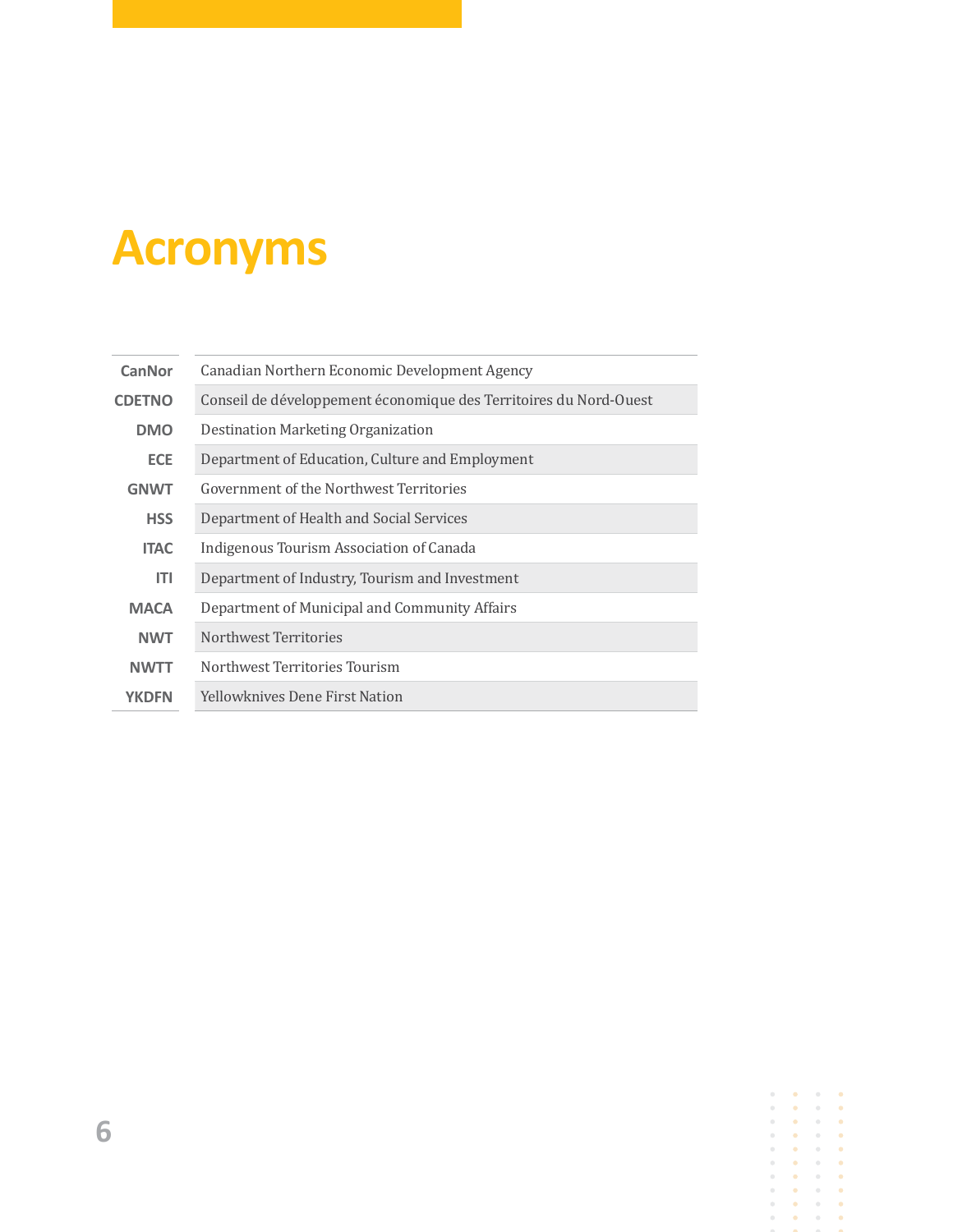## **Introduction** 1.0

The Tourism and Parks Division of the Department of Industry, Tourism and Investment (ITI) is developing a five-year tourism strategy. The strategy will identify goals and actions to strengthen the tourism industry as it recovers from the devastating impacts of the COVID-19 pandemic. It will serve as a roadmap to guide tourism investments by the Government of the Northwest Territories (GNWT) from 2021 to 2025.

In the fall of 2019, ITI hired a contractor to conduct an extensive engagement with tourism operators and stakeholders to learn about the priorities and insights from the industry. In light of the pandemic and the resulting social and economic impacts, the tourism landscape has changed significantly. In order to gather information that will inform the recovery and the development of tourism in the next five years, ITI with the support of the contractor, engaged again with key tourism businesses and partners from across the Territory in May and June 2020 to hear their thoughts and ideas on tourism issues, priorities, recovery efforts, and opportunities for both the shortand long-term.

The What We Learned: Tourism Strategy Stakeholder Engagement Summary (2) presents information gathered from: (1) interviews with tourism partner organizations, tourism funding partners, municipalities, and licensed tourism operators (18 interview participants (two interviews had two participants at once); 16 interviews conducted; response rate (19/23, 78.3%), and completion rate (16/23, 70.0%); and, (2) responses from Northwest Territories Tourism (NWTT) members and licensed tourism operators to an online survey (41 survey responses; response rate (115/(172+146), 36.2%); and completion rate 41/115 surveys).

The findings of the stakeholder engagements, including the contents of this Summary document will be used to help inform and guide the development of the next tourism strategy.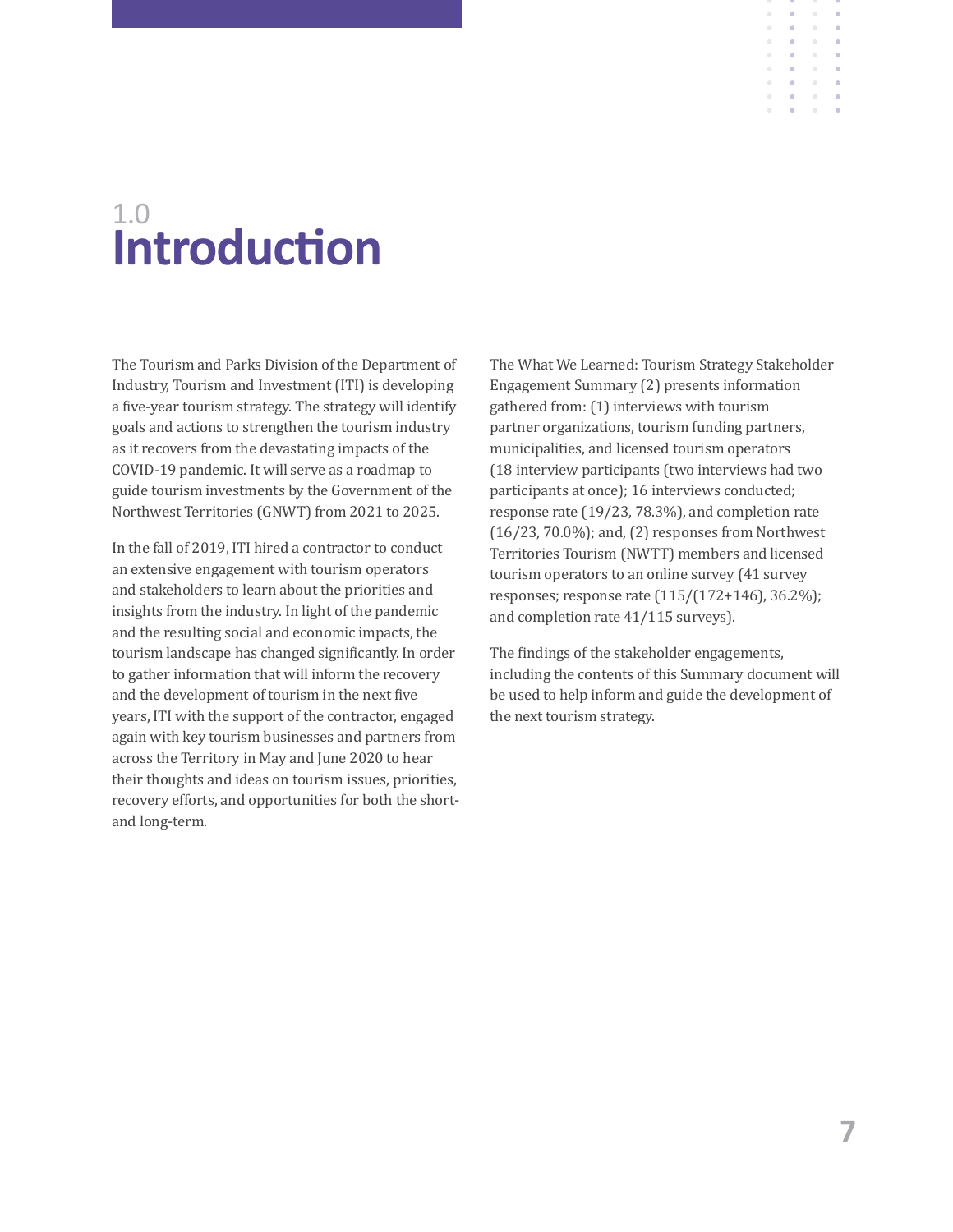# **Stakeholder Engagement Approach** 2.0

## **2.1** Engagement Methods

Two methods of engagement were employed – interviews and an online survey.

## **2.1.1 Interviews**

Telephone interviews were conducted with municipalities, tourism partner organizations, tourism funding partners, and licensed tourism operators:

- Municipalities
	- $\circ$  City of Yellowknife (1)
	- $\circ$  Town of Inuvik (1)
- Tourism Partner Organizations
	- { NWT Tourism (NWTT) (2)
	- NWT Chamber of Commerce (1)
	- $\circ$  Conseil de développement économique des Territoires du Nord-Ouest (CDETNO) (2)
- Tourism Funding Partners
	- Indigenous Tourism Association of Canada (ITAC) (1)
	- { Canadian Northern Economic Development Agency (CanNor) (2)
- Licensed Tourism Operators (6)

In total, 18 individuals were interviewed. The interviews were carried out by telephone and ranged in length from 20 to 60 minutes. All interview participants were asked to respond to the same question set (refer to Appendix A – Interview Questions), which included both closed- and openended questions. Interviews took place the weeks of May 18 to June 1, 2020.

## **2.1.2 Online Survey**

A web-based public engagement platform (EngageITI), hosted by ITI, was used to solicit opinions via an online survey. Members of NWTT and licensed tourism operators were invited, via an email invitation letter, to take part in the online survey. Two reminder emails were sent to encourage participation. The survey included both closed- and open-ended questions (refer to Appendix B – Online Survey). The survey was open from June 1 to 14, 2020. A total of 41 invited respondents participated in the survey.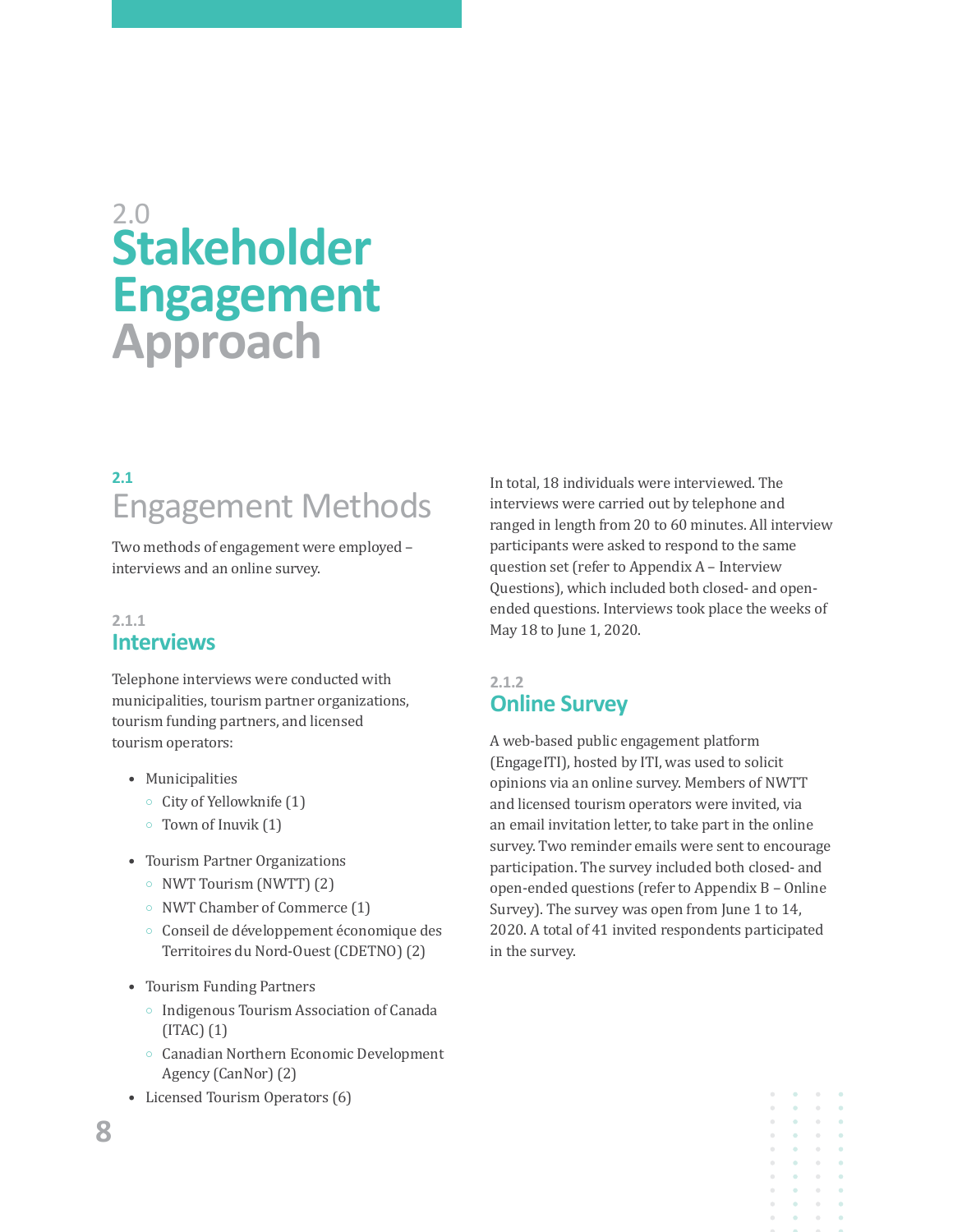## **2.1.3 Participant Demographics**

## **Region of Operation**

Figure 1 presents the breakdown of the 18 participants by region of operation. While just over 22% of participants operate in the North Slave (4) or pan-territorially (4), 38.9% (7) selected 'other', stating they operate in more than one region but not all regions: (North and South Slave (2); Sahtu and Dehcho; Beaufort Delta and Sahtu (2); North Slave, South Slave, Beaufort Delta, Sahtu and Dehcho; and, North Slave, South Slave, Sahtu and Dehcho).

Figure 1 shows that the majority of survey respondents are from the North Slave (25; 61%), followed by the South Slave (7; 17.1%) and Sahtu (4; 9.8%) regions. Two survey respondents selected 'other' and noted they operate in Yellowknife and western Victoria Island (Ulukhaktok) and nearshore waters of Beaufort Sea.

#### **Figure 1: Region of Operation**



#### **Licensed Tourism Operator Status**

Figure 2 reveals that the majority of interview participants are not licensed tourism operators (10; 55%) and the majority of survey respondents are licensed operators (34; 83%).

#### **Figure 2: Operator Status (licensed or not)**



#### **Primary area products/services are offered**

Figure 3 presents information on the primary area that products and services are offered. Most interview participants (10;  $47.6\%)$ <sup>1</sup> identified 'other' areas as their response. 'Other' included: museum/ gift shop; culture and heritage; Indigenous culture; visitor services; translation/promotion; funding; government; advocacy/communications; and destination marketing for all products and services.

For survey respondents, the primary areas in which products and services are offered include fishing (8; 19.5%) and Aurora or northern lights viewing (8; 19.5%).

<sup>1</sup> Some interview participants indicated that they offer products and services in more than one area so the total number of responses is 21.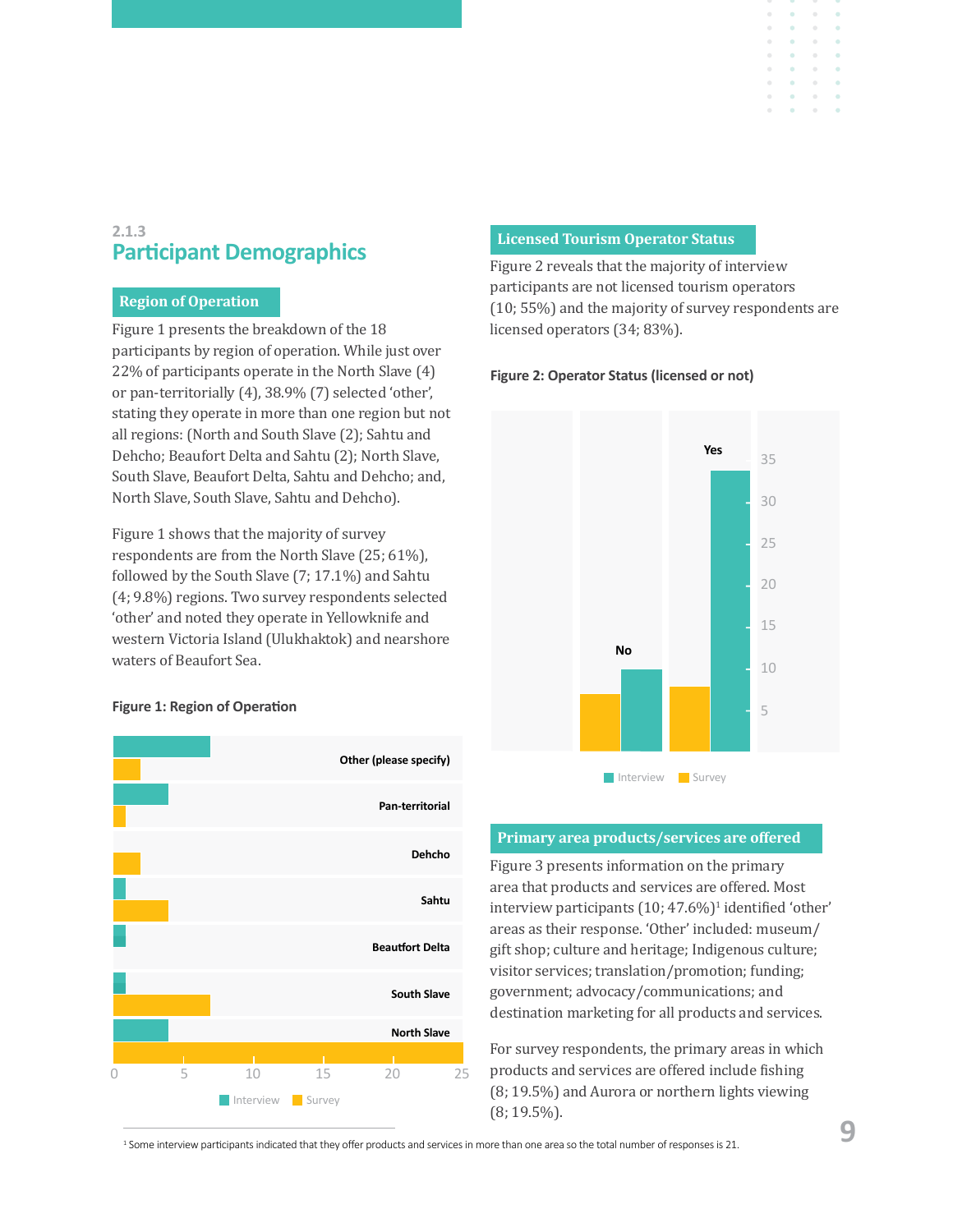'Other' areas (10; 24.4%) included: visitor information centre (VIC); retail; commercial and advertising photography services to operators; media and government; produce colour photo books of interest to visitors and residents; Aurora tour guiding; expedition cruising; and, support to the tourism community for their operations.





## **Sector of Operations**

Figure 4 presents information on the sector of operation. Most interview participants indicated that they operate in 'other' areas (7; 38.9%). In this case, 'other' meant that they represented all tourism sectors in the areas of funding, translation/promotion, advocacy/communications, and/or destination marketing.

For survey respondents, the main areas of operation are adventure and recreation (13; 31.7%) and tourism services (12; 29.3%). 'Other' survey responses (7; 17.1%) included: we promote all of these sectors through the VIC; retail; accommodation, food and beverage, adventure, attractions, transportation; outfitting; if tourism services covers tour provider than that is our selection; business support; and, trophy fishing packages, Aurora viewing, and photography.

 $\alpha$ 

<sup>&</sup>lt;sup>1</sup> Some interview participants indicated that they offer products and services in more than one area so the total number of responses is 21.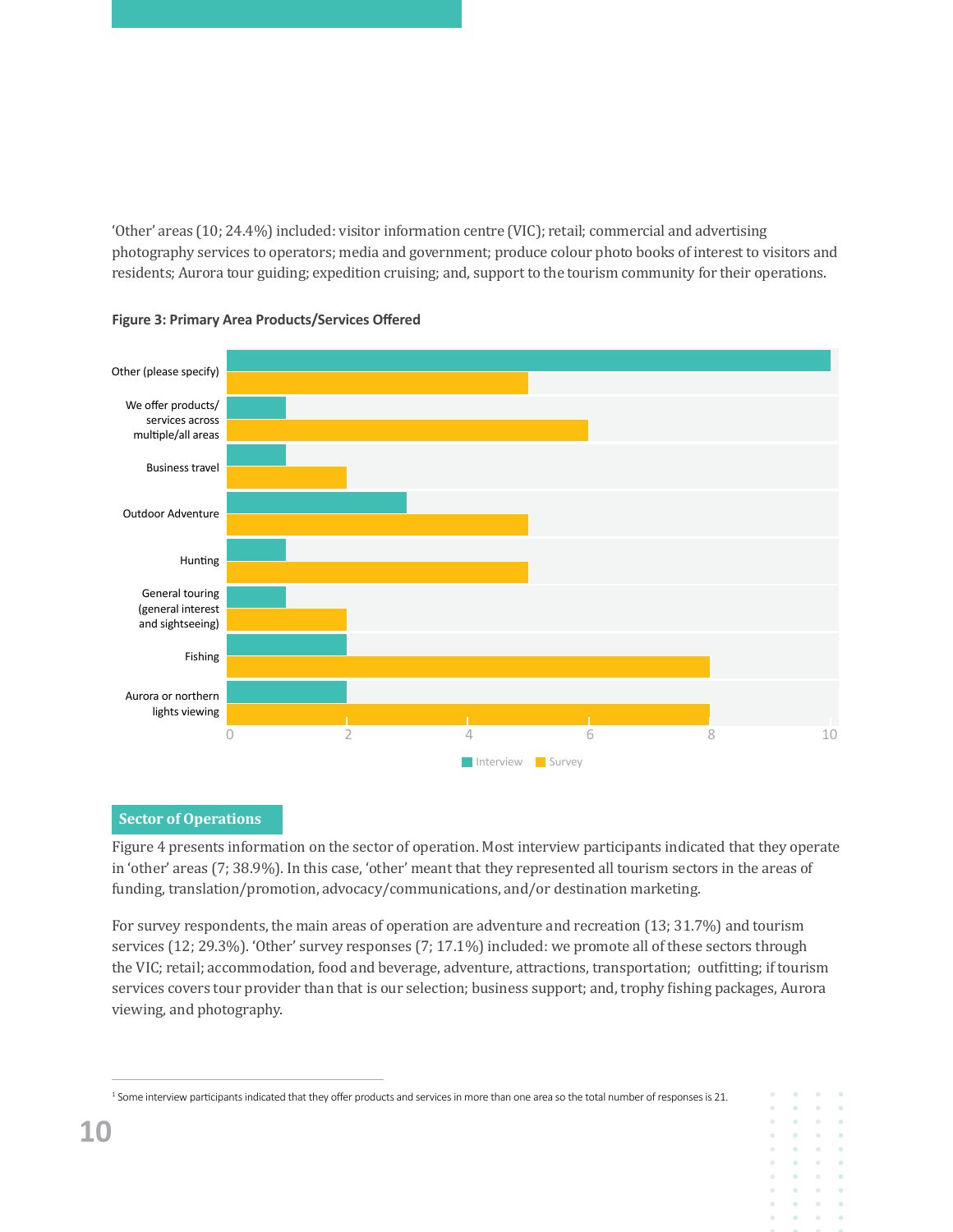

## **Figure 4: Sector of Operation**

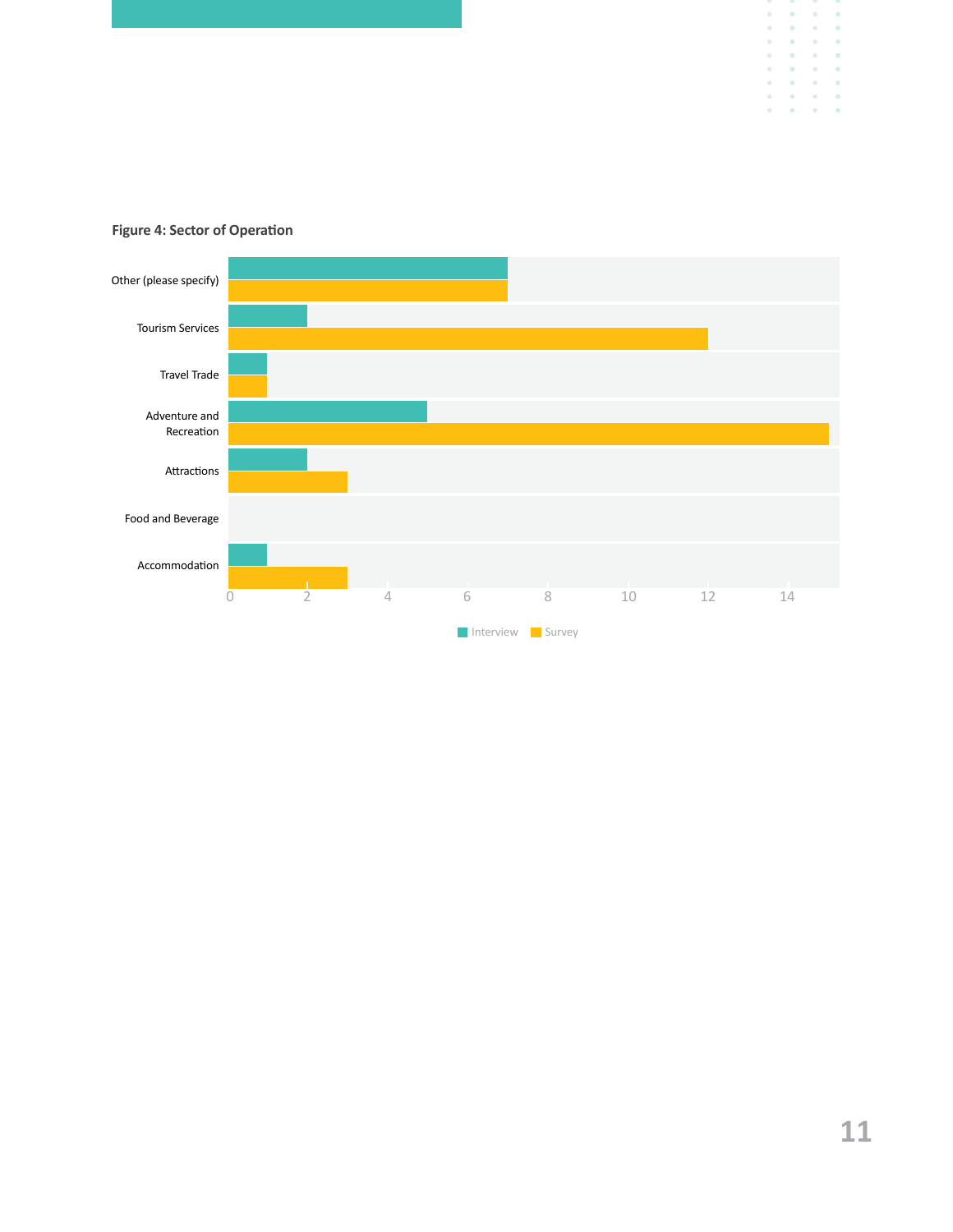# 3.0 **What We Learned**

This section of the Summary presents what we learned from the engagement activities. The information is presented by question, and by data collection method – interviews and survey – when applicable.

## **3.1**

## In the short-term (next 12 months), what do you think are the most pressing issues that the NWT tourism industry will face?

#### **Interviews**

Interview participants identified a variety of important issues they feel the NWT will face in the short-term. The most common issue mentioned was travel restrictions due to the COVID-19 pandemic and the subsequent self-isolation requirements. With continued border and traveller restrictions, there will be limited domestic or international visitors and nominal tourism dollars flowing into the territory. With the travel restrictions in place, participants also expressed concern that many small tourism operators will go out of business or experience serious financial

instability in the next 12 months. Interviewees commented that the border restrictions will allow the territory's competitors (e.g., Iceland, Scandinavian countries) to take over the market share [of Aurora viewing] permanently ("we will never win those people back"). It was also noted that even if tourists can be encouraged to visit, there may not be enough products and services available for them to take part in because there will be a limited number of operators providing tourism experiences.

Participants expressed concern about the affordability of air travel – "If we can't compete cost wise, we won't be able to get the tourist" and about the availability of commercial flights – "If they aren't offering flights, it effects the trip roll-out and duration. If there are flight cancellations, it means there will be more days lost of the trip". Interviewees also mentioned that because the cost of delivering tourism products and services is already higher in the NWT than other destinations, and because people might be more price conscious as a result of the pandemic, it may be harder to sell them on the idea of visiting the territory.

Moving forward, since it is likely that international travel (especially of Asian tourists) will be limited in the short-term, interview participants spoke about the need to focus on building both the local and domestic market through incentives (e.g., accommodation coupons) and promoting staycations. They also spoke about the importance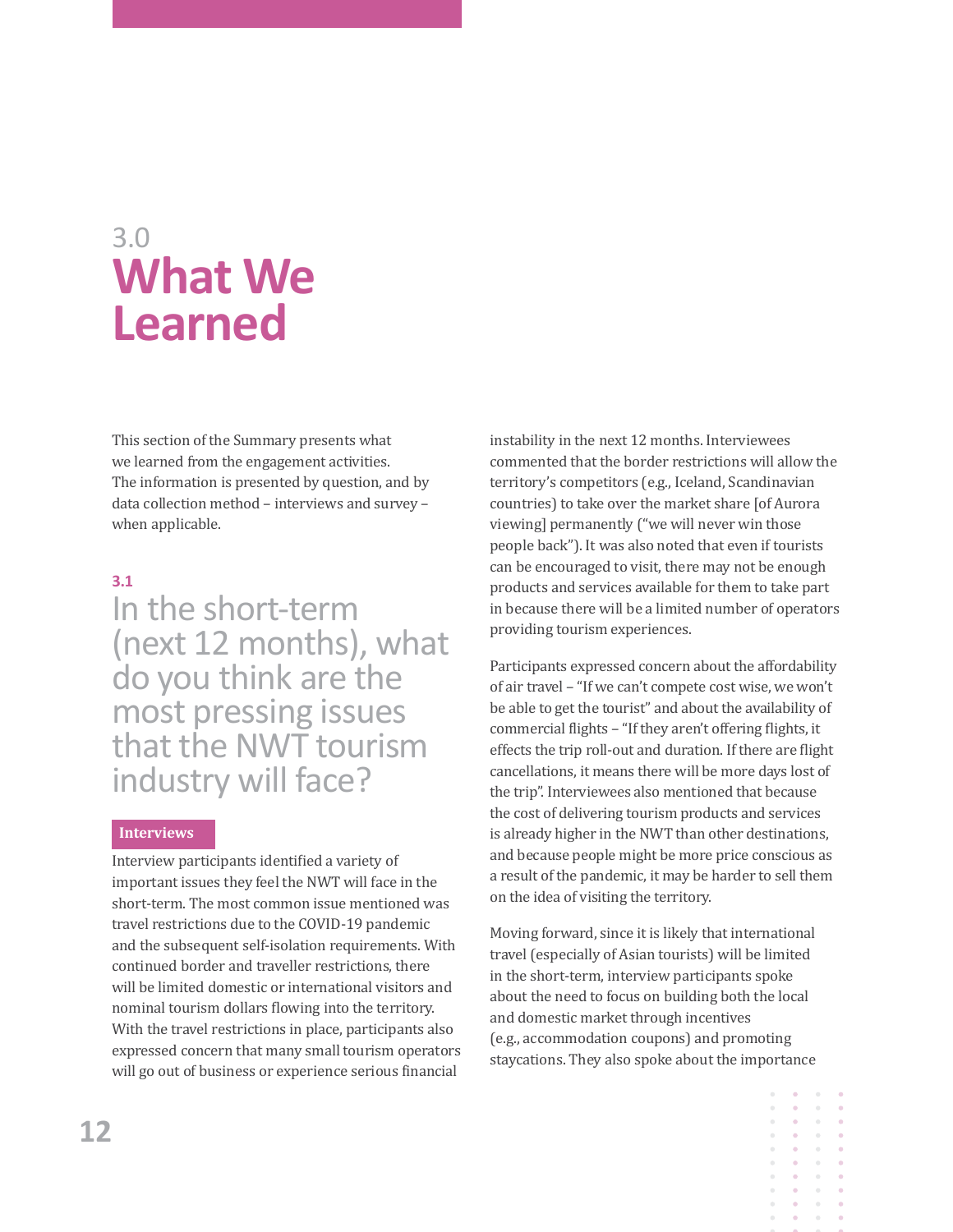of developing new safety protocols and training operators on how to implement and meet the new safety requirements. Additionally, participants commented on the need to get new tourism employees trained. One participant noted that "[I] had to lay-off employees who have found other jobs so now need to start fresh with new people and train them. There are going to be new safety protocols that we will all need to trained on." Another participant stated that businesses are "going to lose staff because they can't afford to keep them and it will take a while to get skilled people trained when things do open up". In other words, businesses will need to be able to increase operations and build capacity in preparation for when the industry is up and running.

Participants also identified the following areas that will need to be addressed in the short term:

- providing financial support to keep businesses solvent
- ensuring NWT residents are ready and willing to welcome tourists post-COVID-19
- conducting research to ensure that the GNWT, Destination Canada and NWT Tourism are targeting the right market(s) for the NWT

### **Survey**

Figure 5 highlights the most pressing short-term issues identified by survey respondents. The most important issues are considered to be: border closure, travel restrictions and self-isolation requirements (40; 37.7%), going out of business and experiencing financial problems (25; 23.6%), and being able to ramp back up, increase operations and build capacity (18; 17.0%).

#### **Figure 5: Short-term Pressing Issues (Choose your top 3)**

 $\ddot{\phantom{a}}$  $\bar{\phantom{a}}$  $\bar{0}$  $\alpha$  $\alpha$  $\alpha$ 

 $\alpha$  $\alpha$  $\alpha$ 



When asked if there are other short-term pressing issues that the NWT will face, the survey respondents noted the need:

- for immediate marketing to re-establish the territory's previously strong markets (e.g., Asia)
- to ensure that reliable and affordable commercial air service is in place
- to promote staycations in an effort to build local tourism while the borders remain closed
- to focus on tourism opportunities for communities and operators outside of Yellowknife
- to increase access to government lands for the purpose of tourism activities (e.g., Aurora viewing)
- to address the issues of unlicensed operators and the unauthorized use of the land (no lease, permits, etc.)

Respondents also reiterated the need for the development and implementation of COVID-19 safety protocols/strategies.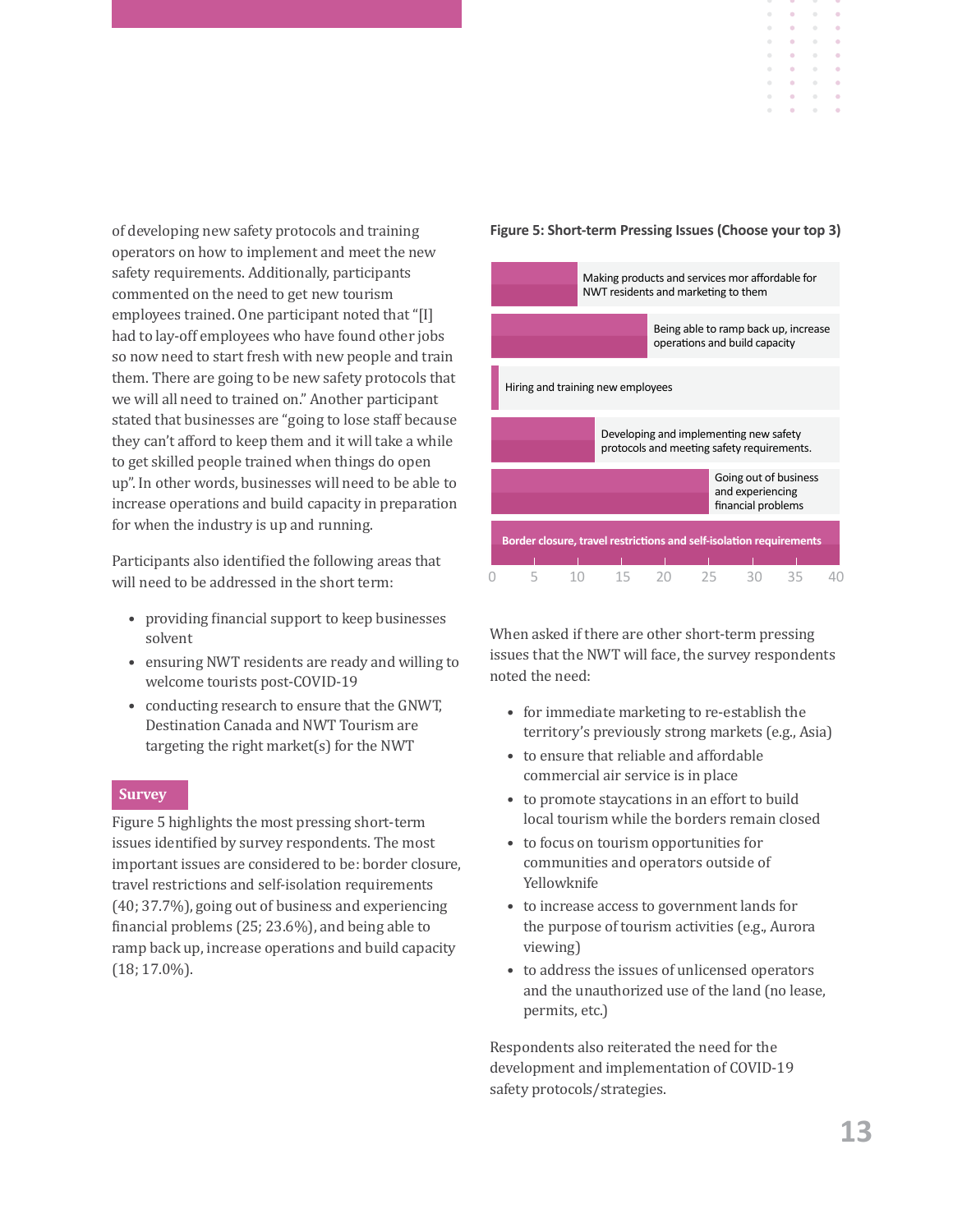## **3.2**

Thinking about the next five years (longterm), what do you think are the most pressing issues that the NWT tourism industry will face?

## **Interviews**

A number of participants commented that rebuilding the tourism industry in the NWT will be a long-term process as there are a variety of issues that will need to be addressed.

Interviewees spoke about the need to focus on reestablishing the international market by building consumer confidence and peace of mind that it is safe to travel in the NWT in the wake of the COVID-19 pandemic. To do this, operators with the support of the GNWT, will need to know how to carry out events safely and how to manage people's discomfort when attending inside events and when being around people they do not know. One participant noted that given the weak Canadian dollar, the NWT may want to focus specifically on building the American market because it will be inexpensive for them to visit. Participants also mentioned the need to focus on building the domestic market because the NWT will not be able to attract international travellers right away.

To re-establish existing markets and build new markets, participants indicated that the NWT will need to follow the lead of other jurisdictions that are substantially increasing their tourism budgets in an effort to regain the tourism market share both internationally and nationally.

Participants commented on the need to address market competition. As one interviewee stated, "The industry is going to face a huge amount of competition because everyone is going to be vying for visitors and tourists, so we are going to [have to] be competitive (ease of travel, costs, experiences)". Another stated that, "When you are closed for a year or more and other jurisdictions are not, then people go to where something is open so it is keeping the name of NWT up there to ensure that when it is open, people want to go there." It was suggested that NWT Tourism strengthen the brand of the NWT so that the territory can better compete with other provinces and territories.

Interviewees also spoke about the need to manage the costs of travelling to the NWT and to support airlines to continue their services. As one participant stated, "it will be hard to compete with the global market when everyone else is going to also be repacking their products and trying to offer discounts to get people coming to their places. Cruise ships are going to be hard to compete with when they are offering big discounts to get people on board." With respect to flights, interviewees spoke about the fact that airlines have reduced the number of flights so it may be difficult to get people into the NWT. One participant noted that, "it was hard to get air transportation to Yellowknife in the first place". Another issue that will need to be addressed is keeping charter air companies in business. As one participant stated, "if the charter air companies go down, that is our lifeline. No other way of getting tourists to and from the lodge, so if they go down, we go down".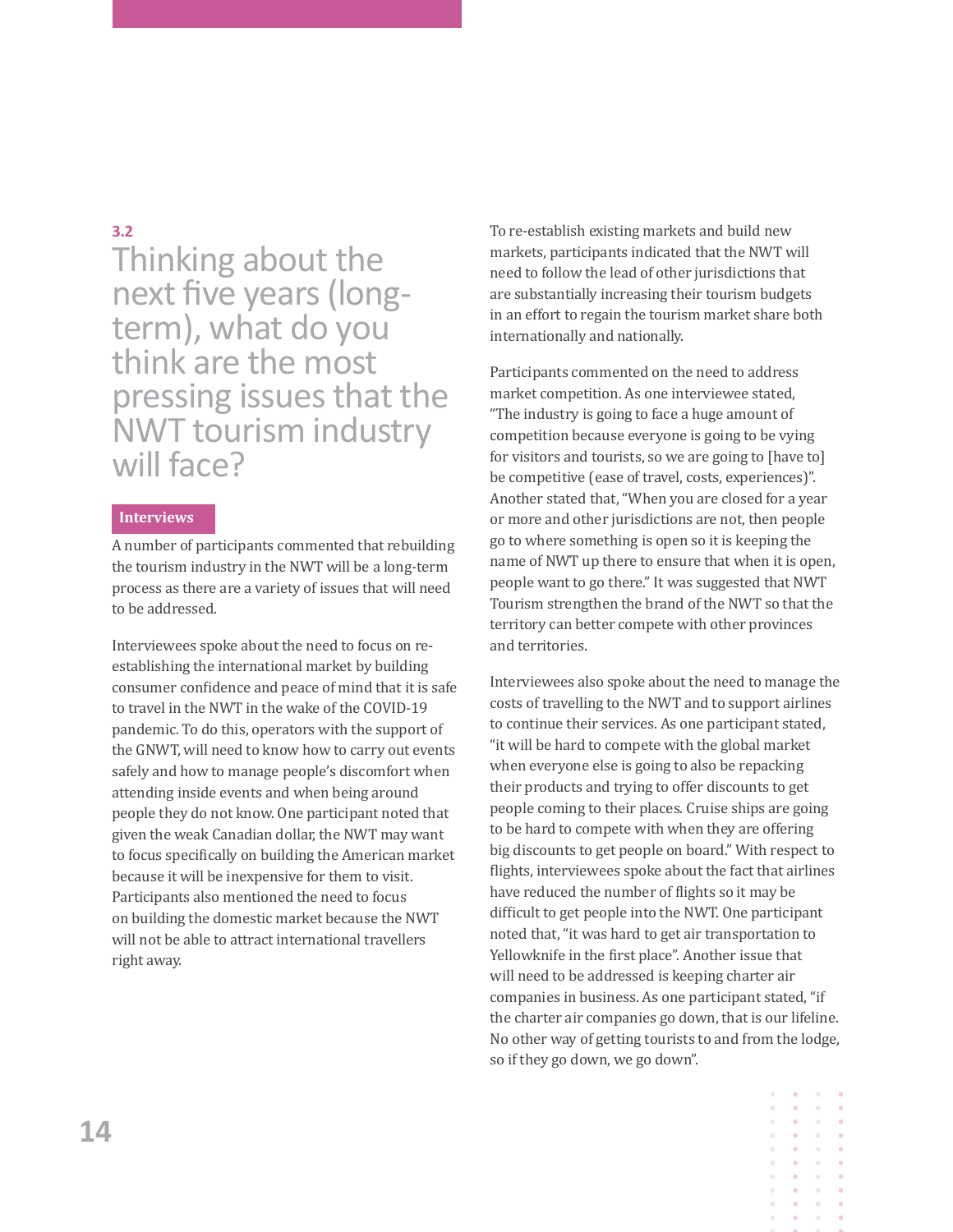Participants noted that conducting research will be critical to rebuilding/rebooting the industry. There is a need to understand how to reach new tourists groups and how best to target those groups (e.g., Francophone Canadians). There was a call for "sound, robust and timely data collection", that is conducted uniformly across the NWT, on travel trends, resident sentiment, who is visiting and from where. This was considered important because it may be that the market has changed, and that pre-COVID-19 products and services are not the same as what tourists want, post-COVID-19.

Product and service diversification is another issue that needs to tackled. One participant suggested that the industry look at the products and services left behind and determine how fast things can be built back up, because, "if there are gaps in accommodation, restaurants and tourism experiences that means a decrease in tourism products in the NWT and even less reason to go into the regions." One participant commented that the shortage of marketready Indigenous tourism products and services is an issue that will need to be addressed if the NWT hopes to meet the growing demand in the long-term. It was also noted that eco-tourism should be marketed more widely in the NWT especially since the federal government is putting an emphasis on being closer to nature and being environmentally concerned. One interviewee highlighted the need to offer a wider selection of products and services across the entire territory that will appeal to a more diverse base of tourists. That being said, it was noted that thought will need to go into how products and services are

provided. For example, "… a lot of tourism packages require small groups of people being together (canoe trips) in lodges where everything is shared. It's a very communal style and very social, so wonder if in the next 5 years with social distancing being encouraged, the communal style will need to be looked at."

 $\ddot{\phantom{a}}$  $\bar{0}$ 

Other issues the NWT will face long-term include:

- The need to focus on hiring, training and retaining new staff in order to build up the capacity of the industry once again.
- The need to address the attitude of northerners towards tourism. Resident sentiment toward tourism will be a challenge – will residents want tourists to visit and will they feel safe having them in the NWT?
- The need to invest in infrastructure that supports tourism. Specific infrastructure development included improved road access, and an international airport in Yellowknife to give us a more level playing field with our competitors.

## **Survey**

Figure 6 highlights the most pressing long-term issues identified by survey respondents. The most important issues are considered to be: consumer confidence and peace of mind while travelling (24; 22.0%), increasing costs to visit the NWT (19; 17.4%), marketing (17; 15.6%), and residents being positive and supportive of tourism (15; 13.8%).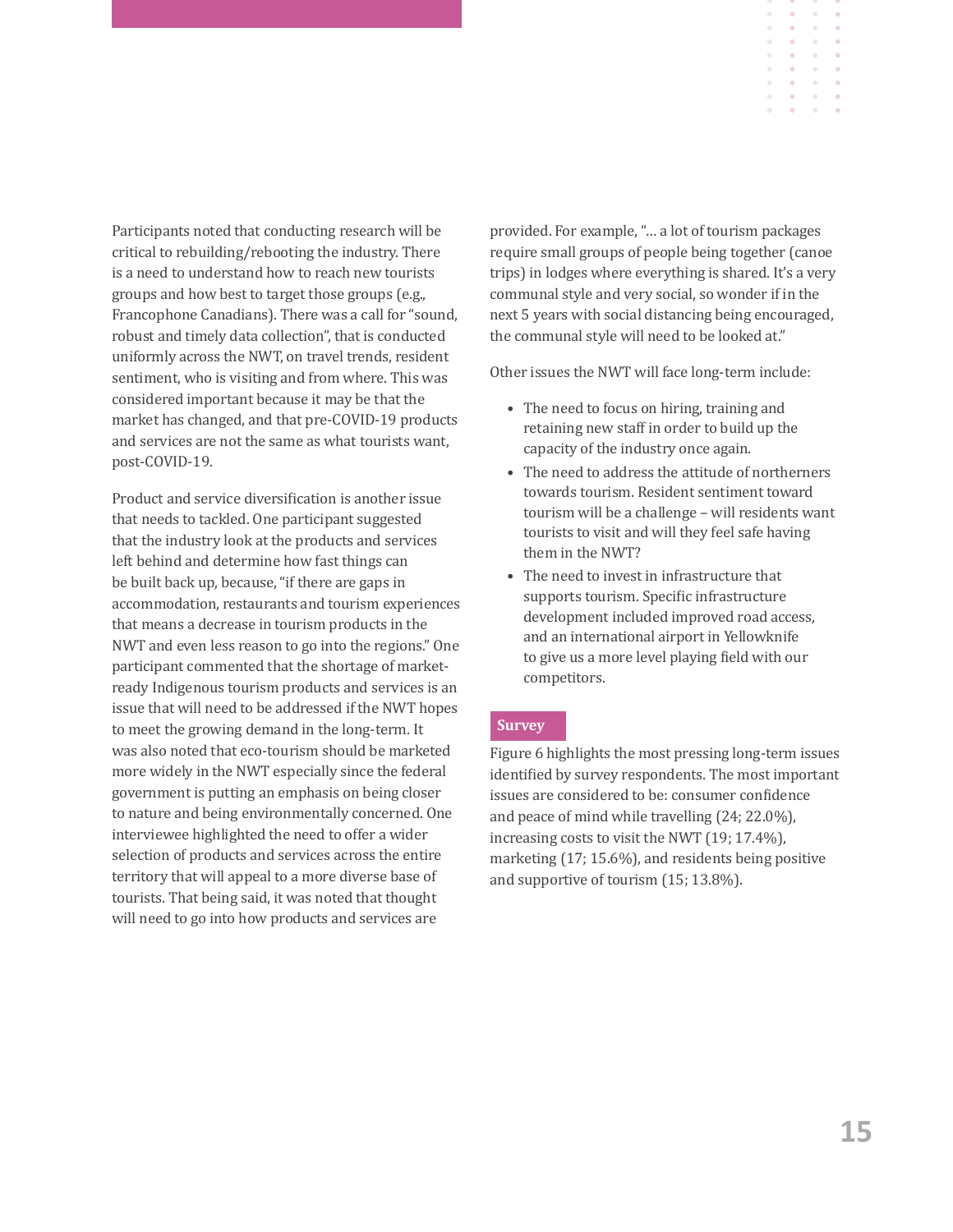

#### **Figure 6: Long-term Pressing Issues (choose your top 3)**

When asked if there are other long-term pressing issues that the NWT will face, the survey respondents noted the need:

- to ensure that tourism in the NWT is cost competitive (e.g., airfare)
- redeveloping lost tourism businesses
- to ensure that sufficient levels of infrastructure and support services (e.g., hotels, attractions, airlines) are in place to satisfy visitors
- to ensure that financial supports are in place for licensed operators so that they can compete with non-licensed operators who are able to provide products and services at a lower rate
- to focus on tourism opportunities for communities and operators outside of Yellowknife
- to address the disconnect between regulations and the actual reality of tourism operators
- to review air travel availability into and around the NWT (without jet travel into all regions, only Yellowknife will benefit)
- to conduct research to see how other jurisdictions (e.g., Yukon) are building infrastructure (e.g., VIC) and promoting attractions, adventures and events
- to deliver safe, quality products
- to increase access to government lands for the purpose of tourism activities (e.g., Aurora viewing)
- to address the issues of unlicensed operators and the unauthorized use of the land (no lease, permits, etc.)

 $\bullet$ 

 $\ddot{\phantom{a}}$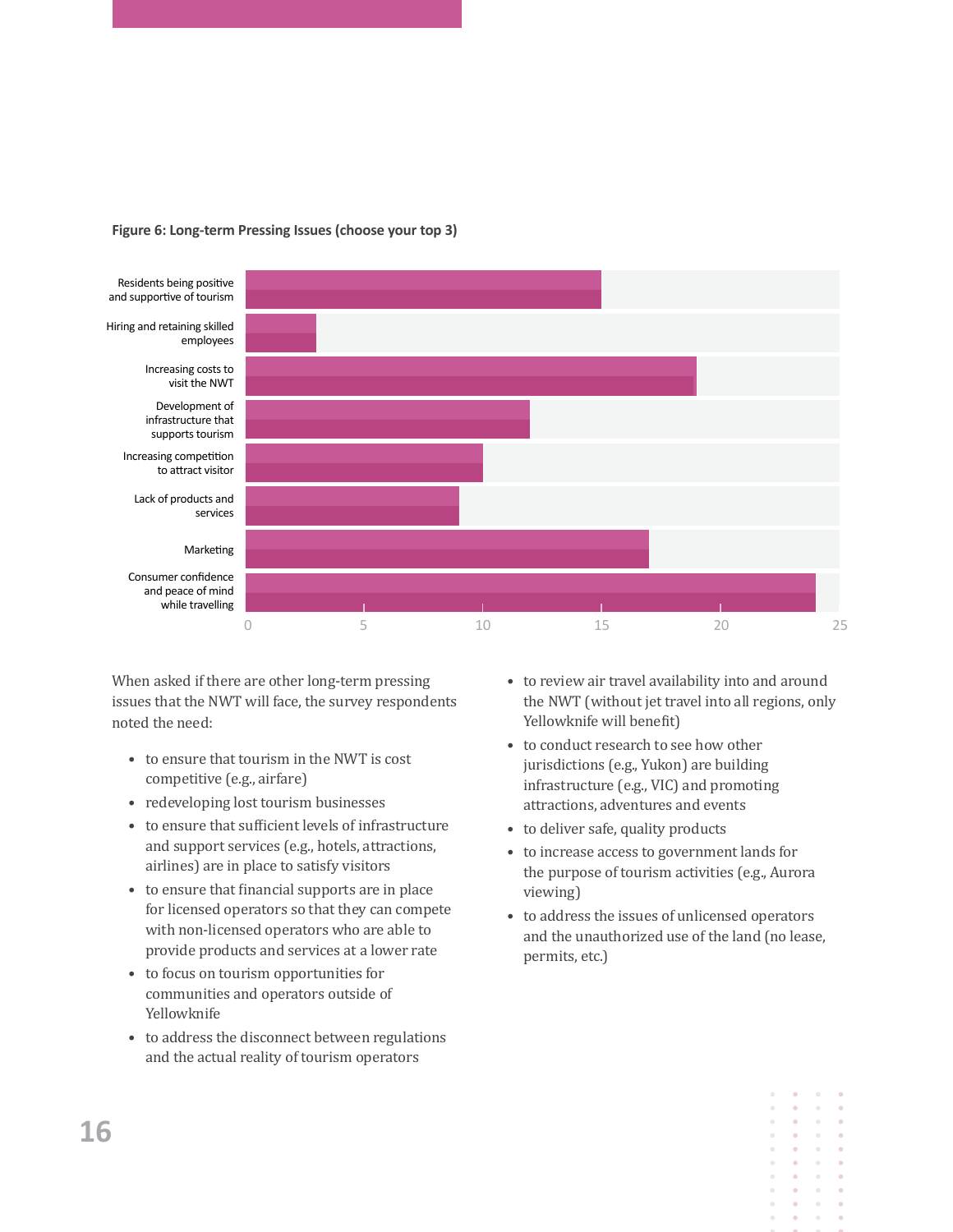## **3.3**

Now, let's assume that COVID-19 is behind us; a vaccine has been introduced and tourism is back on track. What do you see as the greatest tourism development opportunities for the NWT?

## **Interviews**

The greatest tourism development opportunity identified by interview participants involve product and service diversification and marketing of these experiences with a specific focus on Indigenous/ cultural tourism and ecotourism and outdoor/ wilderness adventure:

#### • **Indigenous/cultural tourism**

**Interviewees noted that many Canadian** and international tourists are interested in Indigenous peoples, reconciliation, history and heritage. There is a lot of opportunity to grow this area in the NWT because of the many Indigenous cultures, cultural practices (drumming and dancing), traditions, artefacts and arts and crafts. To support this, there is a need to work with Indigenous licensed operators and ITAC, so that Indigenous products and experiences can be developed in each of the five regions.

- One participant stated that, "Our country is starting to wake up to the history of Indigenous people and something the people living in the North have lived their whole lives. Seen a lot of the breakdown of culture and the ties to the land and really respect the Indigenous culture. As an airline, see a lot of connection of the youth getting involved. Indigenous tourism is just starting to get traction and a lot of people from the South don't have this knowledge or awareness, so this is an opportunity. Amazing industry development in BC. There are a few tourism operators that are building this up in the Territory. This should be moving forward more and building on it."
- $\circ$  It was stated that currently Indigenous and cultural tourism is undervalued and undermarketed in the NWT and as such, there are a shortage of market-ready products.

## **• Ecotourism and outdoor/ wilderness adventure**

 $\circ$  A number of participants commented that there may be great appeal for ecotourism because there is an isolation factor. As one interviewee stated, "Rely on the great wide open. There will likely be fear of crowded spaces so leverage that for the North with the wide-open space that they can offer. NWT has low numbers and can show that it is a safe place in every which way and that there is enough to see and do there that doesn't include being in close proximity with others, so create a great outdoors package… Tourism has always been about the outdoors, so that could be a great thing to exploit." Another participant stated that, "NWT can sell people a destination to nowhere with social distancing in nature. See things that no one else has ever seen. You can set foot where no others have ever been and it will also be ecofriendly. Social distancing is going to be here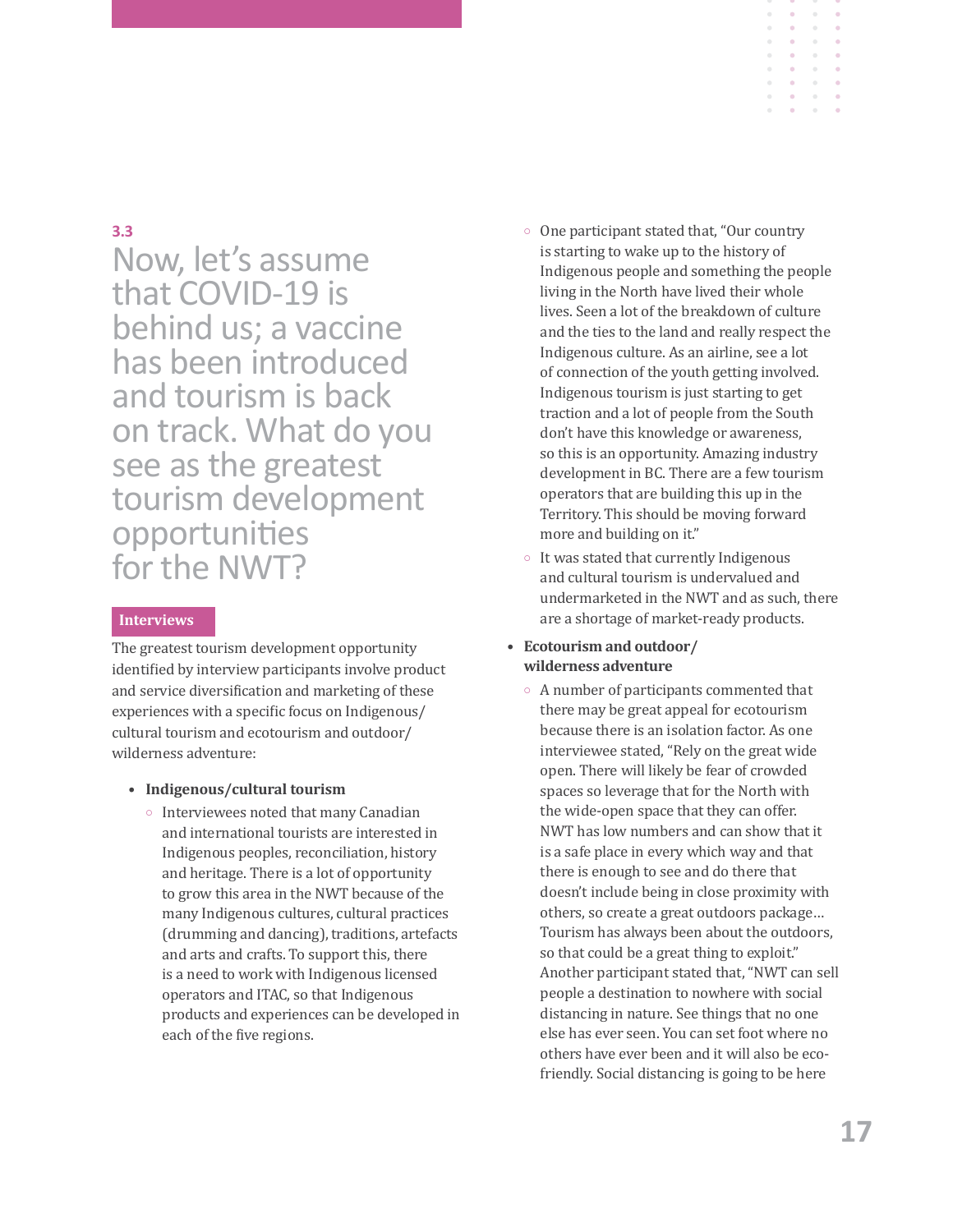for a while. So if they can develop a product that builds on that, it can use humour. 'Come see us - we are naturally so big, it's naturally socially distanced"."

- $\circ$  As was noted, the NWT currently offers ecotourism activities – bike, hike, canoe and kayak trips. However, there are a lot of people who would be interested in this all year round. The NWT could offer all season ecotourism trips if it had more cabins that would support cross-country ski trips – "we need to make ecotourism easier and more available".
- $\circ$  Fishing and hunting were two areas that interviewees feel there is still great opportunities for tourism development.
- **• Other products and services included:**
	- { Destination events
		- There is a need to build up existing destination events such as Folks on the Rocks and Great Northern Arts Festival as a way to draw more tourists. It was noted that if these events are expanded, there will be a need for more infrastructure (e.g., hotels, RV sites) to house the visitors.

#### <sup>o</sup> Inuvik to Tuktoyaktuk Highway

- The Western Arctic saw 3000 visitors in one summer even though the Tuk highway was built with few tourism products and services to support it as a tourism site. There is an opportunity to develop new products and services to anchor the road.
- $\circ$  Recreation vehicles (RV)
	- There is a need to attract more RVers to the NWT. There are RVers who travel in the Yukon but when they get to the NWT border, they do not go beyond it because there are no RV supports or tourism products and services in place to attract them. Having the Inuvialuit and Gwich'in provide cultural showcases (arts, crafts, etc.) would help draw tourists.

## $\circ$  Mining history (North Slave)

• There are opportunities to showcase Rio Tinto and the Giant Mine Reclamation Project (look at the opportunity to tell a story about mining – showcase the cleanup process - compare historic versus contemporary approaches to mining in the NWT – collaborate with the federal government to tell the story)

### { Package tours

- There is a need to target more high-yield tourism opportunities, ones in which people come for a couple weeks and put money into the small communities through the grocery stores and the float plane companies and the outfitters for rentals. Interviewees noted that this type of tourism has a greater impact on the communities and money is re-invested in them while providing a lower carbon footprint than bus trips to see the Aurora.
- $\circ$  Offering more activities in Yellowknife
	- Waterfront development in Yellowknife that supports the growth of tourism in the city
- $\circ$  Aurora viewing in other communities than Yellowknife (e.g., Norman Wells, etc.)
- $\circ$  Culinary strategy with products in all five regions that includes cooking lessons and meals with local products

Other opportunities for tourism development identified by interview participants include:

- **• Creating infrastructure that will help to anchor the tourism products and services.** 
	- Operators need a platform/critical space from which they can offer their products and services without a huge outlay of money. The space would be multi-use and act as the epicentre, especially for communities that

 $\mathbf{a}$  , and  $\mathbf{a}$  $\sim$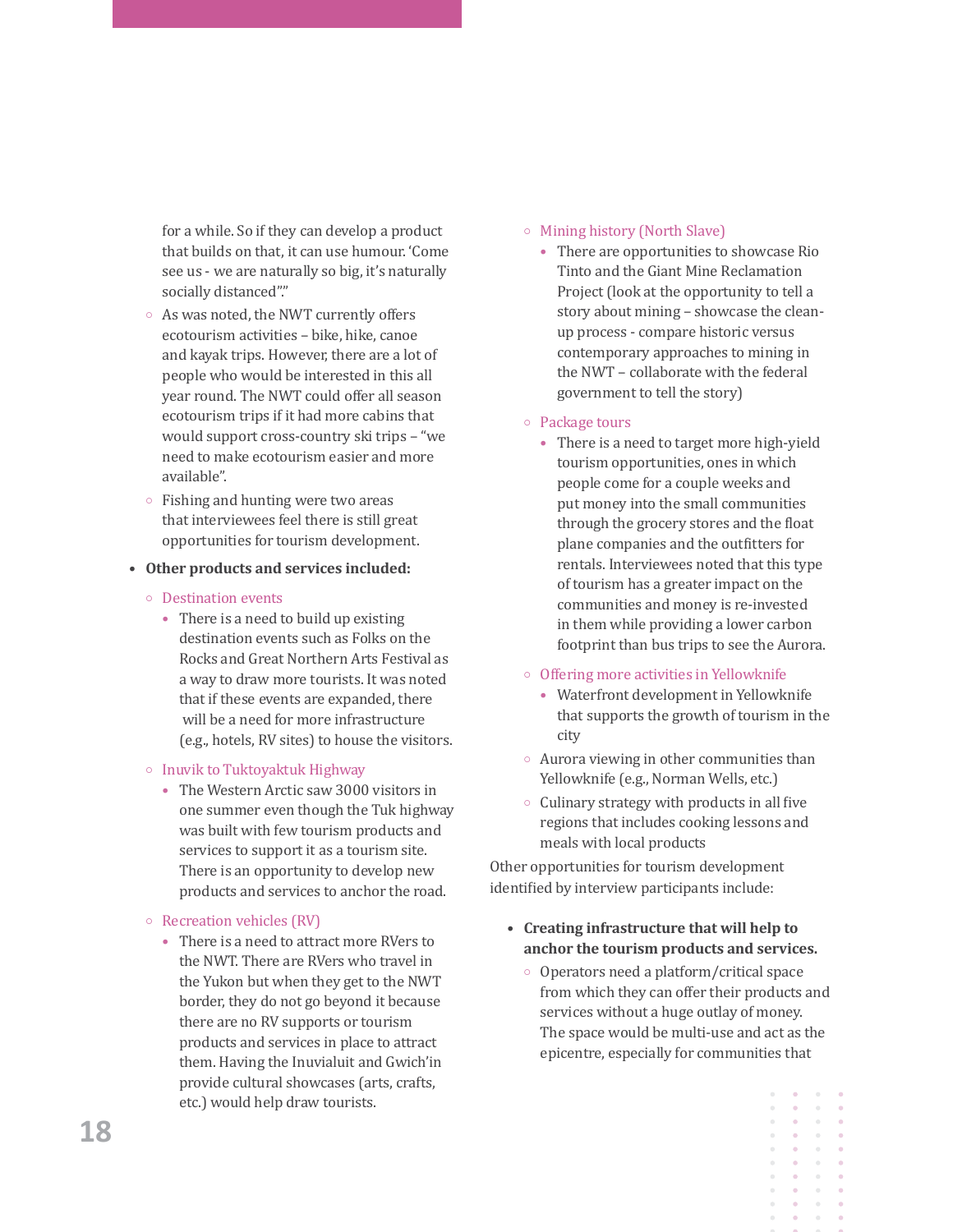don't have anything like that. The platform would look different in every community cultural centre, VIC, park, etc. For example, a VIC would allow the Yellowknives Dene First Nation (YKDFN) to showcase their arts and crafts. Such a platform would require a partnership between the GNWT, City of Yellowknife and the YKDFN. Such an anchor would also provide information on tourism activities available across the territory.

- Attracting tourists through the use of incentives.
	- $\circ$  The NWT needs to offer incentives to help attract tourists and business travels to visit the NWT to take part in events and meetings (e.g., coupons for flights and hotels). Iceland already has coupons in place to attract tourists to come and see the Aurora.
- Making tourism products and services more affordable and accessible to residents and nonresidents
- Working with Aurora College to support the development and implementation of tourism programs and research programs that focus on Aurora (the science of Aurora)

#### **Survey**

While surveys respondents identified a wide variety of tourism development opportunities, a large number focused on the importance of marketing. In particular they commented on the need for:

- equitable marketing of all regions (not just Yellowknife) and all products and services (not just Aurora but also fishing, canoeing, camping, birding, etc.)
- increased marketing efforts for existing products and services
- marketing that focuses on outdoor adventure and activities to promote the territory's natural assets that are free from crowds and COVID-19 risks ("NWT has the nature few other places can offer")

• enhanced marketing of NWT unique products (e.g., Indigenous arts and crafts, geology and mining heritage, northern cuisine, and local festivals)

 $\ddot{\phantom{a}}$  $\circ$ 

• increased marketing to domestic tourists since many Canadians will not be comfortable travelling internationally

Other tourism development opportunities mentioned by survey respondents include:

- developing new products and services that address market demand (e.g., culinary tourism)
- developing more infrastructure (e.g., lodges, unique accommodation options, VIC) to support tourism activities
- making commercial land available to tour operators (e.g., road pull-offs (too many people are in the highway and the side of the road viewing aurora and this creates dangerous situations for both clients and staff - someone is going to get run over someday.)
- Creating partnerships that allow for the delivery of package tours

Respondents also spoke about opportunities for GNWT to work with municipal governments and northern-based and/or Indigenous operators/service providers to assist in the growth of the regionally unique attractions, adventures and events.

Some respondents feel that there are no business development opportunities and that the NWT tourism industry will be unable to recover.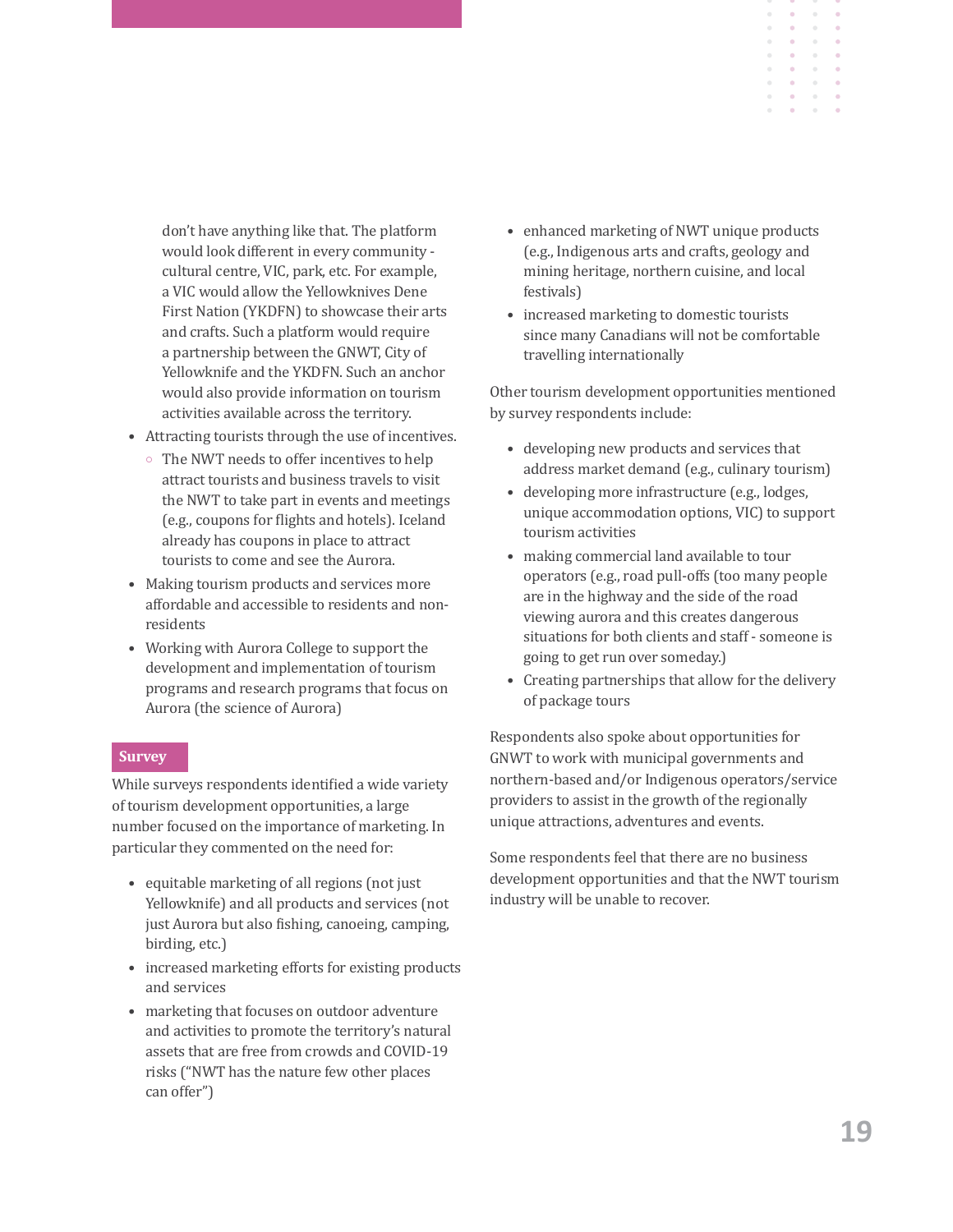## **3.4**

Once the COVID-19 pandemic is over, recovery can begin for the tourism industry. What does recovery look like for you?

## **Interviews**

When interview participants were asked what recovery in the tourism industry looks like post-COVID-19, a wide variety of ideas were put forth. For many of the participants, a strong focus on marketing was essential for recovery. This would include more marketing campaigns, more strategic marketing, more long-term marketing initiatives, and more marketing dollars. Interviewees noted that while it is still important to focus on re-attracting international tourists, the emphasis should be on marketing efforts aimed at local and domestic clients (i.e., concentrate marketing efforts at home). They spoke about emphasizing staycations but recognized this may be a challenge given that Aurora viewing is not a draw and that tourism activities in the NWT cost more than most NWT residents are willing to spend. With respect to marketing to domestic tourists, participants also acknowledged that airline and NWT tourism product costs (e.g., flights are expensive and expected to increase, a paddling trip in the NWT is thousands of dollars) may be a barrier to attracting Canadians.

For other participants, recovery looks like:

- getting tourism back to what it was before the COVID-19 pandemic
- helping businesses diversify or enhance their product/service offering through investments and other supports
	- $\circ$  focus on creating more Indigenous tourism products
	- $\circ$  focus on developing products that are market-ready
- creating new partnerships that support domestic travel and NWT resident travel in the territory
- figuring out how to manage visitor expectations and providing experiences that meet expectations
- understanding each community's readiness to bring tourists back
- having the GNWT support operators with the implementation of new tools and supports (supplies, standards, protocols)
- building infrastructure
- providing investment such as grants
- offering training supports (funding, programs, materials, etc.)
- offering business mentorship programs
- attracting business meetings and conferences to be held in the NWT
- marketing the NWT Parks
- offering incentives for travel
- carrying out robust research and disseminating the results
	- $\circ$  need geographic and demographic data quarterly so that we can adjust the marketing as needed and project into the future
- implementing funding criteria and accountability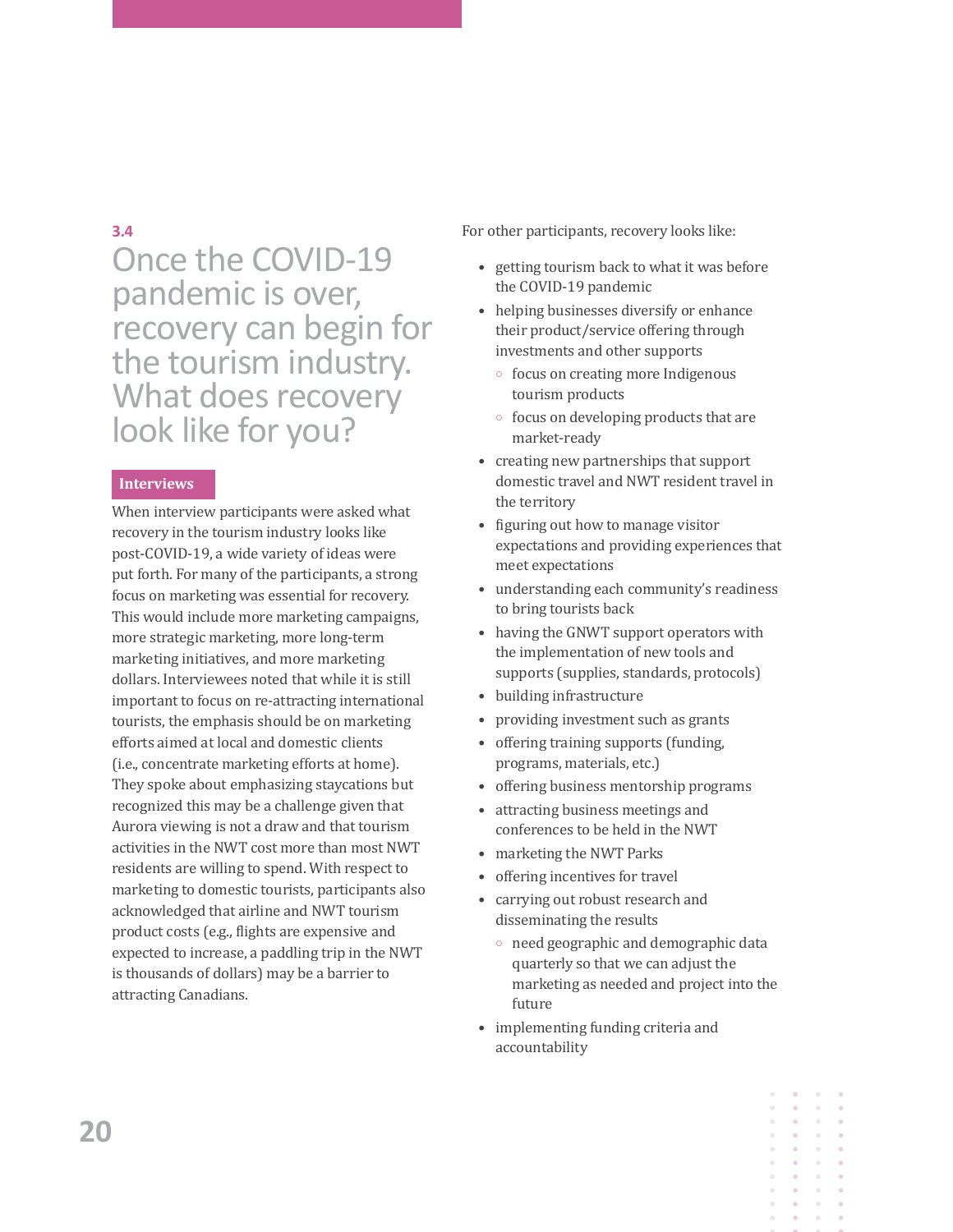- $\circ$  develop criteria for funding that maps against tourism priorities
- funding should be provided to operators who live and work in the NWT
	- focus should not be on southern operators – not suggesting we forget about them but we need to focus on those operators located in the NWT first
- $\circ$  funding should only be provided to those operators who: can ensure that the money is going to businesses that are filling in tourism gaps: have strong business cases describing how the money will be spent; and, have residents that are supportive of the products/ services, etc.

#### **Figure 7: Recovery looks like... (choose your top three)**



 $\bar{\alpha}$ 

 $\alpha$  $\alpha$  $\alpha$ 

 $\alpha$  $\alpha$ 

 $\hat{\mathbf{0}}$ 

 $\alpha$ 

 $\alpha$ 

 $\sim$ 

 $\alpha$  $\alpha$ 

 $\alpha$  $\alpha$ 

 $\bar{a}$ 

 $\alpha$ 

 $\circ$  $\sim$  $\alpha$  $\alpha$ 

 $\bullet$ 

 $\alpha$ **COLL** 

 $\bar{\alpha}$ 

 $\sim$ 

 $\hat{\mathbf{e}}$  $\alpha$ 

 $\alpha$  .  $\alpha$ 

• streamlining licensing to make it easier for operators

## **Survey**

Figure 7 shows what recovery in the tourism industry looks like for survey respondents. Recovery most often looks like: open borders to allow people to travel freely (34: 28.6%), domestic and international visitors return (28; 23.5%), and marketing to existing target markets and reestablishing clientele (18; 15.1%).

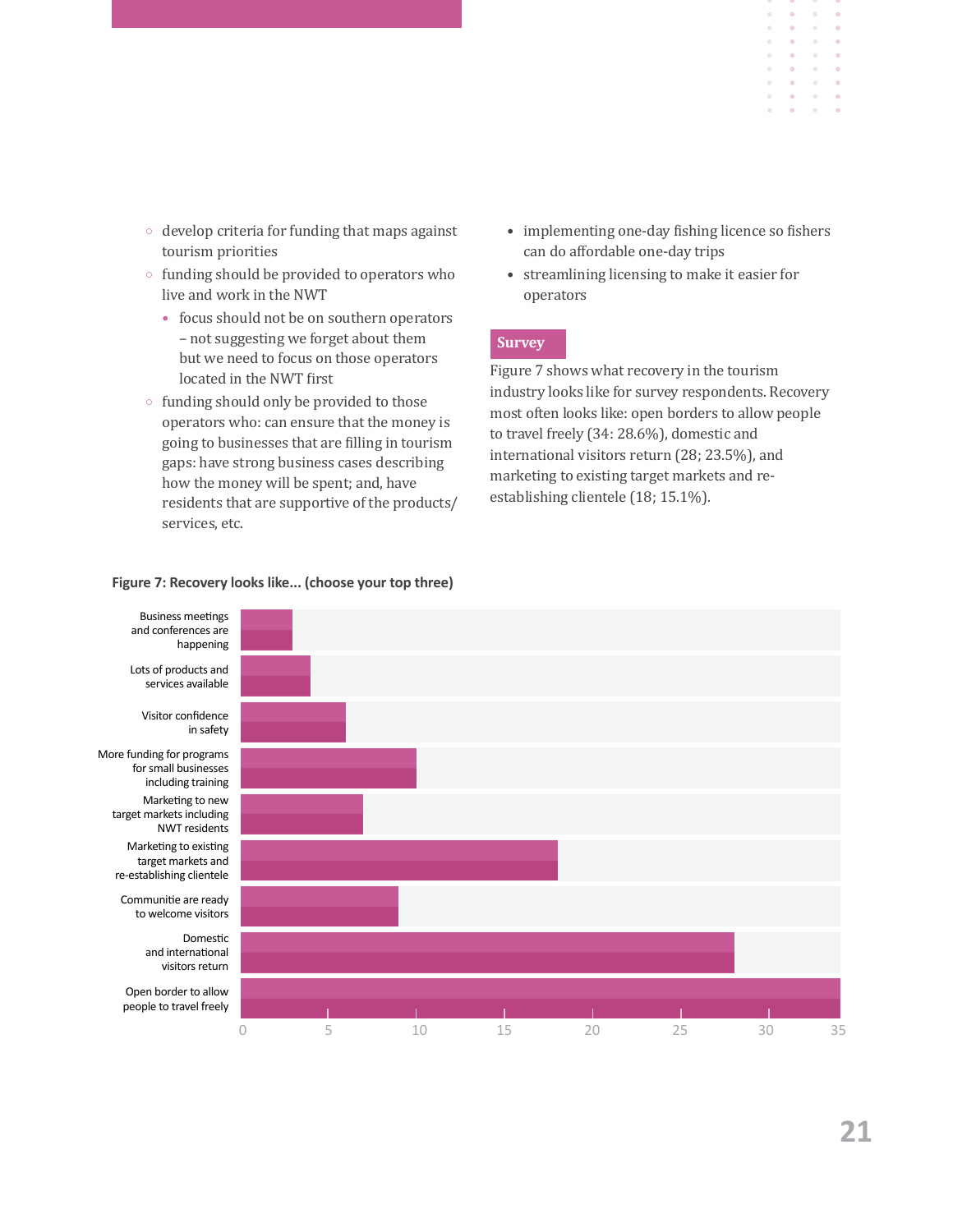## **3.5**

What areas do you think ITI should focus on to help the tourism industry recover on the NWT in the next five years? (You can select more than one.)

## **Interviews**

Figure 8 shows the areas that interview participants feel ITI should focus on to help the tourism industry recover. The most common areas to focus on include: creating more Indigenous products and services (11; 14.3%), more marketing campaigns (9; 11.7%), and helping businesses to develop new products and services (9; 11.7%).

During the interviews, participants made specific comments about the infrastructure. They felt the focus should be on the creation of: anchor products (e.g., VICs cultural centre, RV park that can support other tourism products and services), roads, parking, international airport, campgrounds, bed and breakfasts, hotels, roadside washrooms).

Interview participants identified a few 'other' areas that ITI should focus on to help the tourism industry recover, including:

- focusing supports on NWT-based tourism operators and particularly Indigenous operators
	- $\circ$  "Need more tourism operators out there in Indigenous tourism. There needs to be a lot more helping hands or guidance for people in the communities because they have products but they don't have the drive to make it happen and don't know necessarily how to push those products out".
- $\circ$  helping people get licences and helping them navigate the system - look at the operators out there and help them grow
- creating more products and services
	- $\circ$  there are a lack of products means less packages and less competitiveness
	- $\circ$  There is a need to go to those who already have a business and help them diversify and understand the legislative requirements. For example, "one operator has a canoeing company but they wanted to expand to hiking inclusion but were blocked and could not get approval. Businesses have to fork over a lot to make all partners happy and it shuts down some tourism products. Comes down to the *Tourism Act* and ITI's role to work with local people to help understand how the communities will benefit. The biggest struggle is having communities buy into these outfitters because they don't see how they would benefit from it. A lot of changes need to happen in processes".
- developing and creating partnerships with communities and businesses
- providing tourism businesses with an opportunity to come together to share best practices from other jurisdictions
- providing marketing money directly to outfitters who know their customer base best
- ensuring that visitors feel safe in the communities (with respect to the coronavirus)
- having policy work being carried out by ITI, GNWT and federally with respect to what sustainable and viable tourism in remote communities looks like in terms of numbers – all levels of government from coast to coast are selling Indigenous/cultural tourism but we don't fully understand the market – the interest and capacity of communities to engage in tourism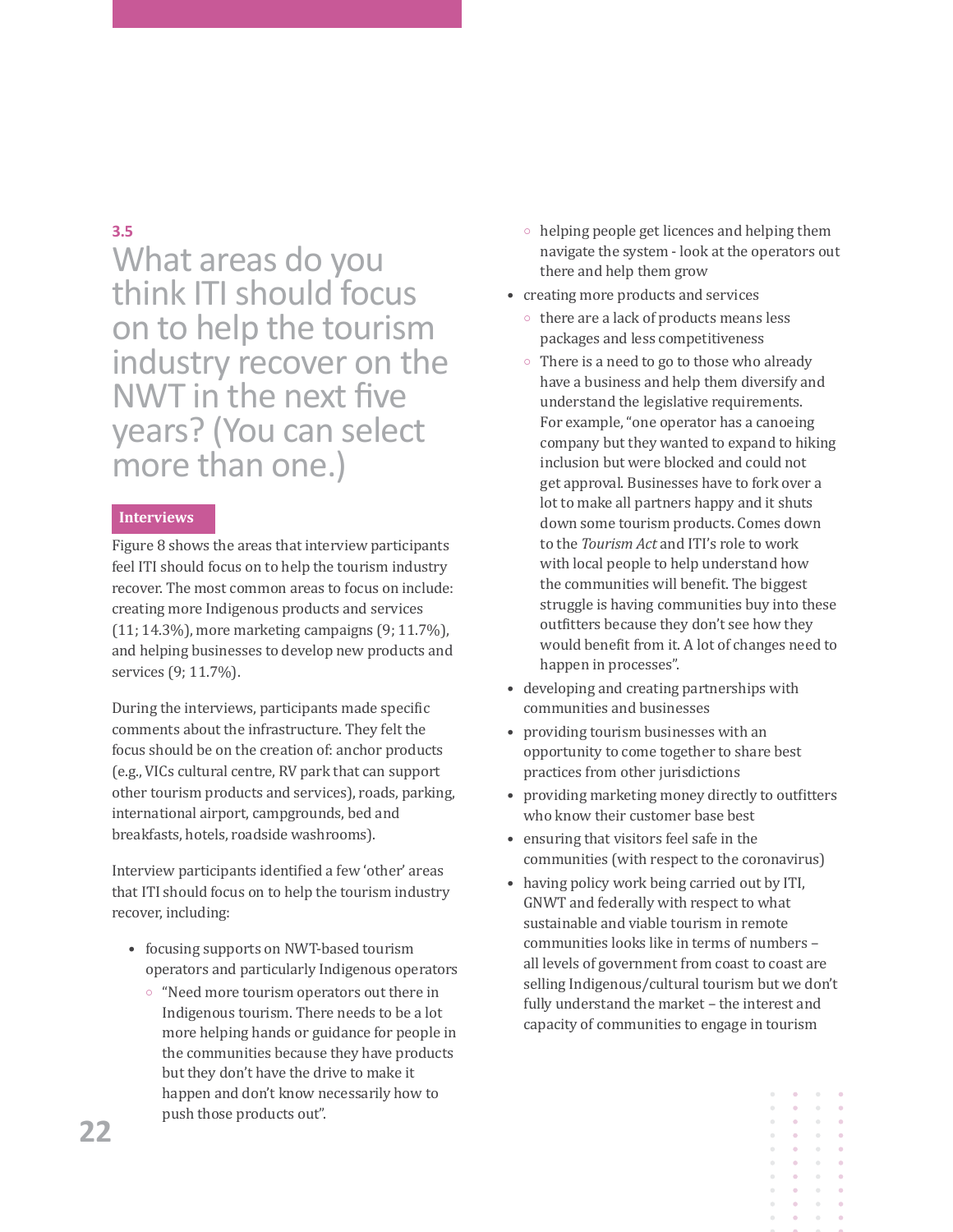#### **Survey**

Figure 8 also highlights the areas that survey respondents feel ITI should focus on to help the tourism industry recover in the next five years. The most common areas to focus on include: providing investment such as grants (27; 19.4%), more marketing campaigns (15; 7.9%), and helping business diversify or enhance their product/service offering (15; 7.9%).

'Other' areas that survey respondents felt the NWT should focus on in the next five years to help the tourism industry recover include:

- simplifying the licensing process for small operators
- allowing operators to access lands for low cost purchase or lease in order to support the development and delivery of tourism products and services
- promoting unique areas, such as the barrenlands, that encourage tourism expansion but away from the communities
- helping existing tourism businesses with financial supports to deal with their losses (e.g., "providing longer term emergency funding to tourism businesses to replace the short-term federal funding")
- ensuring that the tourism infrastructure that supports the industry is maintained and operational when the border open
- creating new infrastructure (e.g. VIC, signage, connectivity) to support the industry
- addressing the possibility of increasing costs (e.g., hotels, airlines) when costs to travel and stay in the NWT are already very expensive compared to other jurisdictions
	- $\circ$  ensuring the NWT tourism industry does not price itself out of the market
- focusing more on the promotion of regional and municipal attractions
- working with Department of Health and Social Services to advocate for border openings and to plan for smart, risk mitigated travel as soon as possible to avoid further harm to the tourism industry

#### **Figure 8: Priority Areas in the Next Five Years**

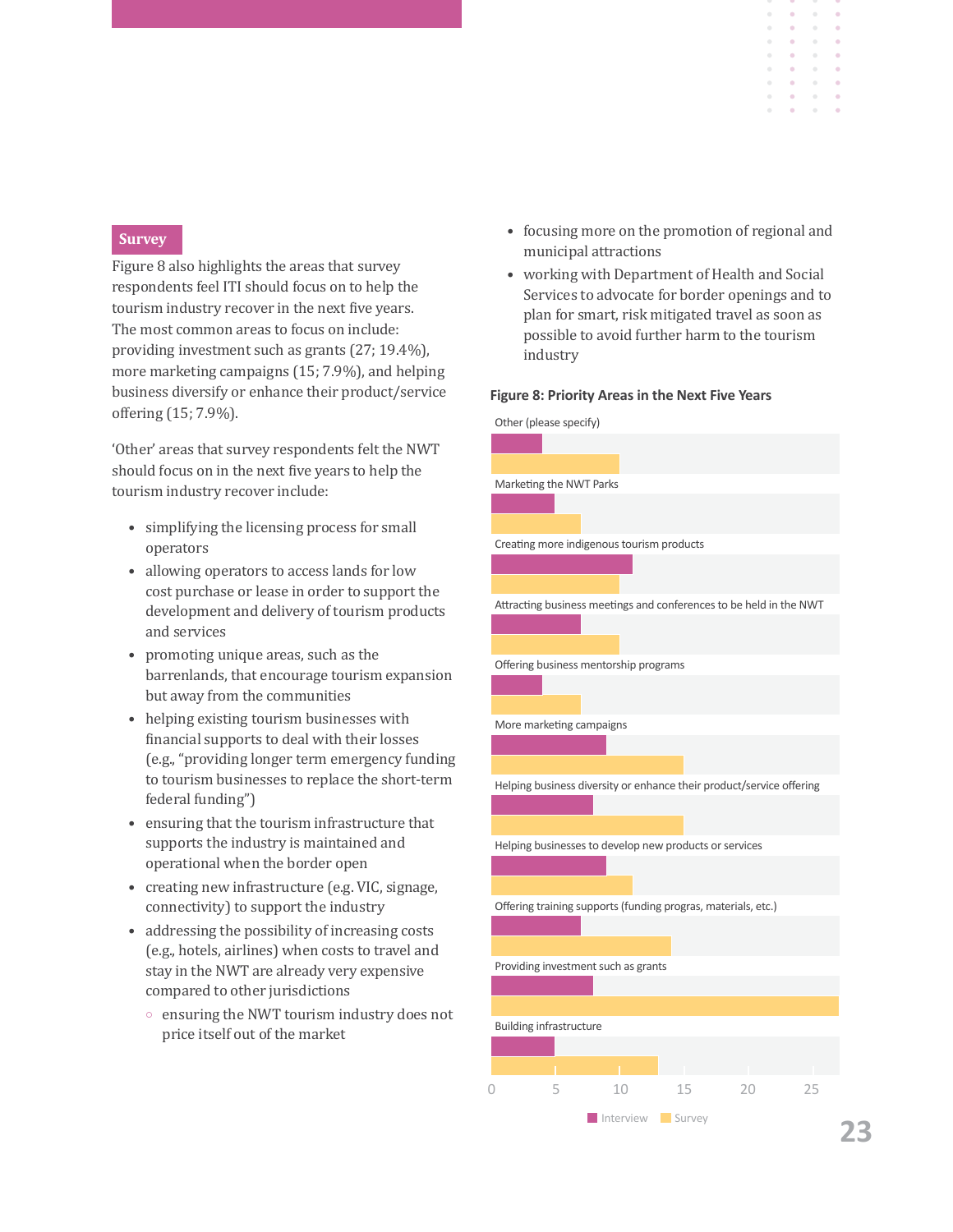## **3.6**

## Which three areas do you think will be most effective at rebuilding the tourism industry in the NWT? (Select only three.)

Figure 9 reveals the three areas that interview participants feel will be most effective at rebuilding the NWT tourism industry. Many of the potential areas identified for selection were considered important. The most common areas include: more marketing campaigns (11; 22.4%), providing investment such as grants (8; 16.3), creating more Indigenous tourism products (7; 14.3%), helping businesses to develop new products or services (7; 14.3%), and building infrastructure (7; 14.3%).

During the interviews, a few participants made comments about the specific areas. For instance, it was mentioned that that while marketing for parks in the NWT is excellent, the problem remains that there is no easy way for people from the south to get into the parks. Another interviewee noted that businesses need to solidify what they are already doing rather than trying to diversify during a crisis. New things should be put on hold, and efforts focused on helping businesses enhance or deliver current products and services.

Figure 9 also shows the three areas that survey respondents feel will be most effective at rebuilding the tourism industry in the NWT. The three most common areas include: providing investment such as grants (26; 22.4%), more marketing campaigns (17; 14.7%), and building infrastructure (14; 12.1%).

#### **Figure 9: Most Effective Areas for Rebuilding the NWT Tourism Industry**

Creating more indigenous tourism products Attracting business meetings and conferences to be held in the NWT Offering business mentorship programs More marketing campaigns Helping business diversity or enhance their product/service offering Helping businesses to develop new products or services Offering training supports (funding, programs, materials, etc.) Providing investment

such as grants

Building infrastructure

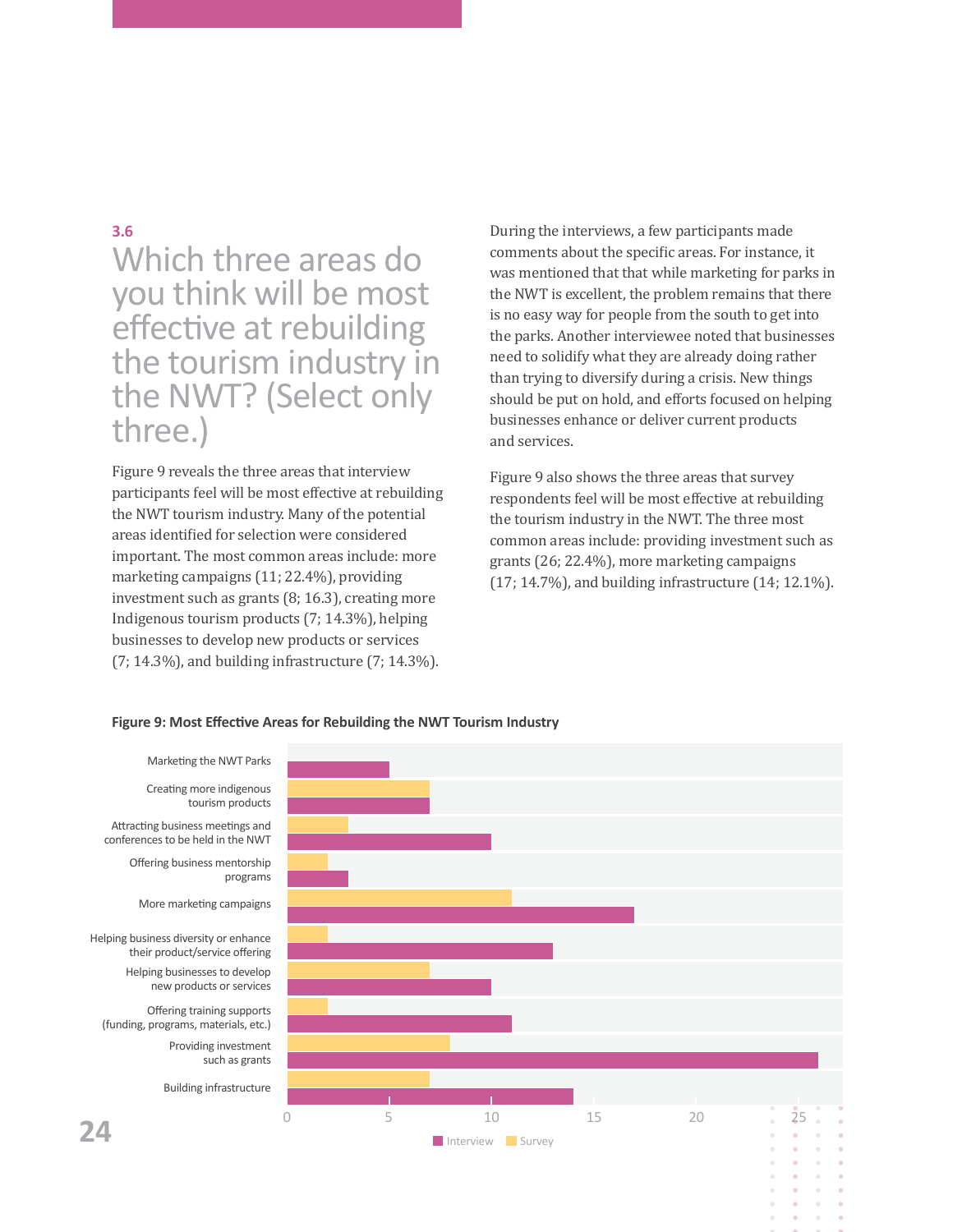## **3.7**

For the next five-year tourism strategy, there are several areas that are being explored. Please rate the level of importance of each area in the table below.

The areas explored in this question included:

- Investing in tourism
- Investing in product development
- Supporting more tourism development outside of Yellowknife
- Building knowledge and skills among the workforce through training and mentorship
- Engaging with operators and park visitors through enhanced communications and marketing activities
- Communicating with community residents to gain more support for tourism in the NWT
- Providing more research and data in a timely manner to stakeholders that supports datadriven investments and decisions in the industry

While interview participants indicated that all of these areas are important, the three (3) areas considered the most important (based on extremely important and very important responses) include:

- Communicating with community residents to gain more support for tourism in the NWT (14; 77.8%)
- Investing in product development (13; 72.2%)
- Providing more research and data in a timely manner to stakeholders that supports datadriven investments and decisions in the industry  $(11; 61.1\%)$

Survey respondents also indicated that all of the areas identified are important, but the three (3) areas considered the most important (based on extremely important and very important responses) include:

- Communicating with community residents to gain more support for tourism in the NWT (29; 70.7%)
- Providing more research and data in a timely manner to stakeholders that supports datadriven investments and decisions in the industry (27; 65.9%)
- Engaging with operators and park visitors through enhanced communications and marketing activities (22; 53.7%)

Specific information about the level of importance of all seven areas is presented in the following pages.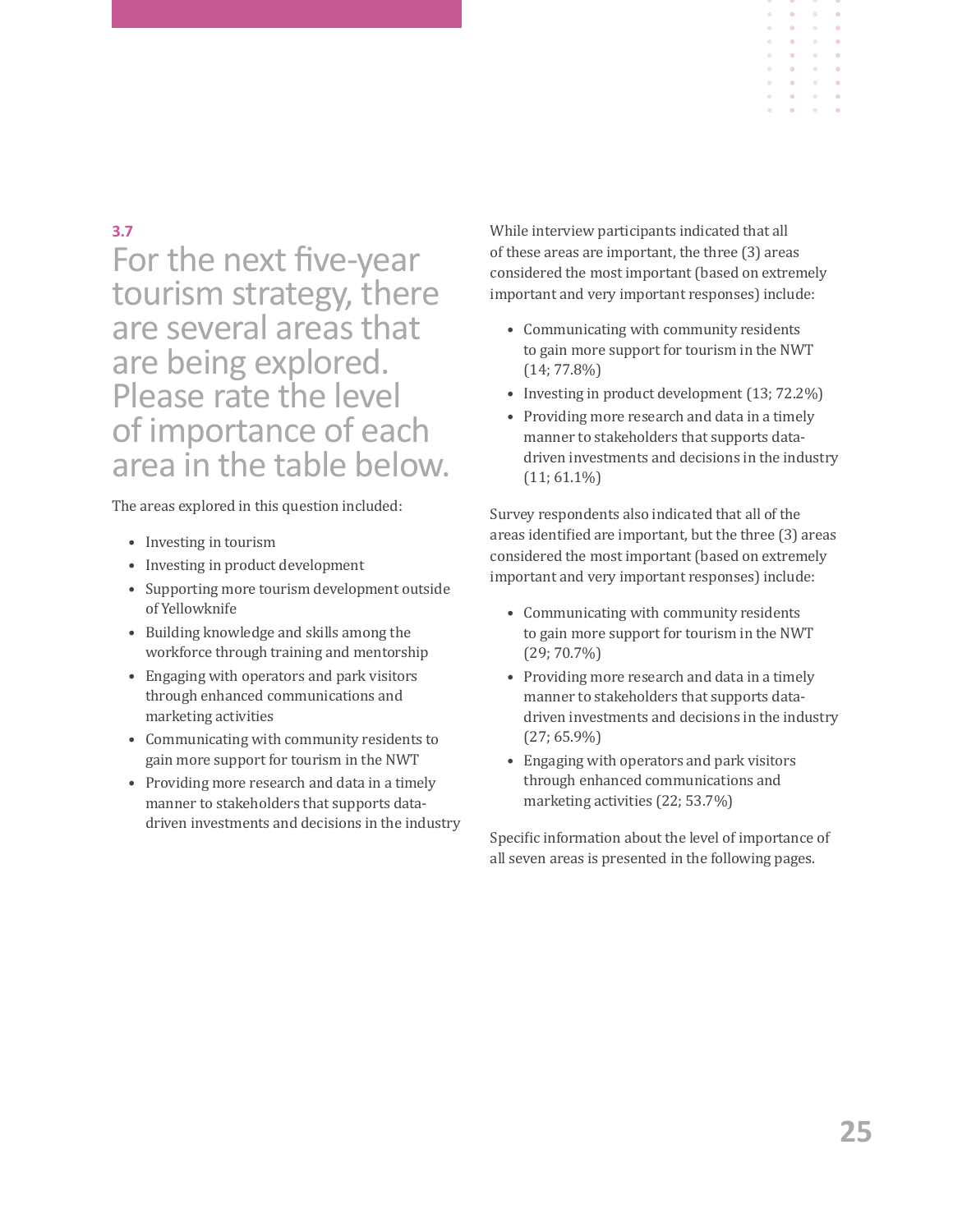## **3.7.1 Investing in infrastructure**

Figure 10 shows the level of importance rating for the priority area – investing in infrastructure. The majority of interview participants rated investing in infrastructure as having importance, with six (6) stating it is extremely important (33.3%), three (3) indicating it is very important (16.7%), and six (6) stating it is important (33.3%). The majority of survey respondents also rated investing in infrastructure as having importance, with 10 stating it is extremely important (24.4%), nine (9) indicating it is very important (22.0%), and 12 stating it is important (29.3%). A small number (3; 7.3%) feel that investing in infrastructure is not important at all.

**Figure 10: Investing in Infrastructure – Level of Importance**



## **3.7.2 Investing in product development**

Figure 11 shows the level of importance rating for the priority area – investing in product development. The majority of interview participants feel that investing in product development is extremely important (10; 55.6%). The majority of survey respondents feel that investing in product development is extremely important (16; 39.0) or very important (11; 26.8). Two respondents (4.9%) feel that it is not important at all.



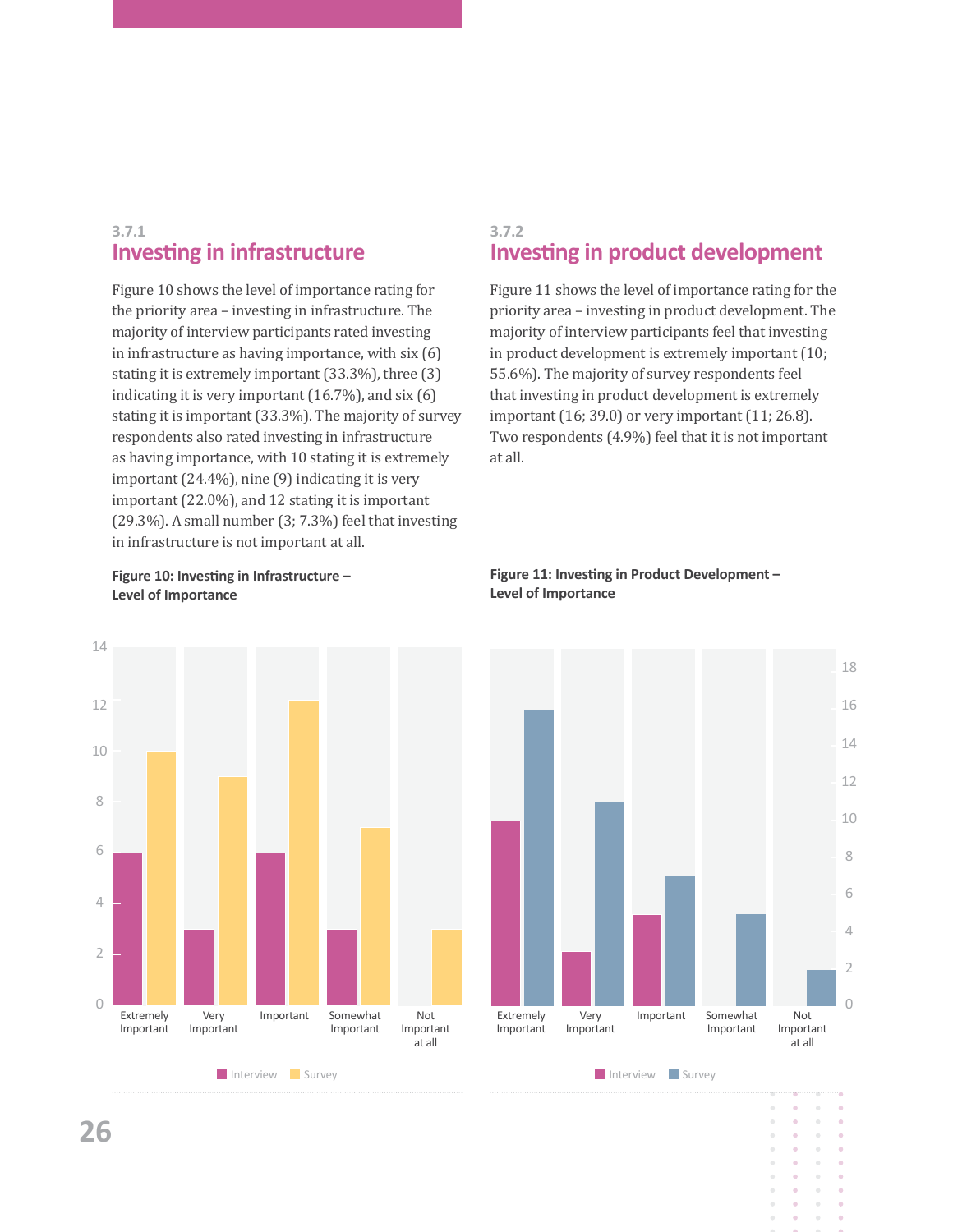## **3.7.3 Supporting more tourism development outside of Yellowknife**

Figure 12 shows the level of importance rating for the priority area – supporting more tourism development outside of Yellowknife. The majority of interview participants rated this area as having importance, with seven (7) stating it is extremely important (38.9 %), three (3) indicating it is very important (16.7%), and six (6) stating it is important (33.3%). Similar to the interviewees, the majority of survey respondents feel that supporting more tourism development outside of Yellowknife is an area of importance, with 10 stating it is extremely important (24.4%), 11 indicating it is very important (26.8%), and 12 reporting is it important (29.3%).

### **Figure 12: Supporting More Tourism Development outside of Yellowknife – Level of Importance**



## **3.7.4 Building knowledge and skills among the workforce through training and mentorship**

 $\alpha$  $\alpha$  $\ddot{\phantom{a}}$ 

 $\bar{\phantom{a}}$  $\bar{0}$  $\hat{\mathbf{u}}$  $\bar{\theta}$  $\alpha$ 

 $\alpha$  $\alpha$ 

 $\alpha$  $\alpha$  $\bar{0}$ 

Figure 13 shows the level of importance rating for the priority area – building knowledge and skills among the workforce through training and mentorship. The majority of interview participants feel that this area is very important (6; 33.3%) or important (8; 44.4%). Similarly, the majority of survey respondents feel that this area is very important (12; 29.3%) or important (11; 26.9%). One (1) respondent (2.4%) feels this area is not important at all.

#### **Figure 13: Building Knowledge and Skills among the Workforce through Training and Mentorship – Level of Importance**

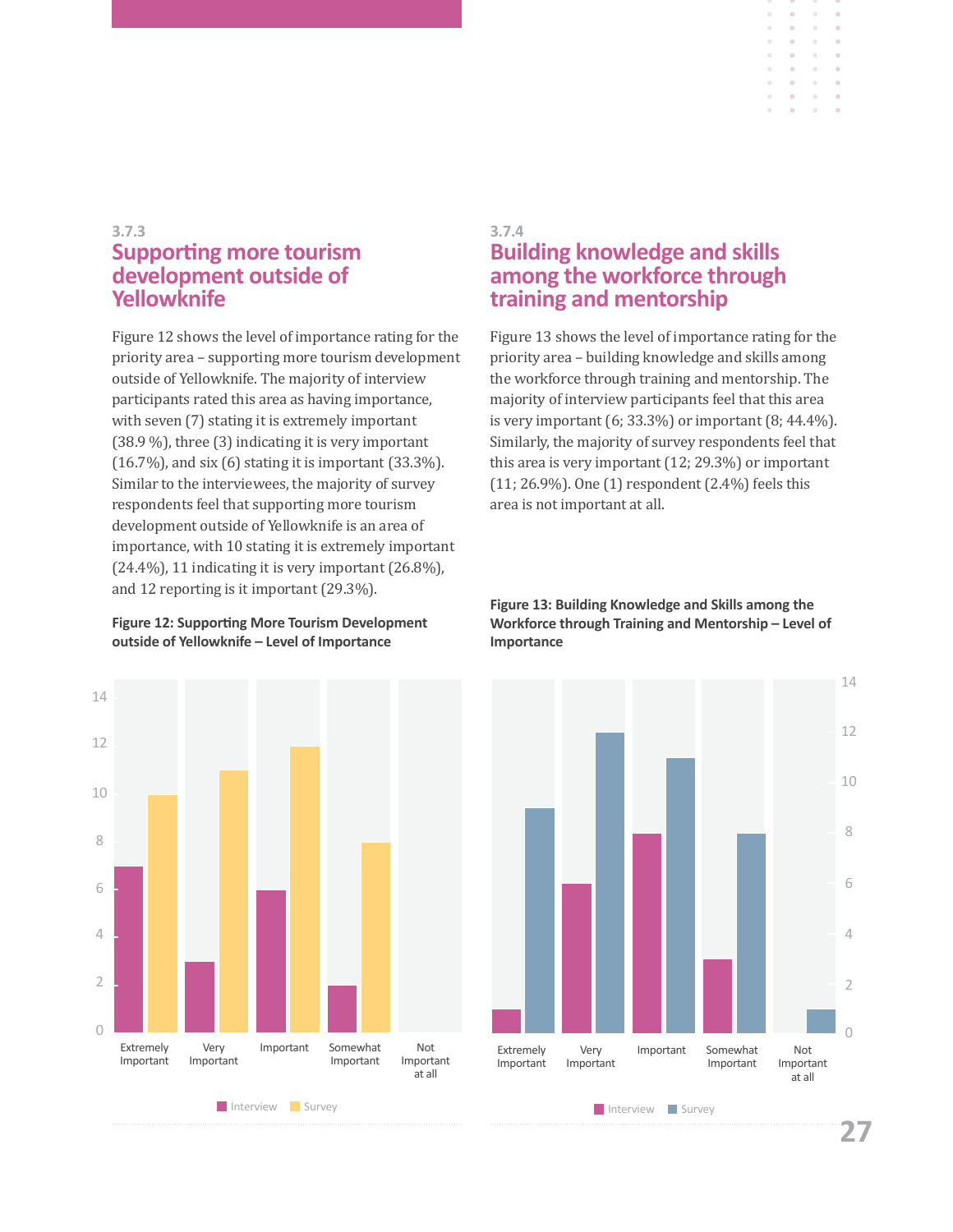#### **3.7.5**

## **Engaging with operators and park visitors through enhanced communications and marketing activities**

Figure 14 highlights the level of importance rating for the priority area – engaging with operators and park visitors through enhanced communications and marketing activities. Interview participants feel this area is equally, very important (5; 27.8%), important (5; 27.8%), and somewhat important (5; 27.8%). One participant (5.5%) indicated this area was not important at all. The majority of survey respondents feel that this area is very important (18; 43.9%) and important (13; 31.7%). Two (2) respondents (4.9%) feel this area is not important at all.

## **Figure 14: Engaging with Operators and Park Visitors through enhanced communications and marketing activities – Level of Importance**



## **3.7.6 Communicating with community residents to gain more support for tourism in the NWT**

Figure 15 reveals the level of importance rating for the priority area – communicating with community residents to gain more support for tourism in the NWT. The majority of interview participants feel that this area is extremely important (8; 44.4%) and very important (6; 33.3%). One (1) participant (5.5%) indicated this area was not at all important. The majority of survey respondents feel that this area has importance, with 17 stating it is extremely important (41.5%), 13 reporting it as very important (31.7%), and eight (8) indicating it is important (19.5%).

## **Figure 15: Communicating with community residents to gain more support for tourism in the NWT**



**28**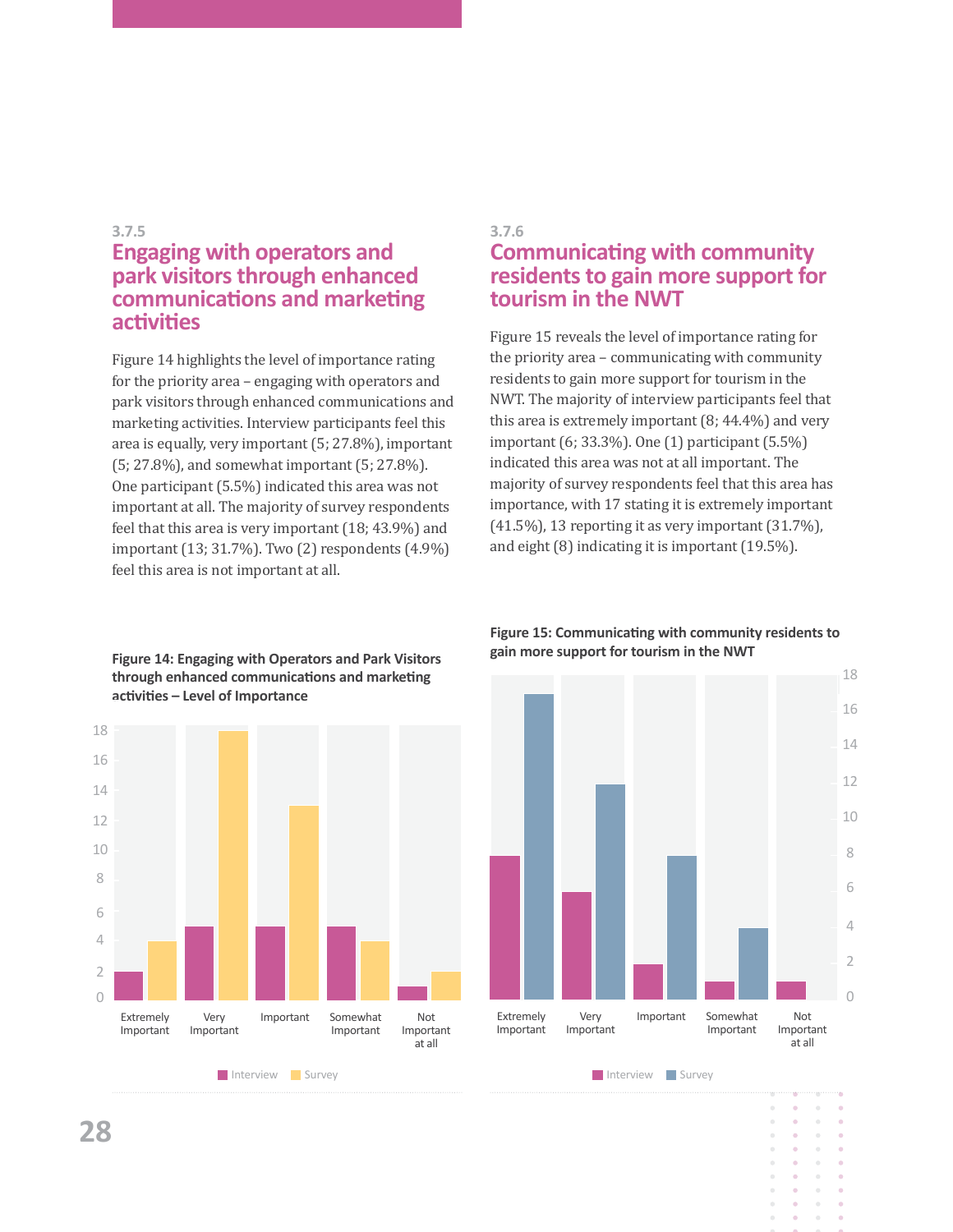## **3.7.7 Providing more research and data in a timely manner to stakeholders that supports data-driven investments and decisions in the industry**

Figure 16 reveals the level of importance rating for the priority area – providing more research and data in a timely manner to stakeholders that supports data-driven investments and decisions in the industry. The majority of interview participants feel that this area has importance with four (4) stating it is extremely important (22.2%), seven (7) reporting it as very important (38.9%), and four (4) indicating it is important (22.2%). One participant (5.5%) indicated this area was not important at all. During the interviews, a few of participants made specific comments about the research and data collection. They noted that:

- numbers alone are not useful
- there is a need to understand how to use that data
- need to understand what the capacity is in Canada for authentic Indigenous experiences and how the NWT compares to other jurisdictions in which access to Indigenous groups is easier and cheaper
- without data to drive investment and marketing, the NWT will no have the correct direction necessary to rebuild the tourism industry.

The majority of survey respondents feel that this area is extremely important (13; 31.7%) and very important (16; 39.0%). One respondent (2.4%) feels that this area is not important at all.

**Figure 16: Providing more research and data in a timely manner to stakeholders that supports data-driven investments and decisions in the industry**

 $\alpha$  $\bar{\phantom{a}}$  $\bar{0}$  $\alpha$  $\alpha$  $\alpha$  $\alpha$  $\alpha$ 

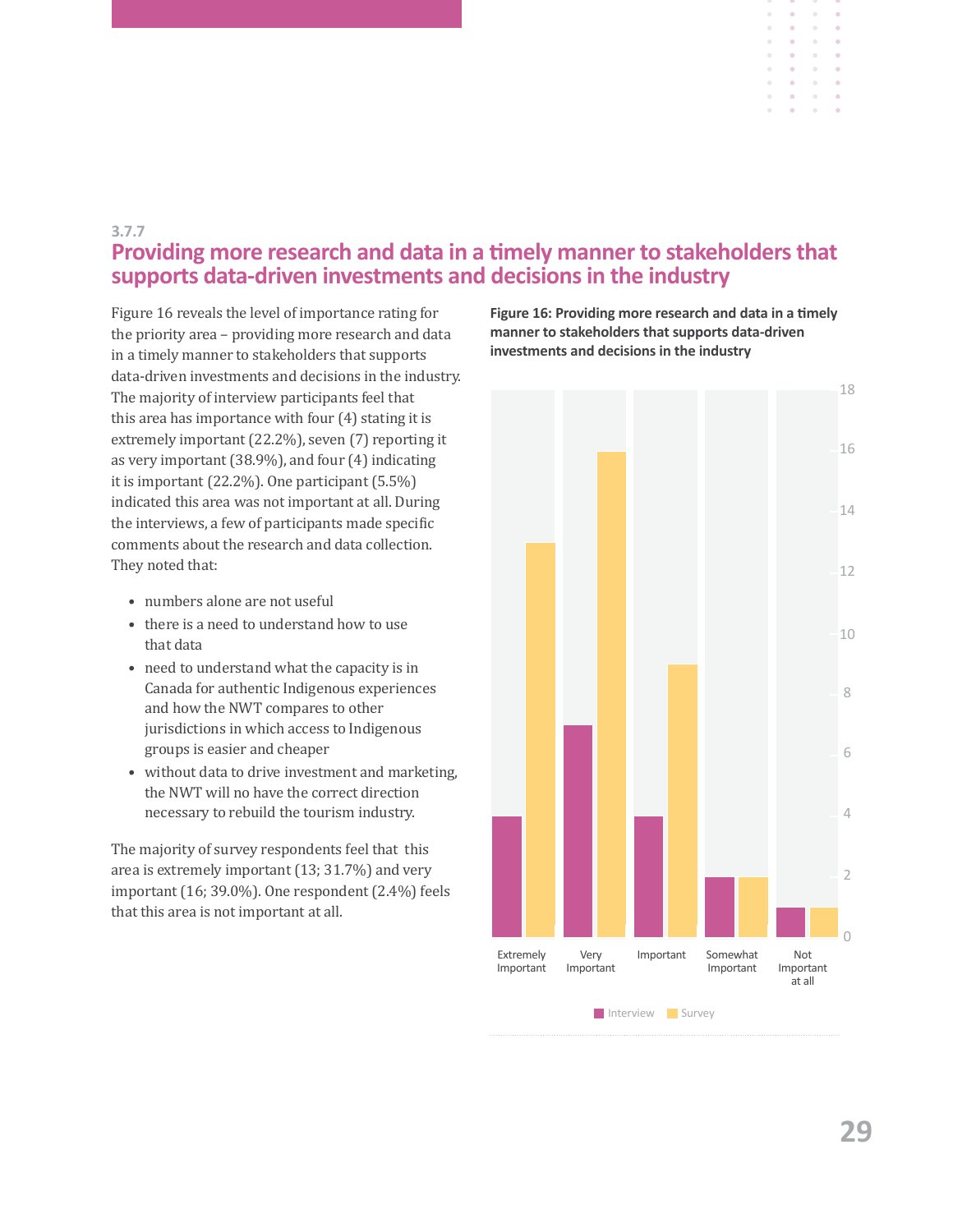## **3.8** Are there any areas that are missing from the list above?

Figure 17 reveals that two-thirds (12; 66.7%) of interview participants feel there are other priority areas that should be explored. These areas include:

- developing more tourism packages and partnerships so people can do a tour of the NWT and lots of communities can benefit
- focusing on NWT-based tourism operators don't ignore southern-based operators, but the main focus should be on operators who live and work in the NWT
- focusing on companies that already deliver a product to "help them water the seed to grow into a beautiful flower"
	- $\circ$  help them by doing more research and data collection to identify what products and services tourists want now
- building a brand for NWT and focusing on having more of an online marketing presence merge tourism and technology
- working with the Chief Public Health Officer in the NWT to help her better understand the tourism industry and the impacts that the border closures are having on the industry
- increasing ITI's understanding of the challenges and issues faced by tourism operators through first-hand experience of what operators are up against
- Ensuring that the infrastructure necessary to support tourism (e.g., commercial travel) remains
- increasing enforcement (there are a lot of operators without licences (e.g., Aurora, fishing) who end up bringing down operators with licences who are providing a good product/ service)

Figure 17 reveals that 39% (16) of survey respondents feel there are other priority areas that should be explored. These main areas identified include transparency in decision making, bureaucracy, licensing and permitting, and the simplification of processes:

- increasing transparency in ITI and NWTT decision-making regarding where investments (i.e., grant money, marketing) to support more equitable allocation (i.e., focus not just on Aurora but other smaller products)
- working to make commercial land available through the Department of Lands and having the GNWT honour tour permits provided
- ensuring licences and permits are granted to qualified operators only
- reducing government bureaucracy (e.g., problem between ITI and MACA regarding the tourism licensing function)
	- $\circ$  simplifying, through the elimination of duplication, the licensing processes for small operators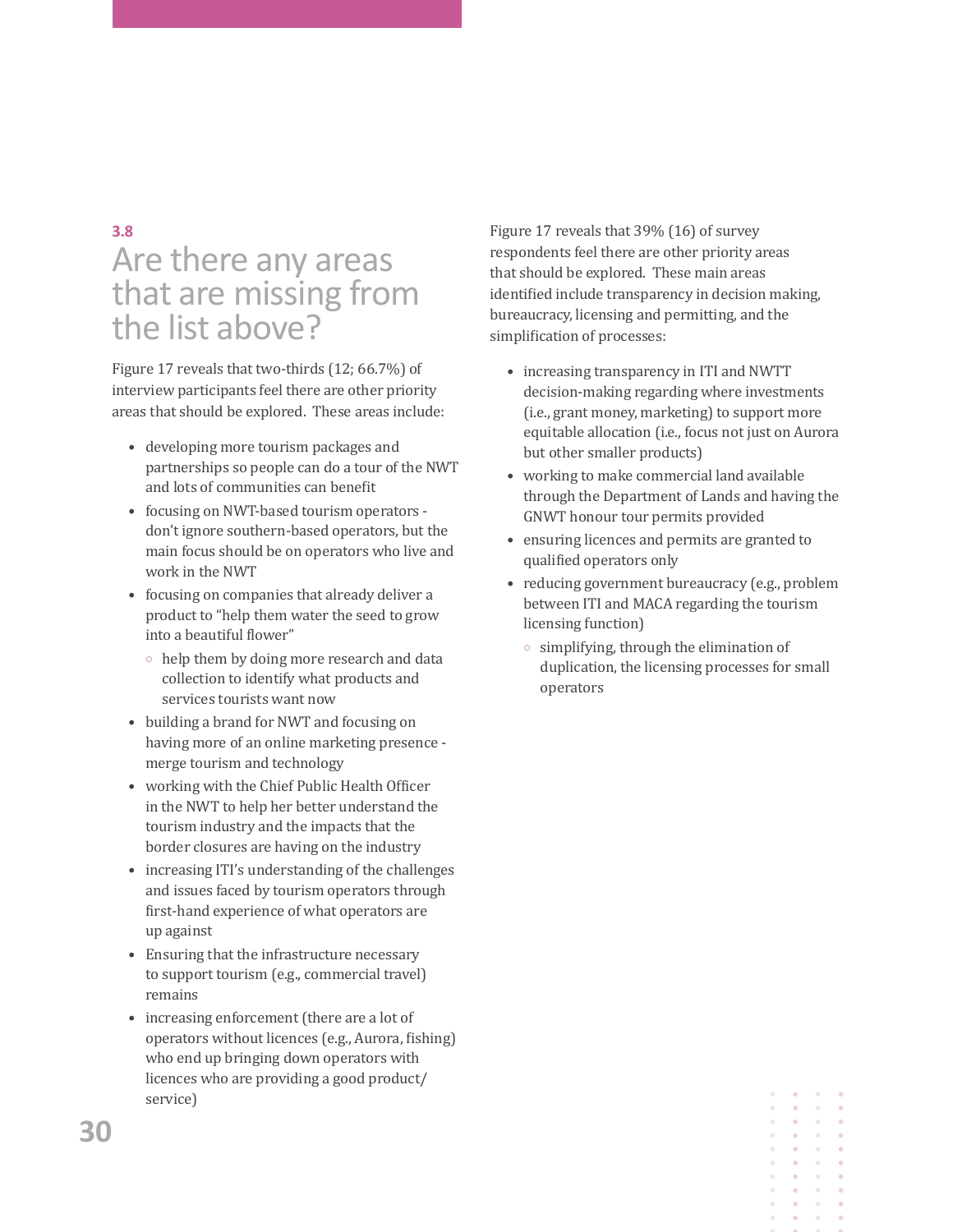Other areas that were said to be missing include:

- focusing marketing efforts on the NWT's history and culture and using those as cornerstones in the building of a new foundation to attract tourists (e.g., promoting museums and historic buildings, recognizing natural attractions, cultural history, maintaining historic pieces of history/transportation as attractions, etc.)
- providing more support for Indigenous operators through marketing and engagement
- involving operators in the marketing process rather than having marketing imposed on them with no input
- planning to get operators through the immediate crisis so that there will still be operators in existence when a vaccine has been developed and implemented
- addressing vandalism in Yellowknife
- engaging more with tourism operators/ various sectors to explore and brainstorm ideas regarding the tourism strategy over the next five years
- Bringing different segments of the tourism industry together a couple of times a year to brainstorm, to share ideas, and to strategize in an effort to make a more cohesive industry.



#### **Figure 17: Other Areas of Importance**

30

 $\alpha$  $\alpha$  $\bar{\phantom{a}}$  $\bar{0}$  $\alpha$  $\alpha$ 

 $\bar{0}$ 

25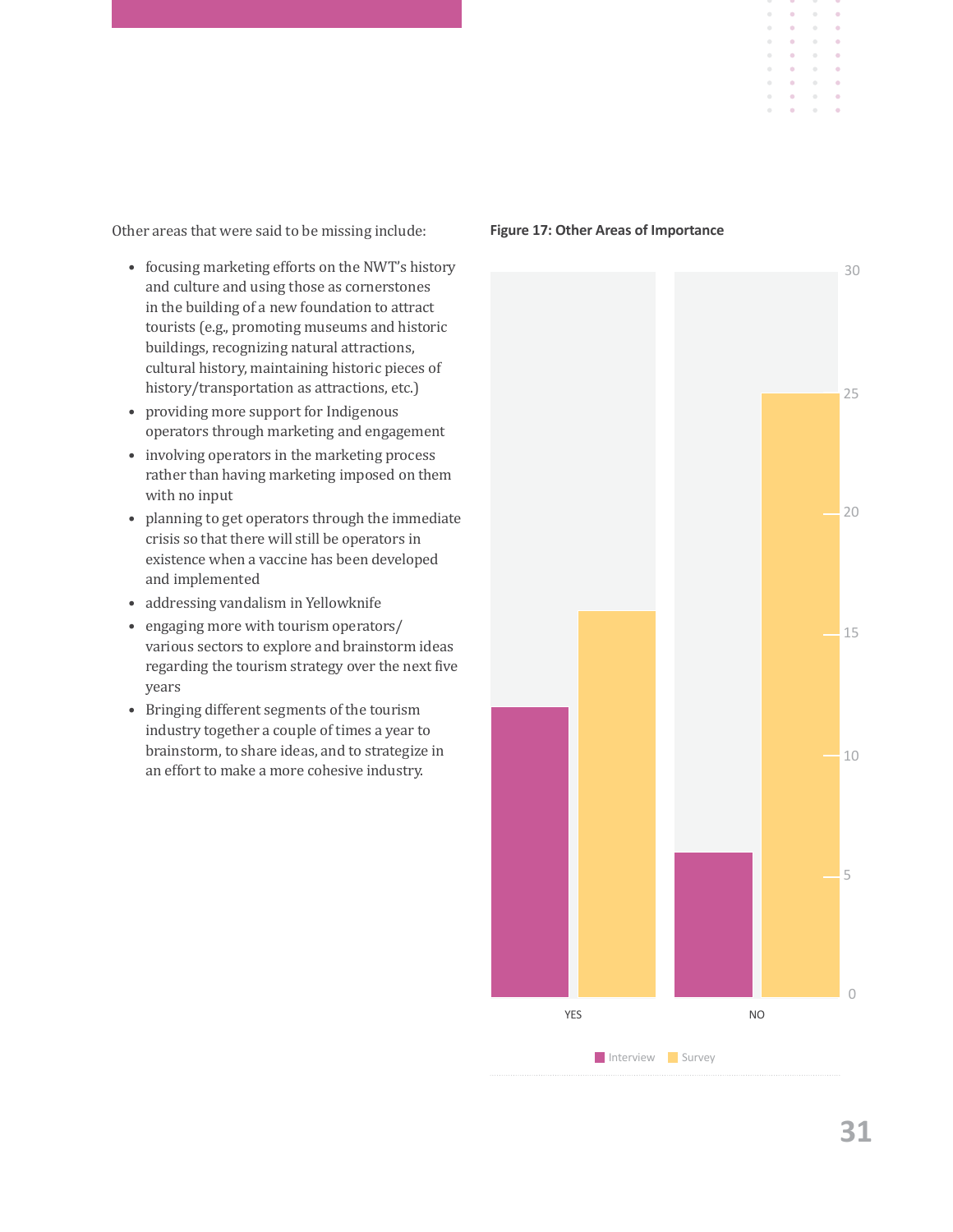## **3.9**

If you could tell the GNWT ITI to take action on one or two things as part of its next five year strategy for tourism, what would it be?

## **Interviews**

When asked what one or two things ITI should take action on over the five-years, interview participants mentioned the following:

- developing and marketing Indigenous/cultural tourism products
- supporting Indigenous operators through training and skills building
- providing funding and grants for tourism businesses
- conducting tourism research and data collection and communicating the findings in a timely manner
	- $\circ$  identify the current strengths of the NWT tourism industry – marketing effort should focus on these strengths
	- $\circ$  identify gaps that need to be filled will help operators decide what products and services it makes sense to focus on
- increasing money for marketing to ensure that NWT as a destination is widely promoted
- focusing marketing efforts on
	- { domestic markets "Focus on Canadian tourists first. Bring more Canadians to the north and form partnerships with rocky mountain areas so there is a shared approach to market to Canadians to say, 'Hey come see the beautiful sites of Canada""
- $\circ$  diversifying the tourist market the type of tourists and where they are coming from
- o promoting wide-open expansive land of the NWT
- $\circ$  promoting hunting and fishing and outdoor adventure.
- providing marketing funds directly to the operators, not the DMO, because the DMO creates generic marketing that does not help independent operators and focuses mostly on Aurora viewing
	- $\circ$  the experts are the operators who live and breathe the experiences and opportunities
- developing infrastructure to support tourism
- developing more eco-friendly and social distanced travel opportunities
	- $\circ$  including more indigenous tourism, canoeing, nature experiences
- creating a stronger brand for the NWT
- ensuring that the 2025 Tourism Strategy aligns with other tourism strategies and research that have been developed/carried out (e.g., City of Yellowknife is working with the YKDFNs to develop an economic development strategy) – need to work with them to align the strategies
- providing training opportunities in areas such as improving operator professionalism and ensuring consistency of products and services
- creating a mechanism that helps ensure accountability for the private sector for funds received for product investment and diversification help ensure NWT is getting value for money
- ongoing engagement with the communities to build local acceptance of tourism and to start residents thinking about travelling in their own **Territory**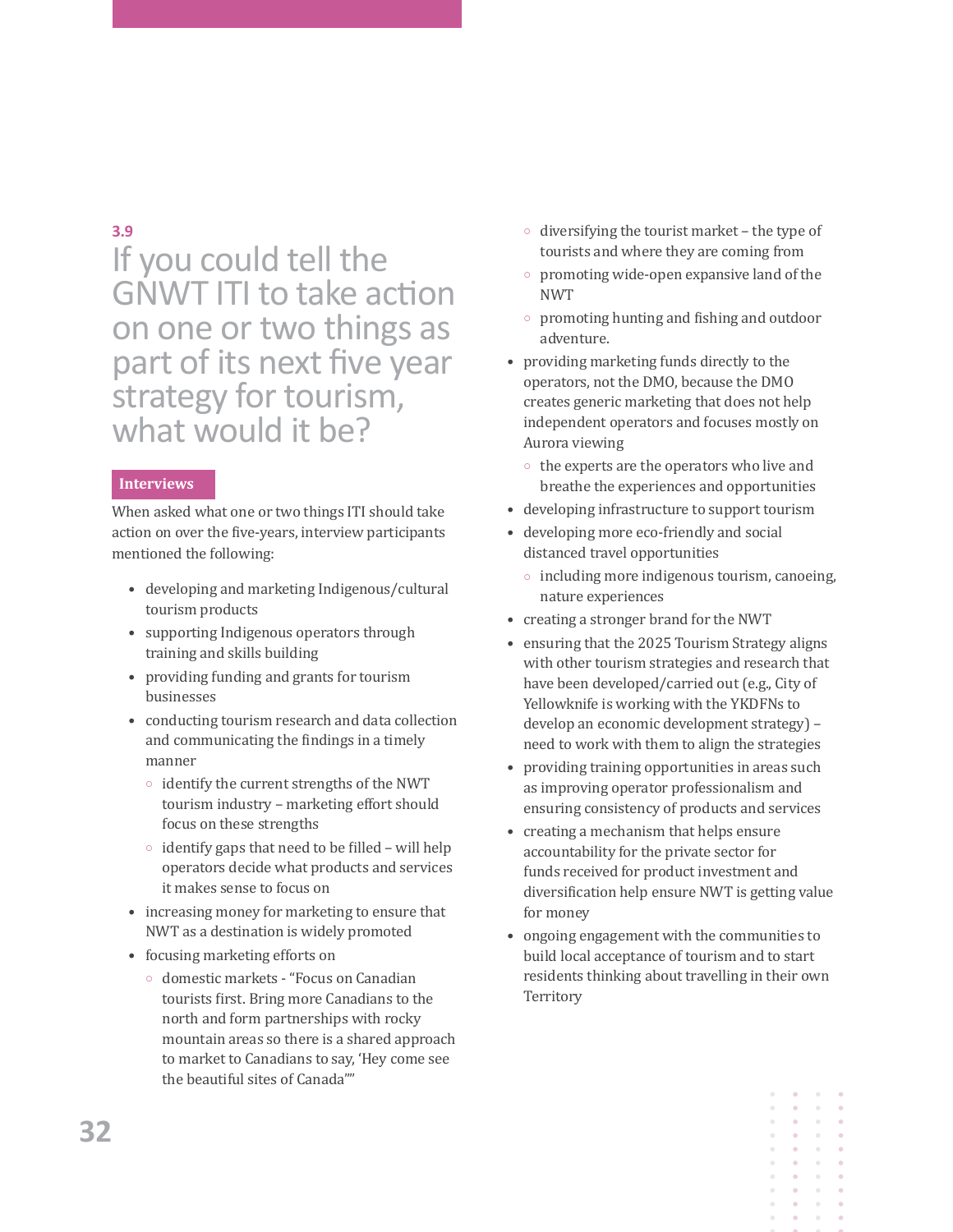#### **Survey**

When asked what one or two things ITI should take action on over the five years, survey respondents focused primarily on marketing. They noted that marketing efforts need to be strengthened, focused on the domestic market, and diversified to include all products and services (not just Aurora viewing) and all regions of the NWT (not just Yellowknife). There are some that believe that marketing dollars should be given directly to the operators because they know their customers better than the DMO.

Survey respondents also commonly noted the importance of maintaining/enhancing tourism training, mentorship and funding programs, and providing specific supports to: (1) Indigenous operators; (2) NWT operators with established products and services rather than to new operators without market ready products or southern operators; (3) small tourism businesses; and, (4) regions and communities interested in developing growing their tourism products and services. They also noted the importance making it easier for tourism operators to start a business.

Respondents also mentioned the following action areas:

- direct engagement with local small tourism businesses so that ITI can develop an understanding of how they can better support these operations
- invest in building/maintaining infrastructure
- increase tourism products and services across the territory
- enforce existing regulations (as they relate to Aurora viewing) to ensure quality products are being delivered by licensed tourism operators (this help protect our reputation in this area)

• work with GNWT to re-think its approach to COVID-19 (i.e., closed borders) – focus on risk mitigation as opposed to risk elimination, which is not realistic, practical, or tolerable

 $\alpha$ 

- financial supports such as interest free loans for existing operators and waiving licensing fees
- ensure NWT operators remain competitive with other jurisdictions
- simplify licensing processes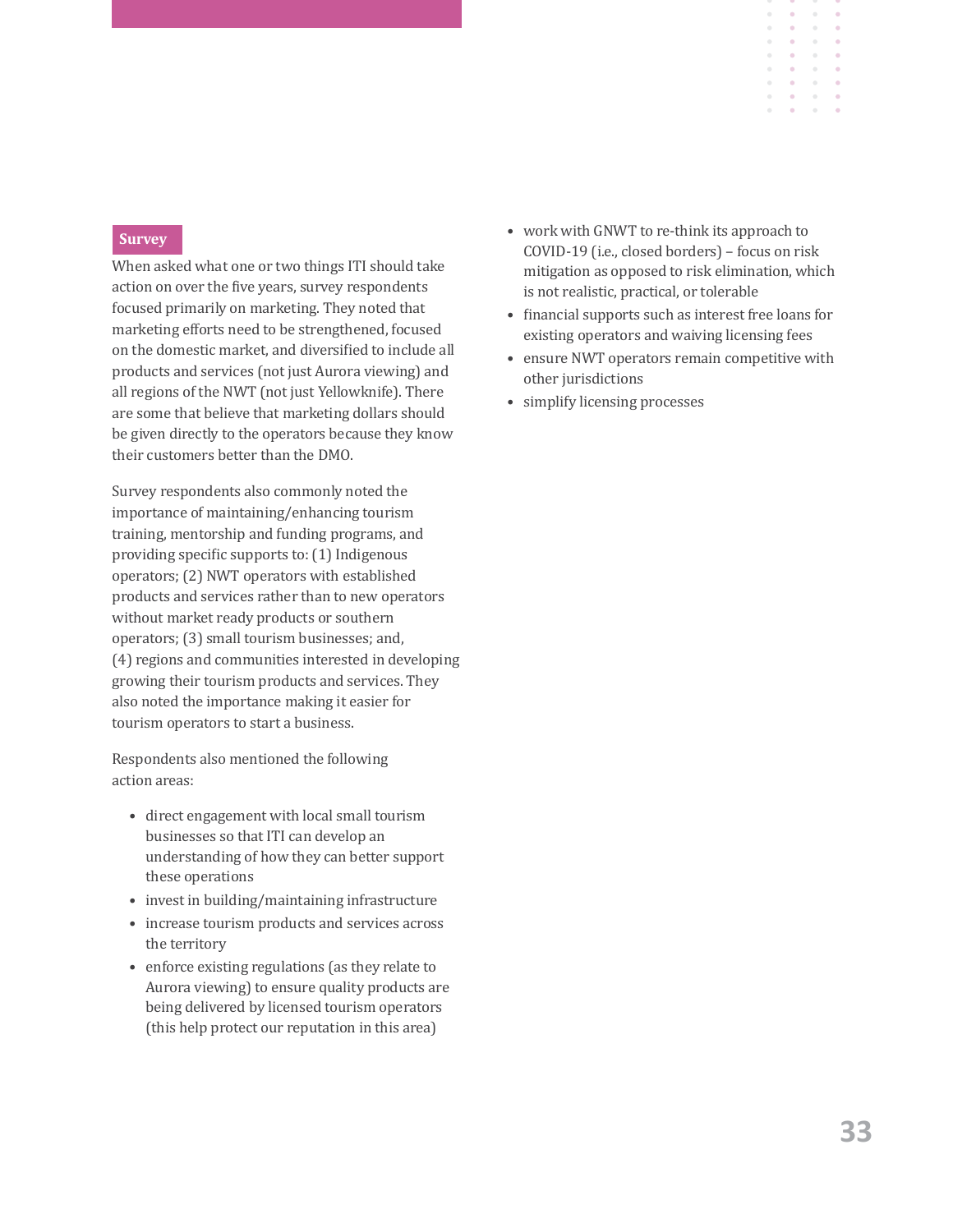## **3.10**

## Is there anything else that you would like to share?

### **Interviews**

Other items that interview participants wanted to mention or re-iterate include:

- ensuring that core funding for marketing through the NWTT continues because NWT Tourism is doing a good job and needs to ensure there are funds available to keep the office open and the staff working
- not neglecting the museums and cultural centres.
	- <sup>o</sup> "I had to call Spectacular NWT to ask for museums to be added as a story. We need to focus on indoor attractions as wells those outside. We need increased support".
- focusing on marketing the NWT as a world class destination
- because ITI is linked to a lot of different areas – farming, mining, arts and crafts – they have opportunities to identify, leverage and support operators developing new tourism products and services
- pushing ITI to think about using tourism education and training materials developed by other organizations rather than developing their own – recognize they cannot be all things to all people
	- { For example, HRSDC offers a number of tourism courses/modules
	- $\circ$  Use national tourism standards this will ensure people are trained as per the standards (as they are in other jurisdictions)
- for ITI to focus on how the COVID-19 pandemic is really affecting operators and what they are losing.
	- $\circ$  ITI should be supporting operators that have a desire to have a COVID operation plan. How can they do this work if they have a COVID operation plan? Rather than being shut down completely. If there are people who are going to isolate and aren't going to be around people, they should be able to do that. Support operators to create COVID plans to help them function in this current climate to ensure safety
	- $\circ$  ITI should reach out to communities to encourage tourism within the communities through marketing and a subsidy to support northern travel for Northern.
- creating a non-partisan committee to review the TOL applications and make decisions to increase fairness and transparency of selection
	- $\circ$  Committee should be composed on NWTbased operators, Indigenous operators and GNWT staff
- focusing on tourist retention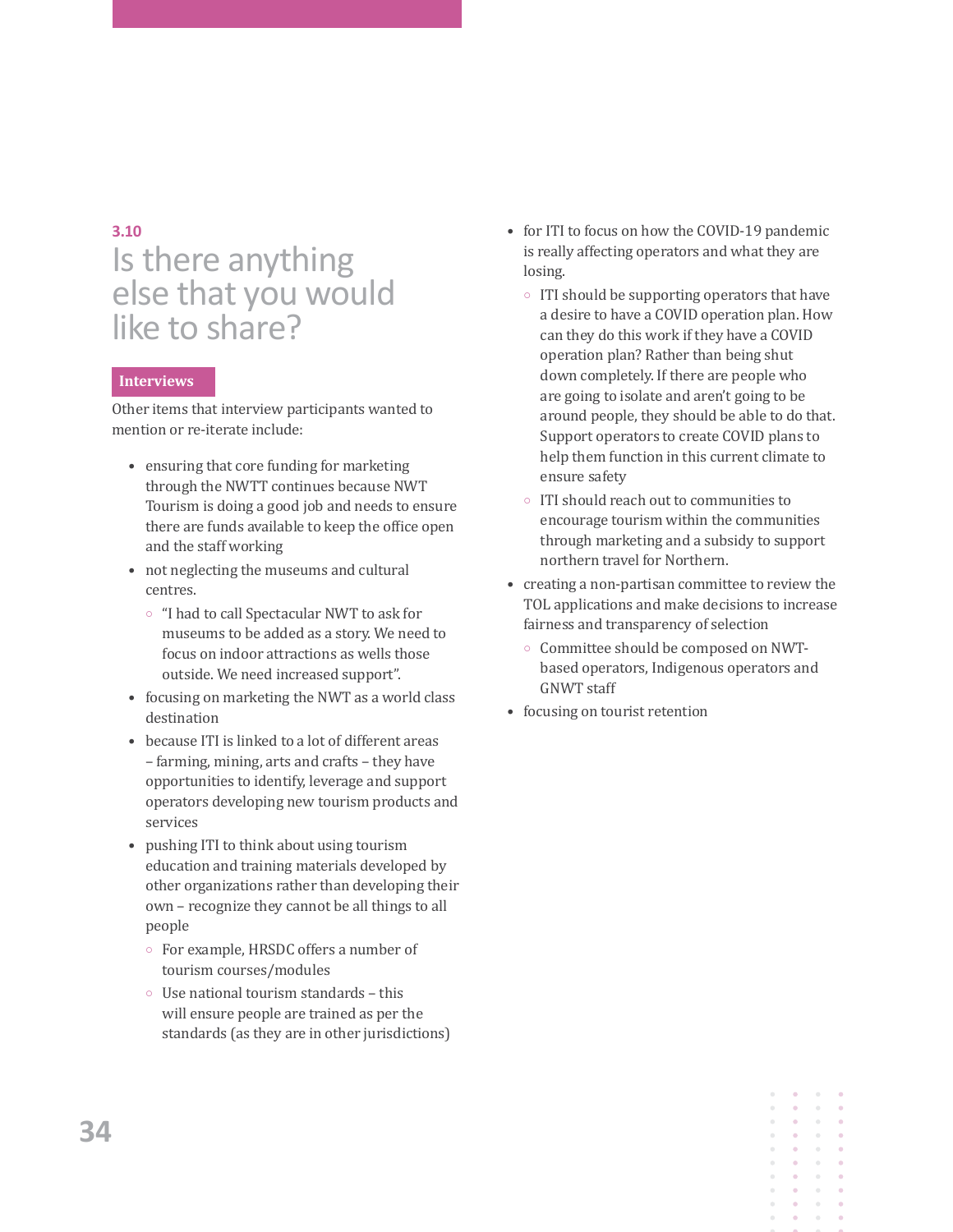#### **Survey**

Other items that survey respondents wanted to share or re-iterate include:

- ensuring equal allocation of tourism funding to operators regardless of their size
	- $\circ$  Recognize that every single operator brings worth and strength to the tourism products in the NWT.
- having ITI act as the sole issuer of tourism operator licences and business licences (for businesses outside of Yellowknife), and have ITI take over inspections - this will ensure ITI has the sole authority to regulate tourism operators and significantly cut down unwanted bureaucratic processes
- investing in infrastructure
	- $\circ$  accommodation in Yellowknife
	- $\circ$  road development and maintenance
	- { trails
	- $\circ$  pull off areas
	- $\circ$  signage
	- $\circ$  airports and runways
	- $\circ$  bike lanes in Yellowknife
	- $\circ$  bathrooms available downtown for everyone
	- $\circ$  bus service to and from the airport
	- $\circ$  move tennis court to a new location from the swimming pool area
	- $\circ$  develop the Frame Lake beach area more
	- $\circ$  with Thaidene Nëné opening the communities of Hay River, Fort Resolution and Łutsel K'e will be the doorway for travel to this amazing new park. Investment in accessing the park and infrastructure in the region would be beneficial.
- increasing tourism products, services and attractions
	- $\circ$  park food trucks all in one area with a nice picnic site available in the downtown area so people want to go downtown.

 $\circ$  more festivals and events downtown to keep the down town area alive

 $\ddot{\phantom{a}}$  $\bar{0}$ 

- $\circ$  open up the washrooms at the park at city hall
- $\circ$  jump on jump off bus service along the entire Franklin Avenue
- assisting retailers and galleries that service the tourism market.
- improving enforcement of those with tourism operator licences and fines for anyone working without a licence
- developing a comprehensive territorial plan to gather data on who is visiting, from where, what are they coming to see/do, what did they like, what did they dislike, etc.
	- $\circ$  This data is currently only compiled through tourism member outfitters and predominately from Yellowknife - this does nothing to assist other regions/communities in understanding how to grow their tourism trade
- Increasing marketing in Canada and to residents in the NWT
- providing immediate financial supports to existing tourism operators
- focusing tourism strategy on the next 12 to 24 months because most of us won't be around in five years if there is no plan to help sustain our businesses in the near future
- making commercial land available to more than a select few
- GNWT re-visiting its approach to the COVID-19 pandemic
- focusing on a Canadian only season with some support for businesses affected by international travel (by August it looks as though BC, Alberta and Saskatchewan could be at zero cases so open border to them)
- focusing support and future engagement efforts on the long-term operators who know and have experience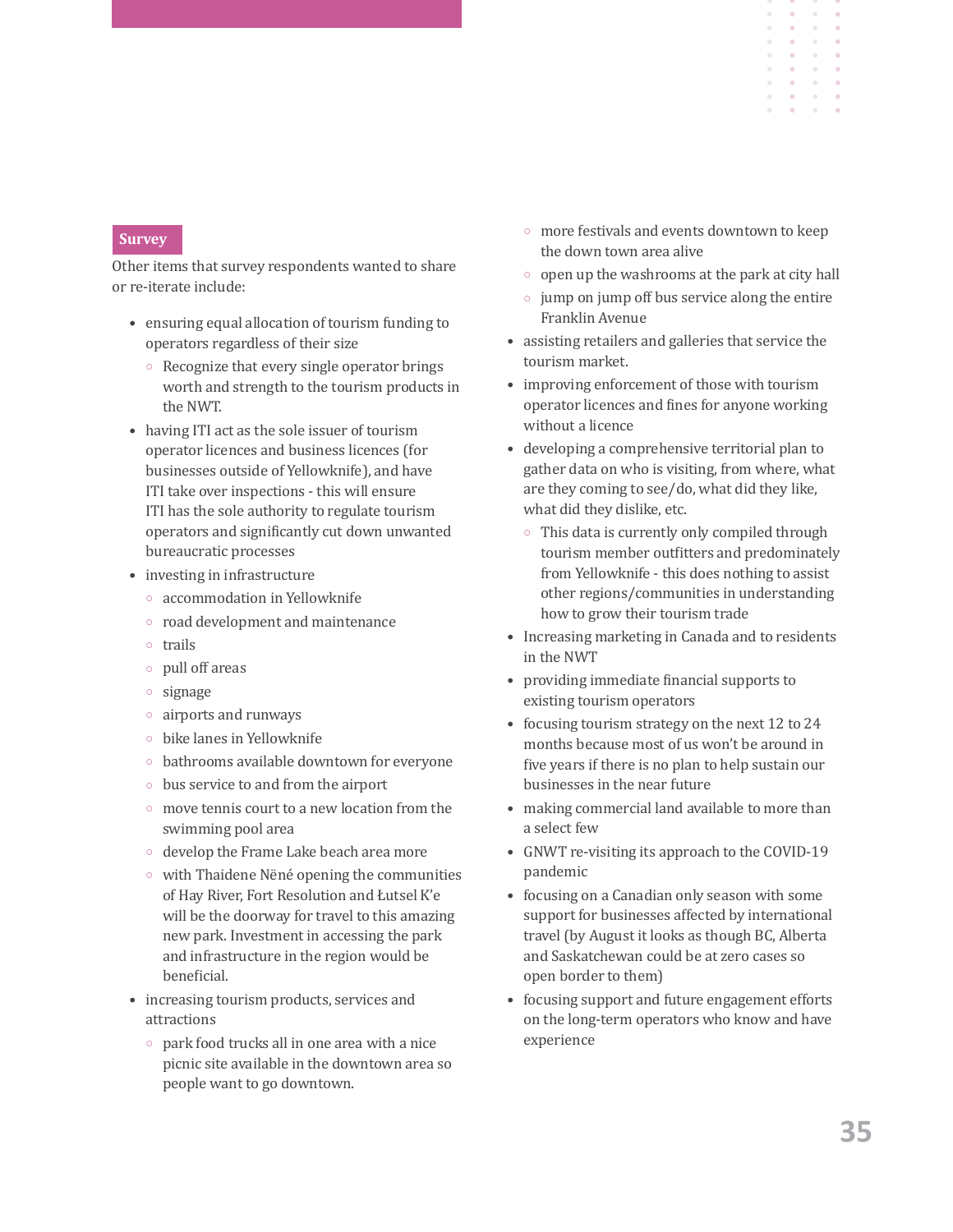- ensuring airlines (e.g., Canadian North) are operating regular scheduled flights by 2021 or the NWT will lose its competitive advantage
- considering limiting the number of operators in each region, not issuing any new licences until recovery has occurred and demand increases beyond the ability for existing operators to handle and, placing residency requirements on licence holders- minimum of two years
- ITI getting information gathered in surveys out to those involved in the tourism industry in a timely manner so that informed decisions can be made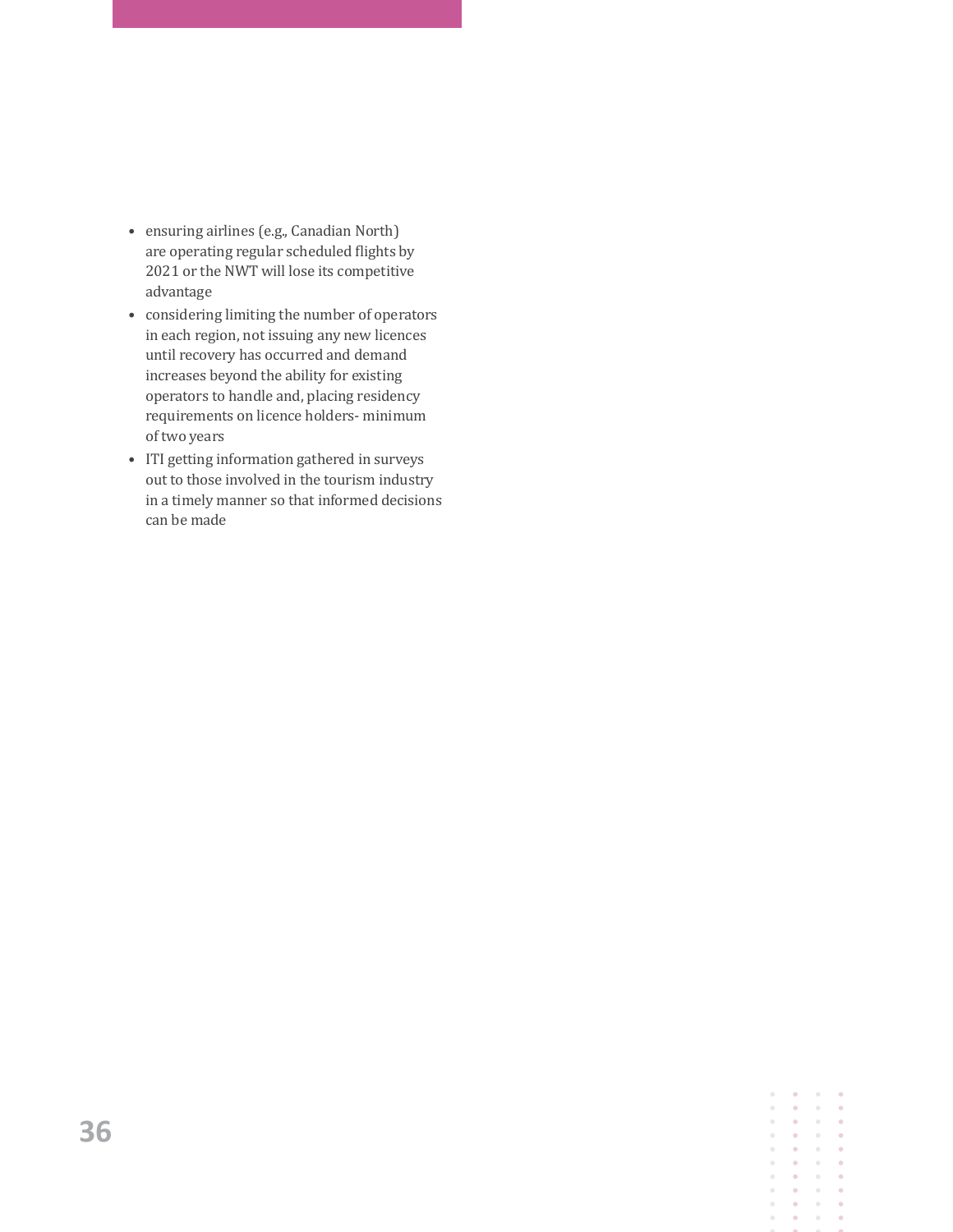# 4.0 **Next Steps**

The feedback gathered from stakeholders and presented in this document will help inform and guide ITI in the development of the next tourism strategy to be released in 2021.

These responses will be carefully reviewed alongside information obtained during a national and international jurisdictional review of tourism strategies (e.g., products, marketing, etc.), previous stakeholder engagement activities, and an evaluation of the outcomes of Tourism 2020.

The strategy will identify goals and actions to strengthen the tourism industry as it recovers from the devastating impacts of the COVID-19 pandemic. It will serve as a roadmap to guide tourism investments by the Government of the Northwest Territories (GNWT) from 2021 to 2025.

Those interested can expect to be kept up-to-date on strategy release and implementation through the Department of Industry, Tourism and Investment's website, social media, and direct email outreach channels in the coming year.

 $\ddot{\phantom{a}}$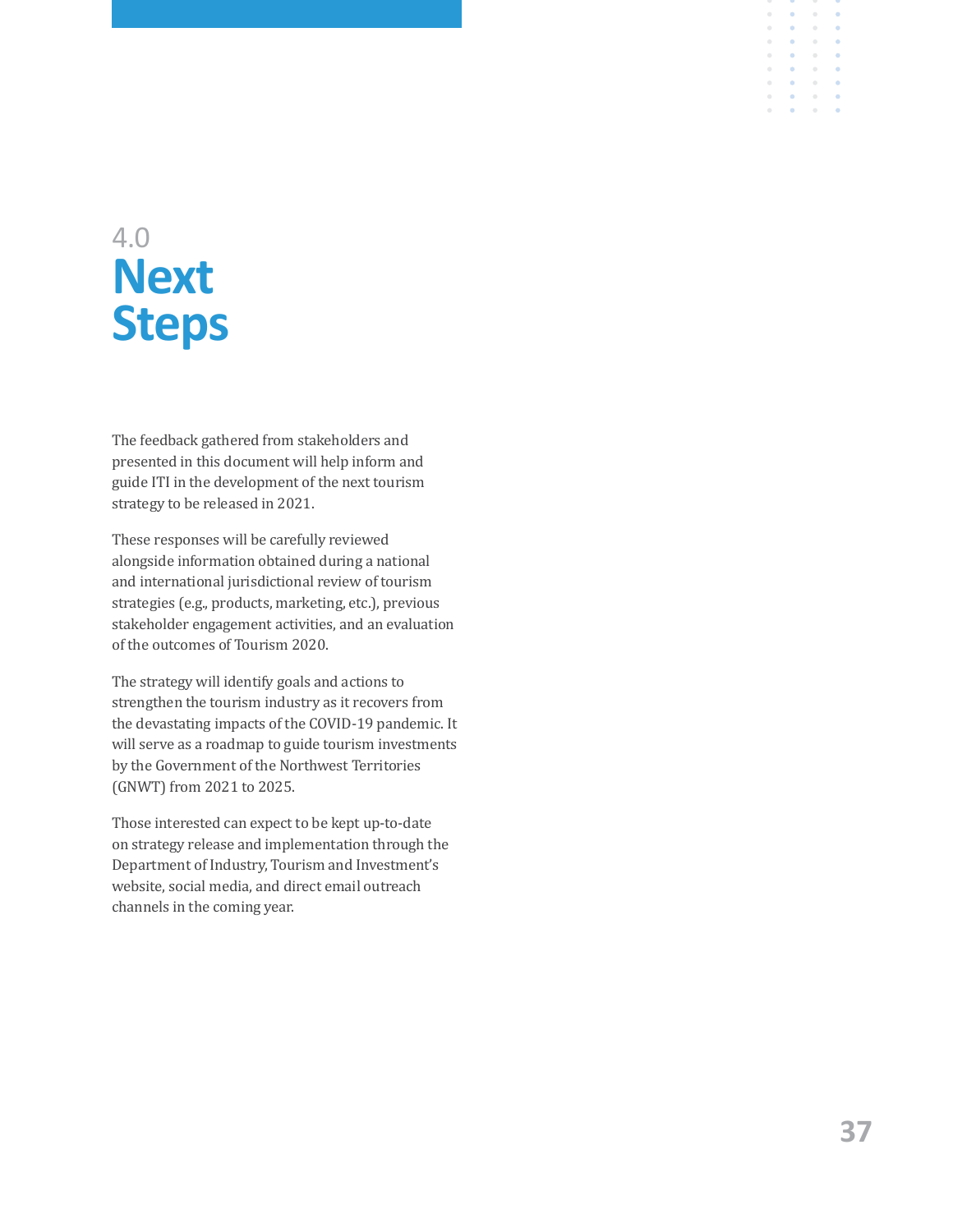# 5.0 **Contact**

For more information about this report, please contact:

## **Drew Williams**

**Assistant Director, Strategic Communications** Department of Industry, Tourism and Investment

Drew\_Williams@gov.nt.ca 1-867-767-9202 ext 63037

> $\alpha$  $\bullet$  $\alpha$  $\ddot{\phantom{a}}$  $\bullet$  $\bullet$  $\ddot{\bullet}$  $\bullet$  $\alpha$  $\sim$  $\sim$  $\bullet$  $\alpha$  $\odot$  $\bullet$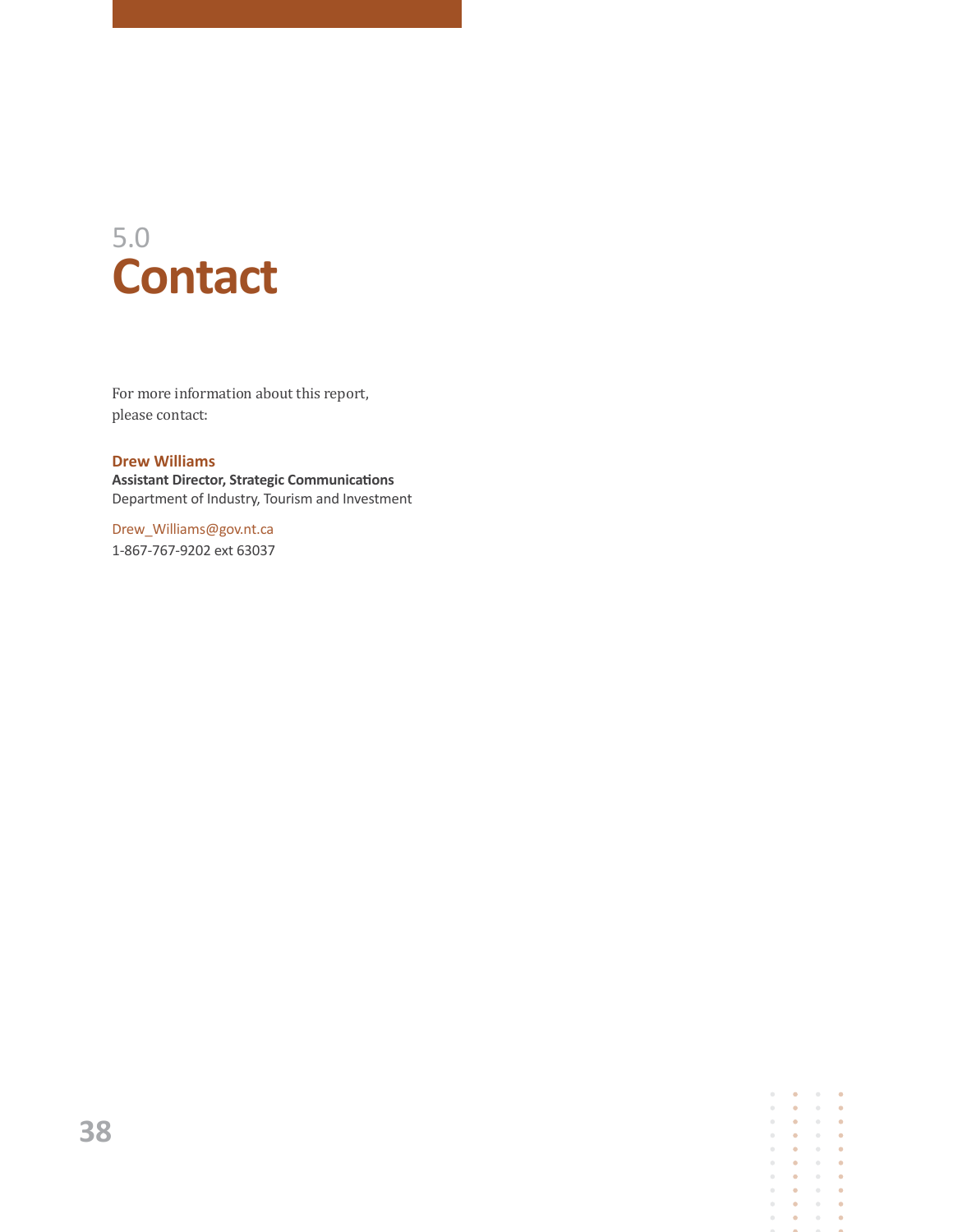# **Appendices**

**Appendix A: Interview Questions Appendix B: Online Survey Questions** - 9

 $\alpha$  $\bar{\alpha}$ 

 $\mathbf{a}^{\dagger}=\mathbf{a}^{\dagger}=\mathbf{a}^{\dagger}$ 

 $\bar{\phantom{a}}$  $\bar{\phantom{a}}$ 

÷

 $\rightarrow$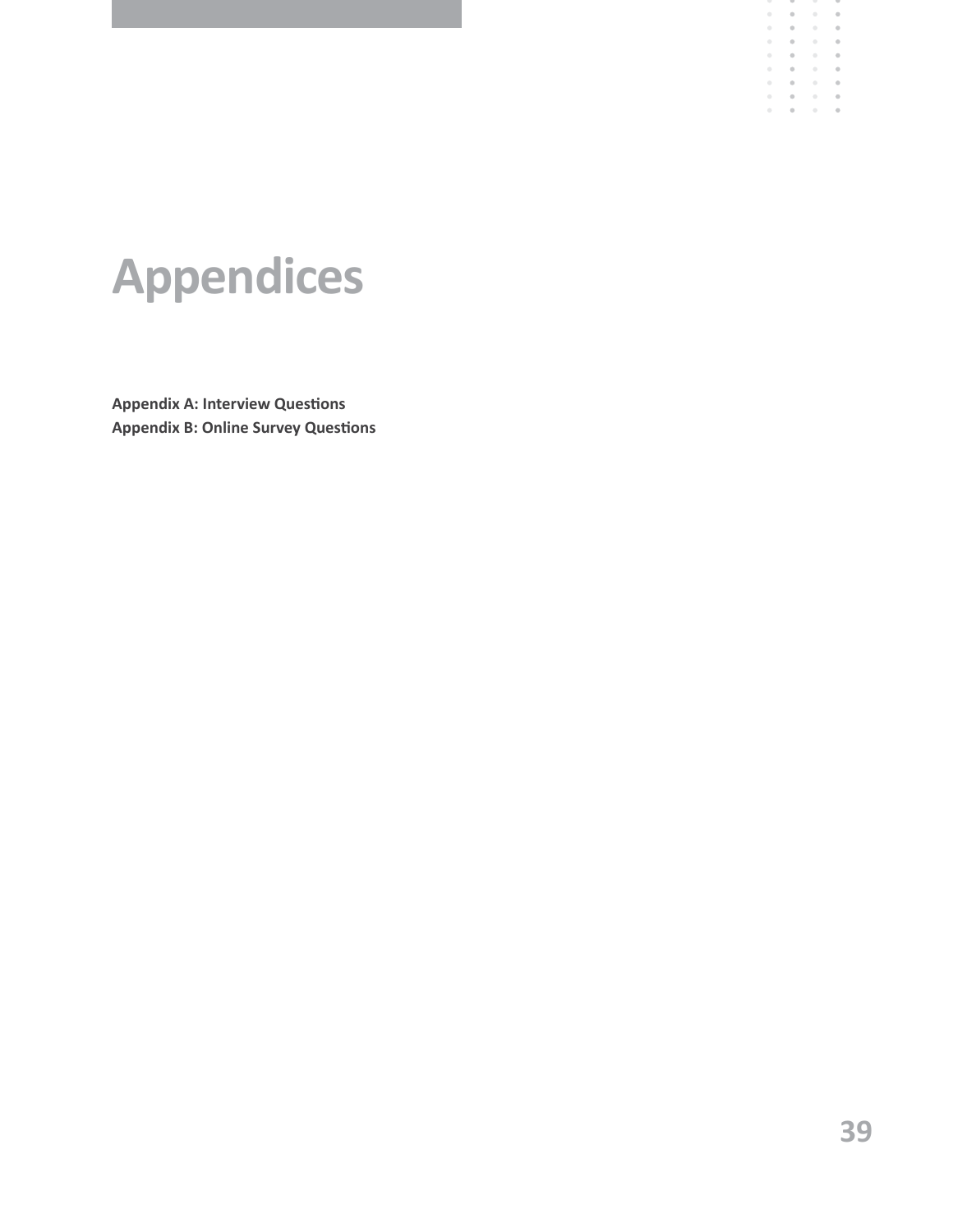# Appendix A **Interview Questions**

- 1. Which region of the Northwest Territories do you operate in? (select one)
	- $\Box$  North Slave
	- $\Box$  South Slave
	- $\Box$  Beaufort Delta
	- $\Box$  Sahtu
	- $\Box$  Dehcho
	- $\Box$  Pan-territorial
	- $\Box$  Other (please specify):
- 2. Are you a licensed tourism operator?
	- $\Box$  No
	- $\Box$  Yes
- 3. What is the primary area in which you offer products/services? (select one)
	- **Aurora or northern lights viewing**
	- $\Box$  Fishing
	- General touring (general interest and sightseeing)
	- $\Box$  Hunting
	- $\Box$  Outdoor adventure
	- $\Box$  Business travel
	- We offer products/services across multiple/all areas
	- $\Box$  Other (please specify):
- 4. What sector do you operate in?
	- **Accommodation**
	- Food and Beverage
	- $\Box$  Transportation
	- $\Box$  Attractions
	- $\Box$  Adventure and recreation
	- Events and Conferences
	- $\Box$  Travel Trade
	- **T** Tourism Services
	- $\Box$  Other (please specify):
- 5. In the short-term (next 12 months), what do you think are the most pressing issues that the NWT tourism industry will face?
- 6. Thinking about the next 5 years (long-term), what do you think are the most pressing issues that the NWT tourism industry will face?
- 7. Now, let's assume that COVID-19 is behind us; a vaccine has been introduced and tourism is back on track. What do you see as the greatest tourism development opportunities for the NWT?
- 8. Once the COVID-19 pandemic is over, recovery can begin for the tourism industry. What does recovery look like for you?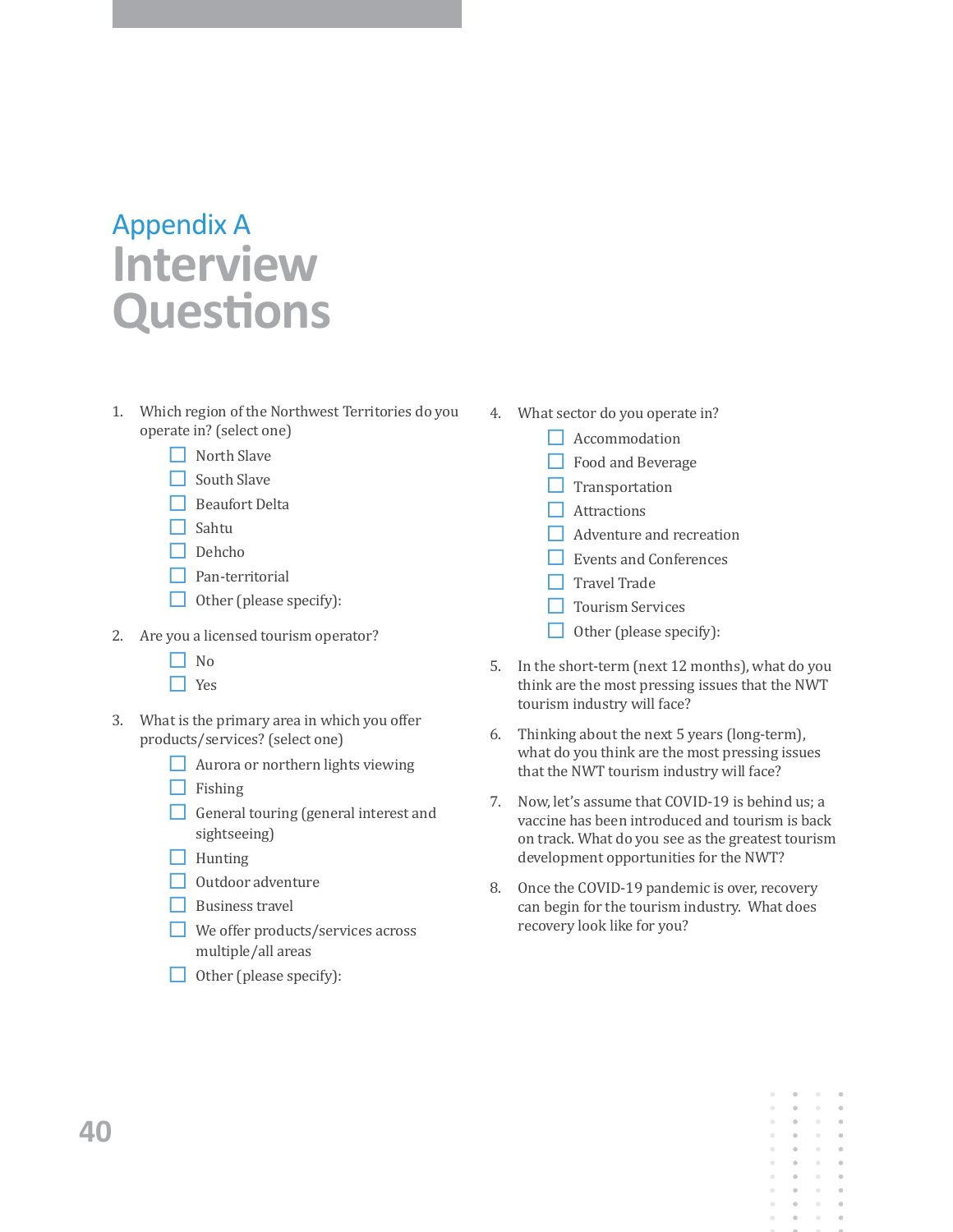- 9. Which areas do you think ITI should focus on to help the tourism industry recover in the NWT in the next 5 years? (*You can select more than one*.) **Building infrastructure**  $\Box$  Providing investment such as grants  $\Box$  Offering training supports (funding, programs, materials, etc.) **Helping businesses to develop new** products or services  $\Box$  Helping business diversify or enhance their product/service offering  $\Box$  More marketing campaigns Offering business mentorship programs  $\Box$  Attracting business meetings and conferences to be held in the NWT  $\Box$  Creating more Indigenous tourism products **Marketing the NWT Parks** 10. Which three areas do you think will be most effective at rebuilding the tourism industry in the NWT? (*Select only three.*) **Building infrastructure**  $\Box$  Providing investment such as grants  $\Box$  Offering training supports (funding, programs, materials, etc.) **Helping businesses to develop new** products or services  $\Box$  Helping business diversify or enhance their product/service offering  $\Box$  More marketing campaigns Offering business mentorship programs  $\Box$  Attracting business meetings and conferences to be held in the NWT  $\Box$  Creating more Indigenous tourism products **Marketing the NWT Parks**
- 11. For the next five-year tourism strategy, there are several areas that are being explored. Please rate the level of importance of each area in the table below.

Other (please specify):

| Areas                                                                                                                                          | <b>Not</b><br>important<br>at all | Somewhat<br>important | Important | Very<br>important | <b>Extremely</b><br>important |
|------------------------------------------------------------------------------------------------------------------------------------------------|-----------------------------------|-----------------------|-----------|-------------------|-------------------------------|
| Investing in infrastructure                                                                                                                    |                                   |                       |           |                   |                               |
| Investing in product development                                                                                                               |                                   |                       |           |                   |                               |
| Supporting more tourism development<br>outside of Yellowknife                                                                                  |                                   |                       |           |                   |                               |
| Building knowledge and skills among the<br>workforce through training and mentorship                                                           |                                   |                       |           |                   |                               |
| Engaging with operators and park visitors<br>through enhanced communications and<br>marketing activities                                       |                                   |                       |           |                   |                               |
| Communicating with community residents to<br>gain more support for tourism in the NWT                                                          |                                   |                       |           |                   |                               |
| Providing more research and data in a timely<br>manner to stakeholders that supports data-<br>driven investments and decisions in the industry |                                   |                       |           |                   |                               |

 $\ddot{\phantom{a}}$  $\bar{0}$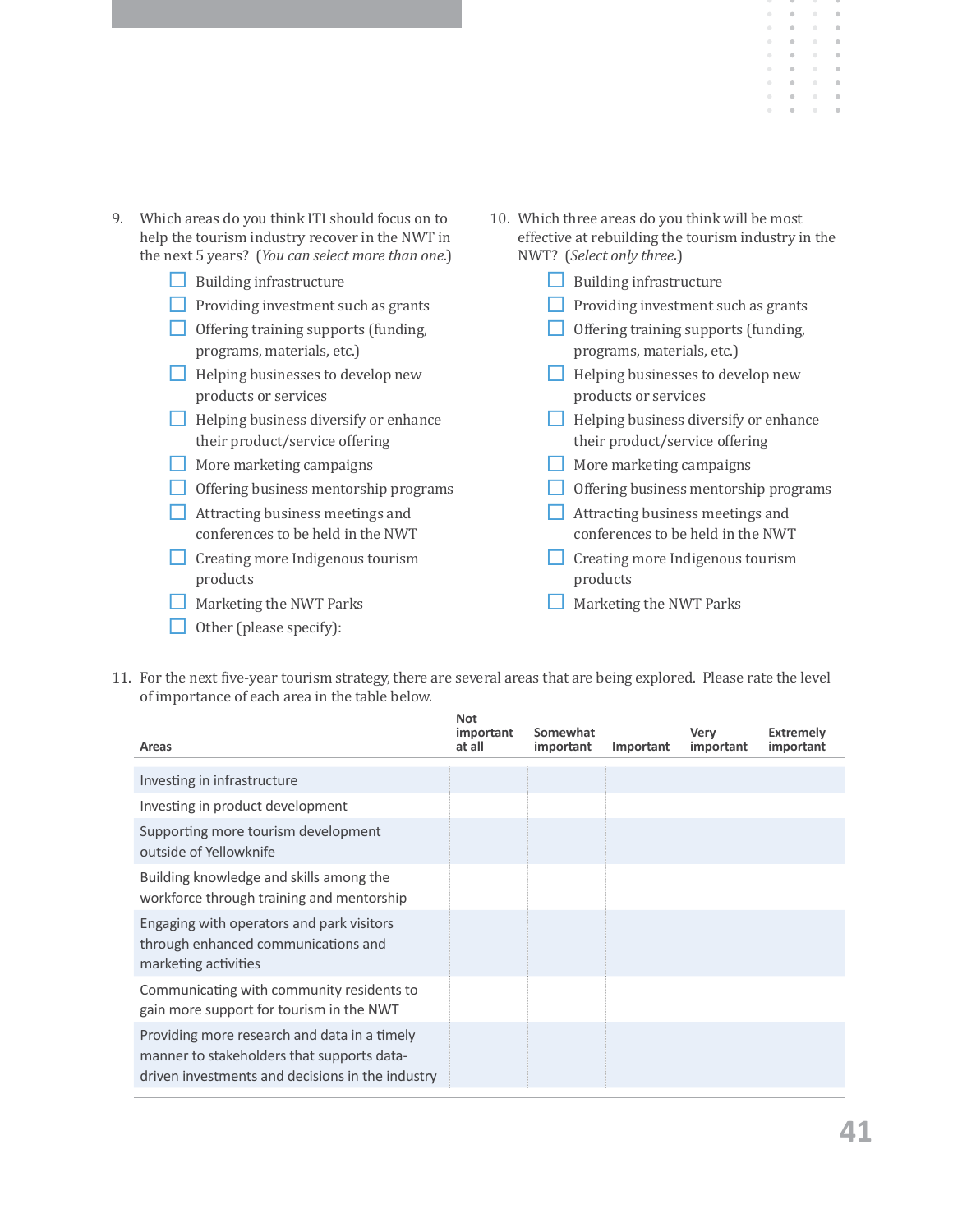12. Are there any areas that are missing from the list above?

| × |
|---|
|---|

Yes, please describe:

- 13. If you could tell the GNWT ITI to take action on one or two things as part of its next five-year strategy for tourism, what would it be?
- 14. Is there anything else that you would like to share?

# *Thank you for your participation!*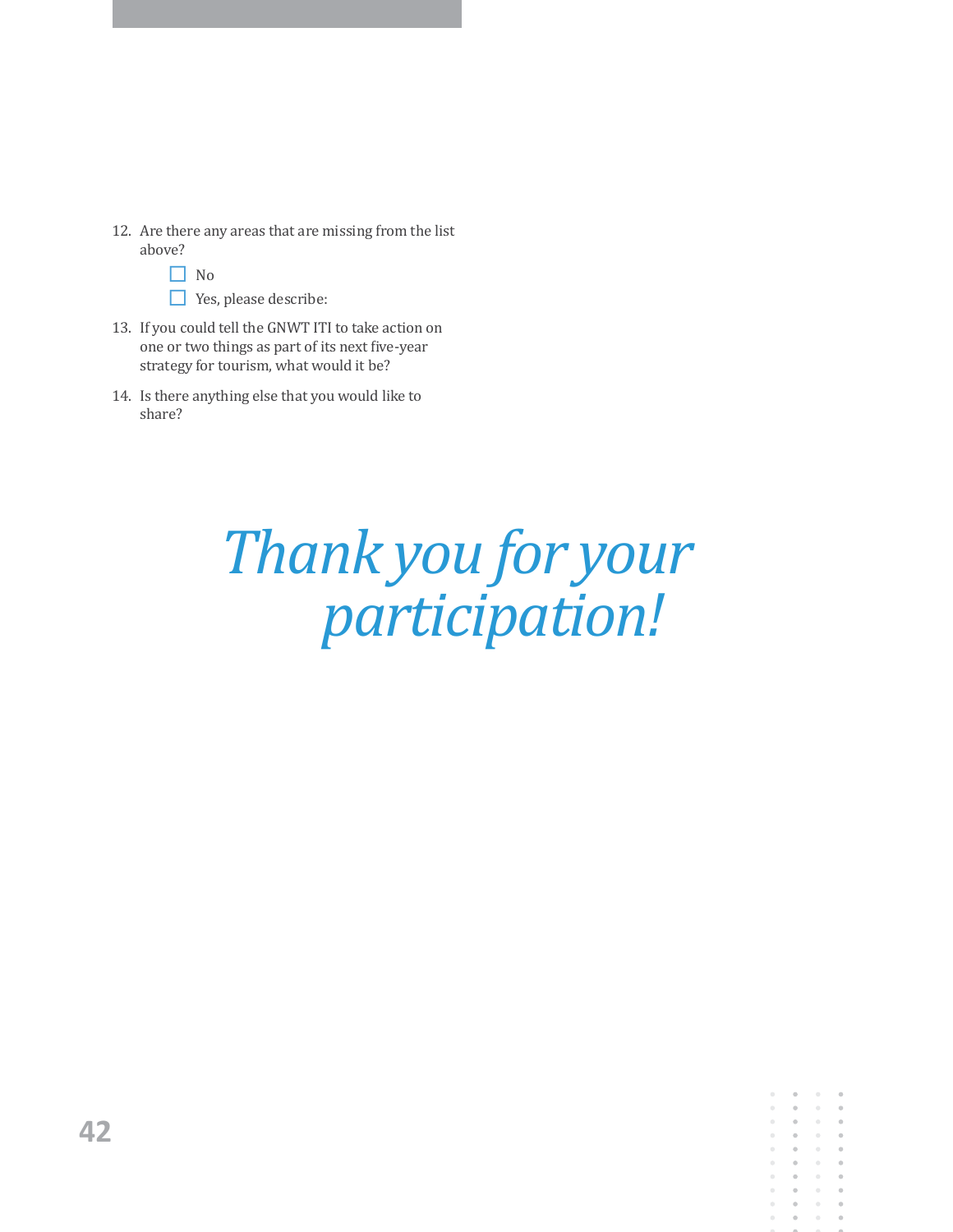## Appendix B **Online Survey Questions**

- 1. Which region of the Northwest Territories do you operate in? (select one)
	- $\Box$  North Slave
	- $\Box$  South Slave
	- $\Box$  Beaufort Delta
	- $\Box$  Sahtu
	- $\Box$  Dehcho
	- $\Box$  Pan-territorial
	- $\Box$  Other (please specify):
- 2. Are you a licensed tourism operator?
	- $\Box$  No
	- $\Box$  Yes
- 3. What is the primary area in which you offer products/services? (select one)
	- $\Box$  Aurora or northern lights viewing
	- $\Box$  Fishing
	- General touring (general interest and sightseeing)
	- $\Box$  Hunting
	- $\Box$  Outdoor adventure
	- $\Box$  Business travel
	- $\Box$  We offer products/services across multiple/all areas
	- $\Box$  Other (please specify):
- 4. What sector do you operate in?
	- **N** Accommodation
	- $\Box$  Food and Beverage
	- $\Box$  Transportation
	- $\Box$  Attractions
	- Adventure and recreation
	- $\Box$  Events and Conferences
	- $\Box$  Travel Trade
	- $\Box$  Tourism Services
	- $\Box$  Other (please specify):
- 5. In the short-term (next 12 months), what do you think are the most pressing issues that the NWT tourism industry will face? (choose your top 3)
	- Border closure, travel restrictions and self-isolation requirements
	- Going out of business and experiencing financial problems
	- Developing and implementing new safety protocols and meeting safety requirements
	- $\Box$  Hiring and training new employees
	- $\Box$  Being able to ramp back up, increase operations and build capacity
	- **Making products and services more** affordable for NWT residents and marketing to them
- 6. Are there any others that should be included?

 $\Box$  Other: $\Box$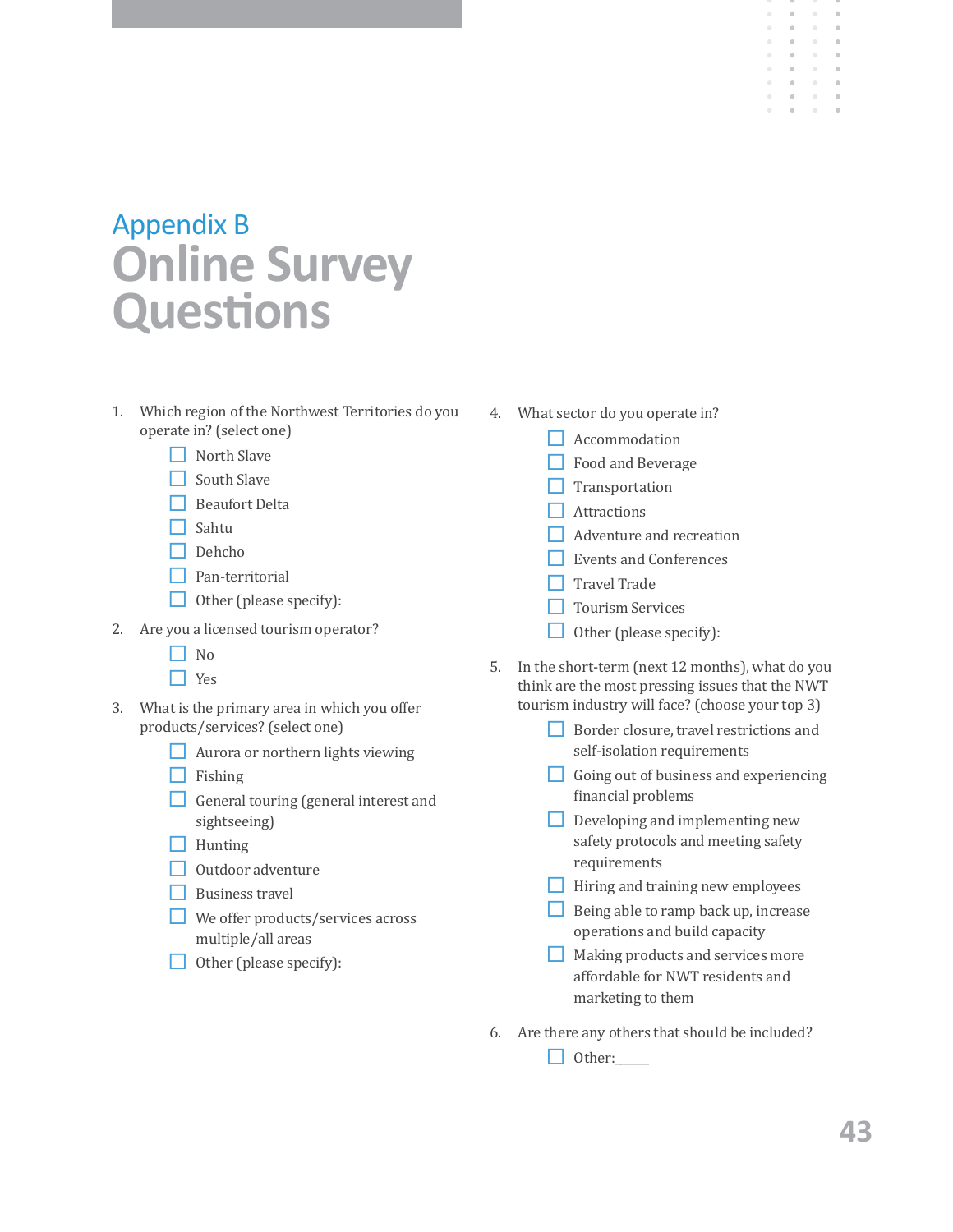- 7. Thinking about the next 5 years (long-term), what do you think are the most pressing issues that the NWT tourism industry will face? (choose your top 3)
	- Consumer confidence and peace of mind while travelling
	- $\Box$  Marketing marketing inside Canada, re-establishing international markets, marketing to new and repeat visitors
	- $\Box$  Lack of products and services
	- $\Box$  Increasing competition to attract visitors
	- $\Box$  Development of infrastructure that supports tourism
	- $\Box$  Increasing costs to visit the NWT
	- **Hiring and retaining skilled employees**
	- $\Box$  Residents being positive and supportive of tourism
- 8. Are there any others that should be included?
	- $\Box$  Other:
- 9. Once the COVID-19 pandemic is over, recovery can begin for the tourism industry. What does recovery look like for you? (choose your top 3)
	- $\Box$  Open borders to allow people to travel freely
	- $\Box$  Domestic and international visitors return
	- $\Box$  Communities are ready to welcome visitors
	- $\Box$  Marketing to existing target markets and re-establishing clientele
	- **Marketing to new target markets** including NWT residents
	- More funding for programs for small businesses including training
	- $\Box$  Visitor confidence in safety
	- Lots of products and services available
	- Business meetings and conferences are happening
- 10. Once the COVID-19 pandemic is over, recovery can begin for the tourism industry. What does recovery look like for you?
- 11. Which areas do you think ITI should focus on to help the tourism industry recover in the NWT in the next 5 years? (You can select more than one.)
	- $\Box$  Building infrastructure
	- $\Box$  Providing investment such as grants
	- $\Box$  Offering training supports (funding, programs, materials, etc.)
	- $\Box$  Helping businesses to develop new products or services
	- $\Box$  Helping business diversify or enhance their product/service offering
	- $\Box$  More marketing campaigns
	- $\Box$  Offering business mentorship programs
	- $\Box$  Attracting business meetings and conferences to be held in the NWT
	- $\Box$  Creating more Indigenous tourism products
	- $\Box$  Marketing the NWT Parks
	- $\Box$  Other (please specify):
- 12. Which three areas do you think will be most effective at rebuilding the tourism industry in the NWT? (Select only three.)
	- $\Box$  Building infrastructure
	- $\Box$  Providing investment such as grants
	- $\Box$  Offering training supports (funding, programs, materials, etc.)
	- $\Box$  Helping businesses to develop new products or services
	- $\Box$  Helping business diversify or enhance their product/service offering
	- $\Box$  More marketing campaigns
	- $\Box$  Offering business mentorship programs
	- $\Box$  Attracting business meetings and conferences to be held in the NWT
	- $\Box$  Creating more Indigenous tourism products
	- $\Box$  Marketing the NWT Parks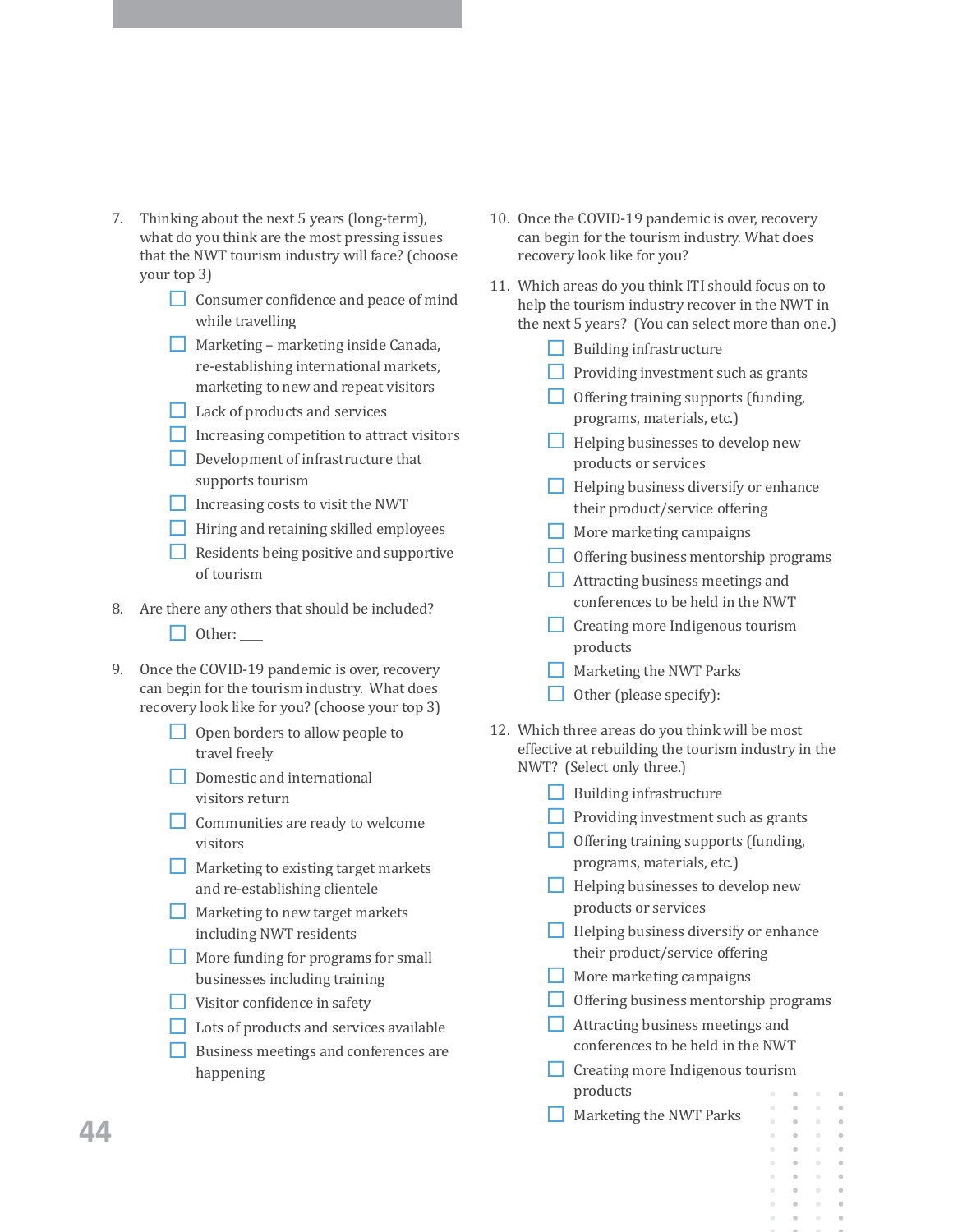13. For the next five-year tourism strategy, there are several areas that are being explored. Please rate the level of importance of each area in the table below. **Not** 

| Areas                                                                                                                                          | <b>NOL</b><br>important<br>at all | Somewhat<br>important | Important | Very<br>important | Extremely<br>important |
|------------------------------------------------------------------------------------------------------------------------------------------------|-----------------------------------|-----------------------|-----------|-------------------|------------------------|
| Investing in infrastructure                                                                                                                    |                                   |                       |           |                   |                        |
| Investing in product development                                                                                                               |                                   |                       |           |                   |                        |
| Supporting more tourism development outside<br>of Yellowknife                                                                                  |                                   |                       |           |                   |                        |
| Building knowledge and skills among the<br>workforce through training and mentorship                                                           |                                   |                       |           |                   |                        |
| Engaging with operators and park visitors<br>through enhanced communications and<br>marketing activities                                       |                                   |                       |           |                   |                        |
| Communicating with community residents to<br>gain more support for tourism in the NWT                                                          |                                   |                       |           |                   |                        |
| Providing more research and data in a timely<br>manner to stakeholders that supports data-<br>driven investments and decisions in the industry |                                   |                       |           |                   |                        |

- 14. Are there any areas that are missing from the list above?
	- □ No

■ Yes, please describe:

- 15. If you could tell the GNWT ITI to take action on one or two things as part of its next five-year strategy for tourism, what would it be?
- 16. Is there anything else that you would like to share?

 $\bullet$  $\bar{\theta}$  $\bar{0}$  $\ddot{\phantom{a}}$ 

 $\alpha$  $\bar{\alpha}$  $\alpha$  $\begin{array}{c} \circ \\ \circ \end{array}$ 

 $\alpha$  $\alpha$  $\bar{a}$ 

 $\alpha$  $\sim$  $\alpha$ 

 $\alpha$ 

 $\alpha$  .

 $\bar{\alpha}$  $\alpha$  $\mathbb{R}^+$ 

 $\alpha$  $\sim$  $\alpha$ 

 $\circ$  $\rightarrow$ 

 $\alpha$  $\lambda$ 

 $\circ$